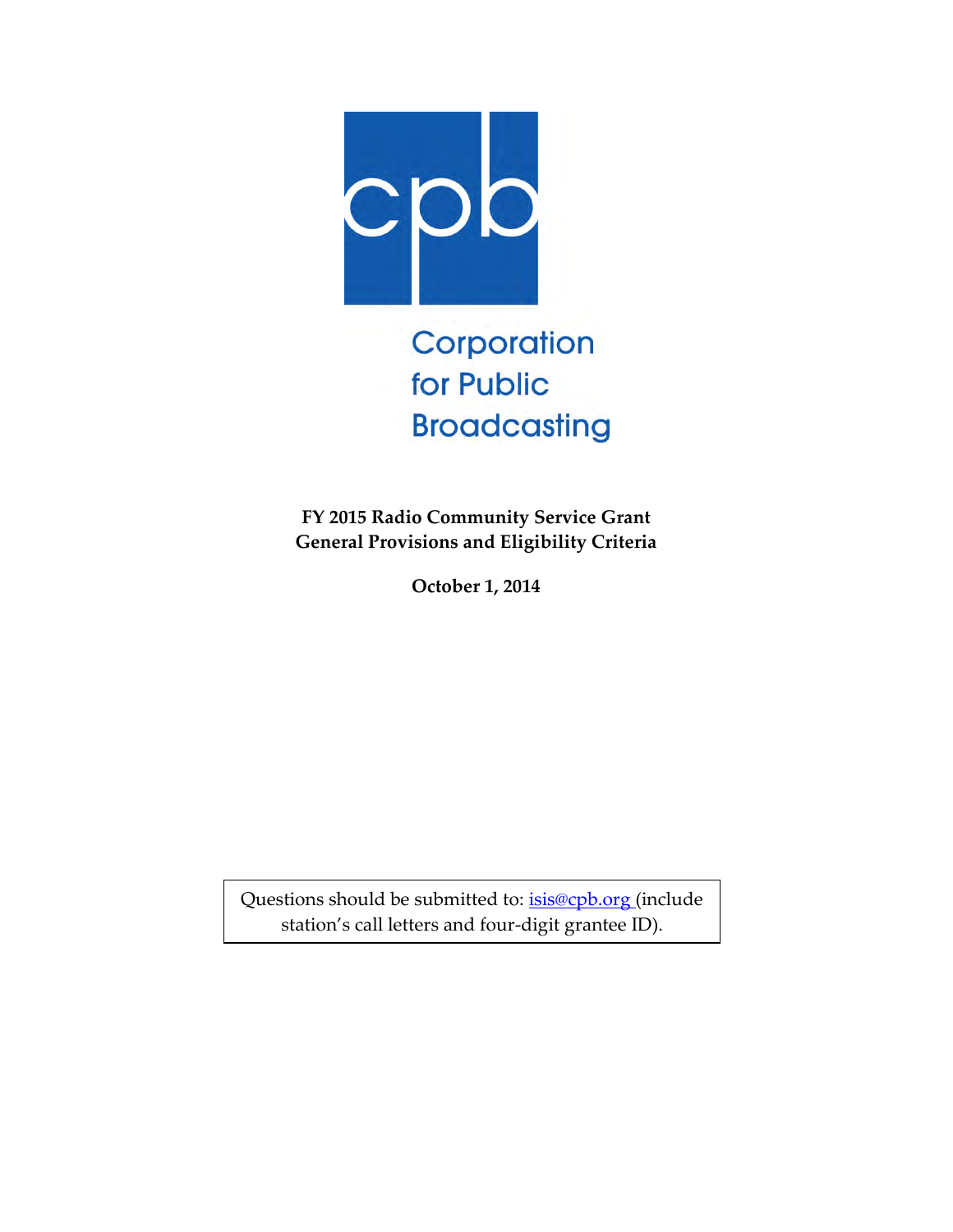# Table of Contents

| I.                                                                              |  |
|---------------------------------------------------------------------------------|--|
|                                                                                 |  |
|                                                                                 |  |
|                                                                                 |  |
|                                                                                 |  |
|                                                                                 |  |
|                                                                                 |  |
|                                                                                 |  |
|                                                                                 |  |
|                                                                                 |  |
|                                                                                 |  |
|                                                                                 |  |
|                                                                                 |  |
|                                                                                 |  |
|                                                                                 |  |
|                                                                                 |  |
|                                                                                 |  |
|                                                                                 |  |
|                                                                                 |  |
|                                                                                 |  |
|                                                                                 |  |
|                                                                                 |  |
|                                                                                 |  |
|                                                                                 |  |
|                                                                                 |  |
|                                                                                 |  |
|                                                                                 |  |
|                                                                                 |  |
|                                                                                 |  |
|                                                                                 |  |
|                                                                                 |  |
|                                                                                 |  |
|                                                                                 |  |
| PART B. Multi-Station Operational and/or Development Collaboration Programs  38 |  |
|                                                                                 |  |
|                                                                                 |  |
|                                                                                 |  |
|                                                                                 |  |
|                                                                                 |  |
|                                                                                 |  |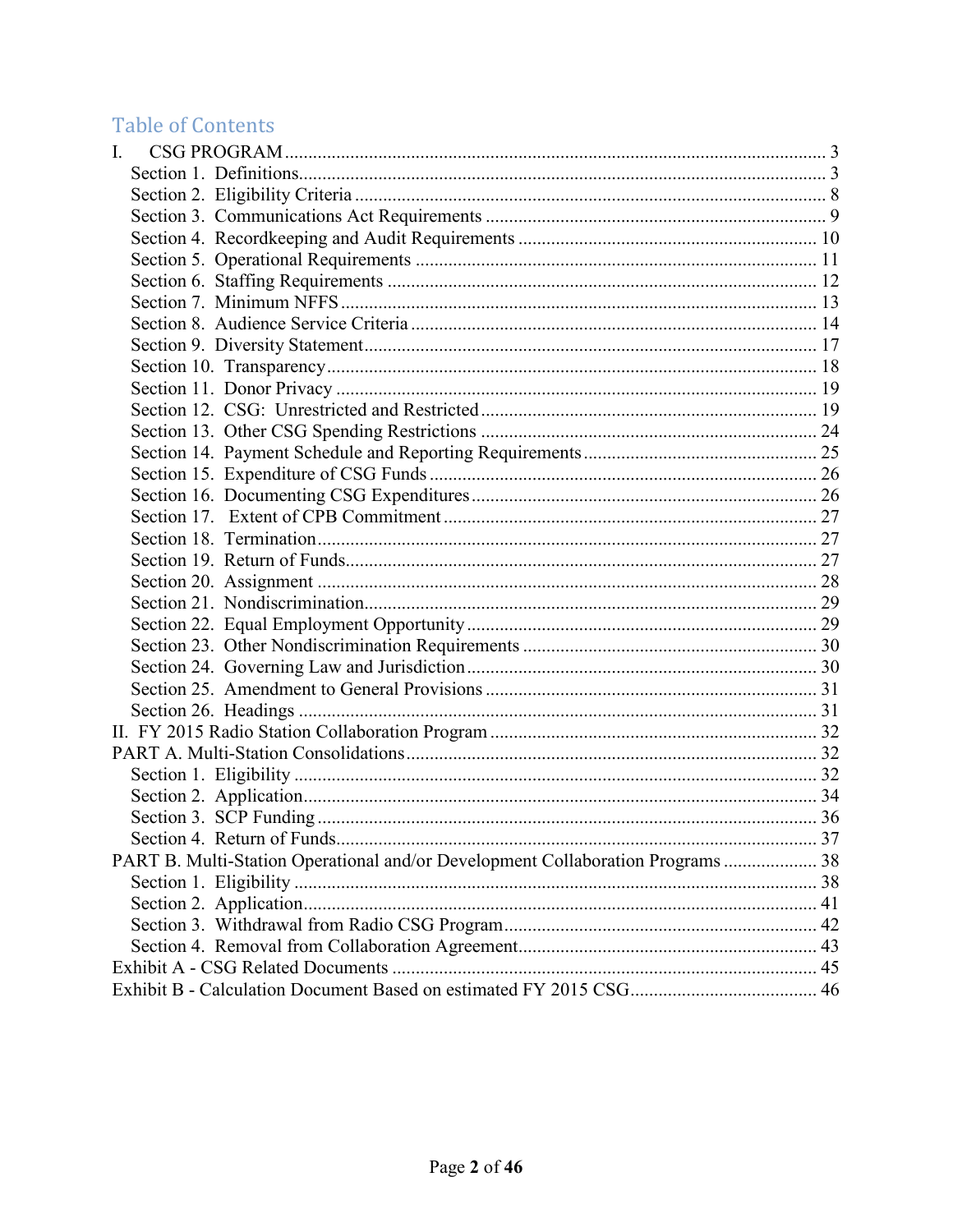

## **FY 2015 Radio Community Service Grant General Provisions and Eligibility Criteria**

The General Provisions and Eligibility Criteria are divided into two parts. Part I sets forth the provisions applicable to CPB radio Community Service Grant recipients. Part II sets forth the provisions applicable to recipients of other CSG radio programs administered by CPB. CSG recipients are also subject to the requirements set forth in the list of documents identified in Exhibit A, which is attached hereto and incorporated herein by reference.

## <span id="page-2-0"></span>**I. CSG PROGRAM**

#### <span id="page-2-1"></span>**Section 1. Definitions**

The following terms are defined as set forth below.

- **A. Annual Financial Report (AFR):** The financial information Grantees must provide to CPB detailed in the Financial Reporting Guidelines (found at: [http://cpb.org/stations/frg/,](http://cpb.org/stations/frg/) which are incorporated herein by reference).
- **B. Annual Financial Summary Report (FSR):** The financial information CPB permits certain Grantees to provide to CPB in lieu of an AFR, detailed in the Financial Reporting Guidelines.
- **C. ASC:** Audience Service Criteria.
- **D. ASC Funds:** Twenty-five percent of a station's CSG that is not restricted under Section 12, CSG: Restricted and Unrestricted.
- **E. Average Quarter Hour Persons (AQH Persons)**: The average number of persons listening to a particular station for at least five minutes during a 15-minute period.
- **F. Average AQH:** The average of the station's two prior years' AQH Persons, reported by Nielsen Radio in its spring survey period (e.g., to calculate the Listening Index for FY 2015 CSGs, Nielsen Radio's spring 2012 and spring 2013 AQH must be averaged).
- **G. Certification Requirements:** A document entitled "Certification Requirements for Station Grants Recipients," which explains certain Communications Act requirements, available at [http://cpb.org/stations/certification/,](http://cpb.org/stations/certification/) and incorporated herein by reference.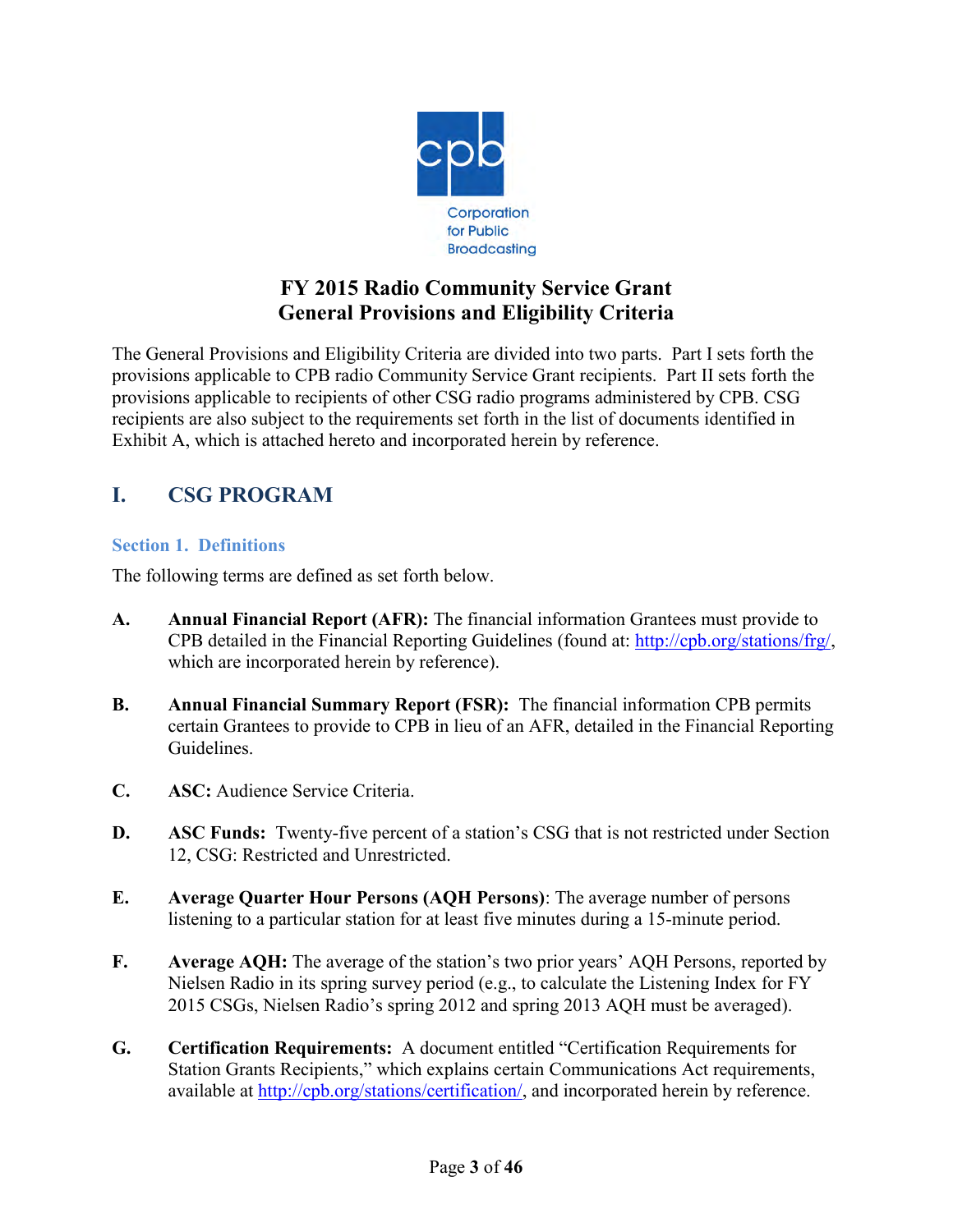- **H. Calculation Document:** The document that identifies the methodology CPB applies to calculate the CSG that a Grantee is eligible to receive. The methodology is attached hereto and incorporated herein as Exhibit B.
- **I. Certification of Eligibility:** The certification each station applying for a CSG must submit to CPB electronically through the CPB software system referred to as ISIS ("Integrated Station Information System") in order to certify compliance with the applicable Communications Act requirements and General Provisions.
- **J. Communications Act:** The Communications Act of 1934, as amended (47 U.S.C. § 396, et seq.).
- **K. Community Advisory Board (CAB):** An advisory body most radio stations are required to maintain pursuant to the Communications Act.
- **L. Community Financial Support (CFS):** For Grantees required to file an Annual Financial Report, CFS is the total of the following lines in Schedule A of Grantees' 2013 fiscal year Annual Financial Report:
	- Line 3.1C Direct Support from Licensee
	- Line 8 Foundations and Nonprofit Associations
	- Line 9 Business and Industry
	- Line 10 Memberships and Subscriptions
	- Line 11 Revenue from Friends Groups (less any revenue included on Line 10)
	- Line 13 Net Auction Revenue
	- Line 14 Net Revenue from Special Fundraising Activities
	- Line 19 Gifts and Bequests from Major Donors

For Grantees required to file an Annual Financial Summary Report, CFS is the total of Lines 4.1, and Lines 6 through 9 of Grantee's 2013 fiscal year Annual Financial Summary Report.

- **M. Community Service Grant (CSG):** An FY 2015 Community Service Grant awarded to a radio station by CPB, unless otherwise identified.
- **N. Compliance Projects:** Projects designed and undertaken by a Grantee that is failing to meet the ASC to assist Grantee in becoming compliant with the same.
- **O. Coverage Area Population (CAP):** The population within a station's coverage area based on contours specified by CPB (consistent with the rules and policies of the FCC) and the most recent population data published by the U.S. Census Bureau. A station's coverage area is defined by the primary signal coverage standard of 1mV/m (60 dBu) for FM and 5mV/m (73.979 dBu) daytime, ground wave for AM.
- **P. CPB:** The Corporation for Public Broadcasting.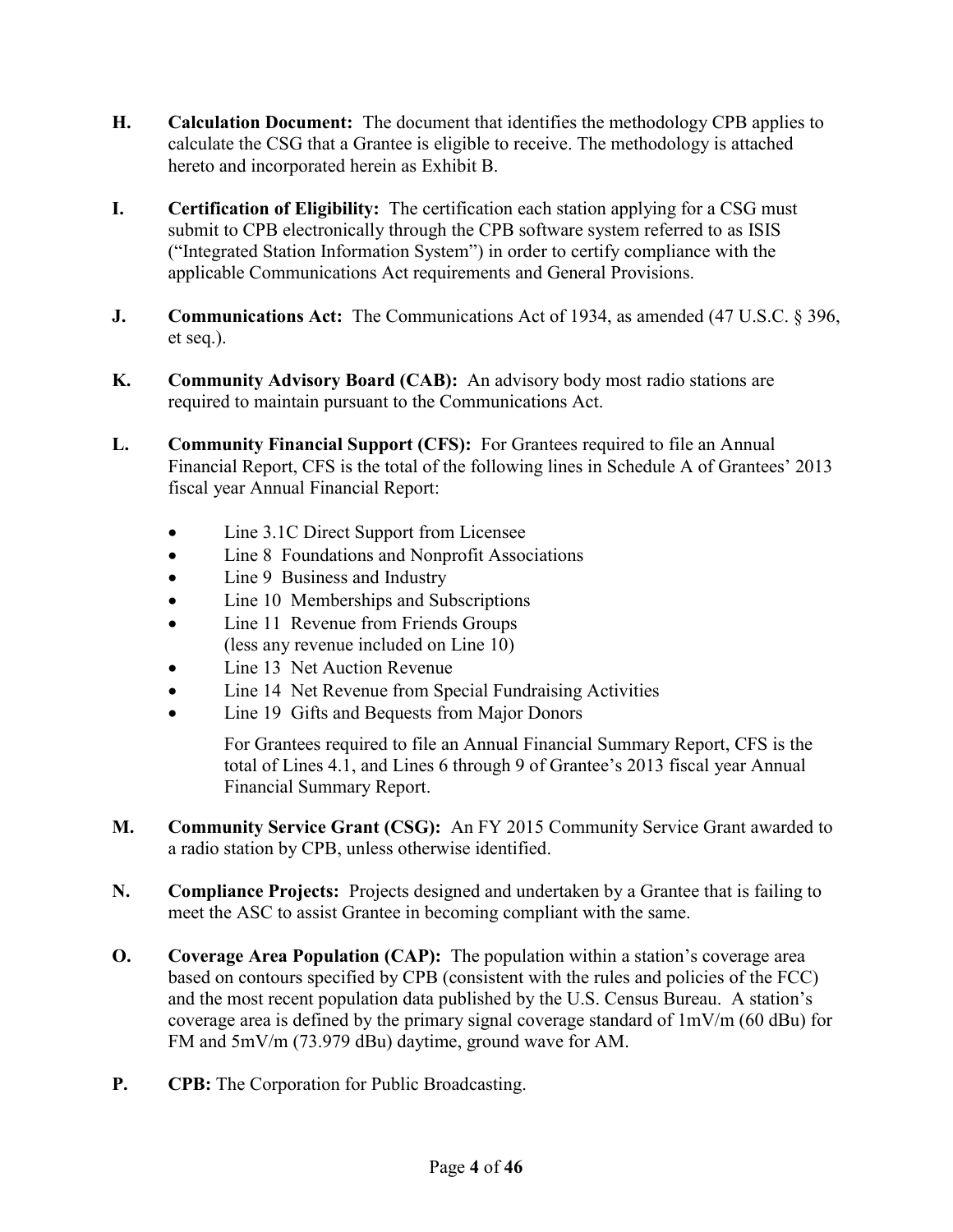**Q. CPB-Qualified Programming:** General audience programming broadcast that serves a station's demonstrated community needs of an educational, informational, or cultural nature.

Programs that are not considered CPB-Qualified Programming include but are not limited to:

- **1.** programming that furthers the principles of particular political or religious philosophies; and
- **2.** programming designed primarily for in-school or professional in-service audiences.
- **R. CSG Levels:** There are four CSG levels: A, B, C and D, which are determined by the metrics detailed in Exhibit C, attached hereto and incorporated herein by reference.
- **S. Discrete Accounting Requirement:** The use of unique accounting codes by CSG recipients to identify CSG funds – both revenues and expenses, restricted and unrestricted – so that both CPB and an auditor can discretely track those funds within the recipient's accounting system.

There is no requirement to segregate CSG funds in separate bank accounts; co-mingling funds is allowable as long as the accounting system easily identifies transactions associated with a major activity (e.g., department, grant, contract, or other project).

- **T. Effective Radiated Power (ERP):** As defined by the FCC, ERP is the product of the antenna power (transmitter output power less transmission line loss) times: the antenna power gain or the antenna field gain squared. Where circular or elliptical polarization is employed, ERP is applied separately to the horizontal and vertical components of radiation. For allocation purposes, ERP authorized is the horizontally polarized component of radiation only.
- **U. Eligible Grantee:** A grantee that is eligible to receive a CSG by meeting the requirements set forth herein.
- **V. Employment Statistical Report:** The Grantee report identifying:
	- **1.** the race and sex, the number of employees in each of eight full-time and part-time job categories (officials and managers; professionals, technicians, office and clerical personnel, skilled craft persons, semi-skilled operatives, unskilled operatives, and service workers); and
	- **2.** the number of job openings occurring during the course of the year.
- **W. FCC:** The Federal Communications Commission**.**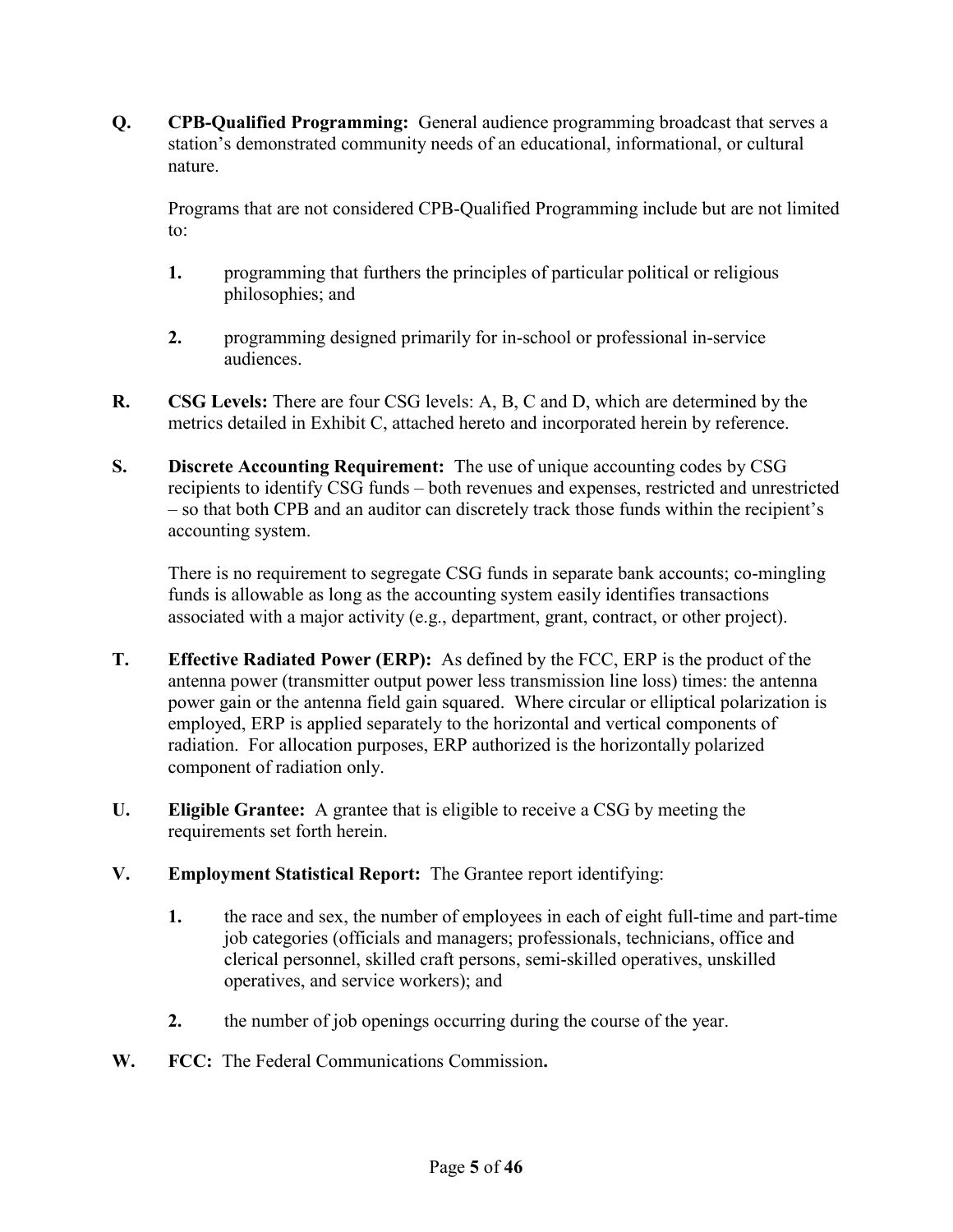- **X. Financial Reporting Guidelines:** The financial reporting guidelines Grantees are subject to, incorporated herein by reference and available at: [http://cpb.org/stations/frg/.](http://cpb.org/stations/frg/)
- **Y. Full-Time Employee (FT employee):** Permanent personnel of Grantee, employed by Licensee (or a parent company, subsidiary, affiliate, or third party operator under contract with Licensee):
	- **1.** that possess demonstrated skill and expertise in the management, programming, production, promotion, development, or engineering areas of radio station operations;
	- **2.** that are paid no less than the minimum federal hourly wage plus all benefits that Licensee (or a parent company, subsidiary, affiliate, or third party operator under contract with Licensee) routinely provides to its FT employees; and
	- **3.** whose terms of employment require working the number of hours that constitute a normal work week at said institution.
- **Z. Full-Time-Equivalent Employees (FTE):** Two or more employees who, collectively, satisfy the criteria for an FT employee. However, an FTE need not receive all benefits that Licensee (or a parent company, subsidiary, affiliate, or third-party operator under contract with Licensee) provides to its FT employees.
- **AA. Grantee:** The FCC station Licensee legally authorized to receive a CSG.
- **BB. Joint Licensees:** Licensees eligible to receive television and radio CSGs.
- **CC. Licensee:** The entity with a license to operate a full power, noncommercial, educational radio station. The license must be a valid, renewable license issued by the United States government.
- **DD. Minority Audience Service Station (MASS):** A radio station that provides significant service to a minority group or groups through diverse programming that serves the needs and interests of minorities. Stations are deemed MASS if they meet at least one of the criteria below.
	- **1.** A measured minority audience composition (cume) greater than 40 percent averaged over the previous three consecutive measured quarters**<sup>1</sup>** ;
	- **2.** The station is licensed to a designated Historically Black College or University; or

 $\overline{a}$ 

<sup>&</sup>lt;sup>1</sup> In markets where audience measurements (i.e., Nielsen Radio) are not available or based on a total cumulative audience of 5,000 or less, CPB will use the minority composition of the CAP within the station's primary coverage area. Under these circumstances, a station can be recognized as a minority audience service station if its CAP minority composition is greater than 50 percent.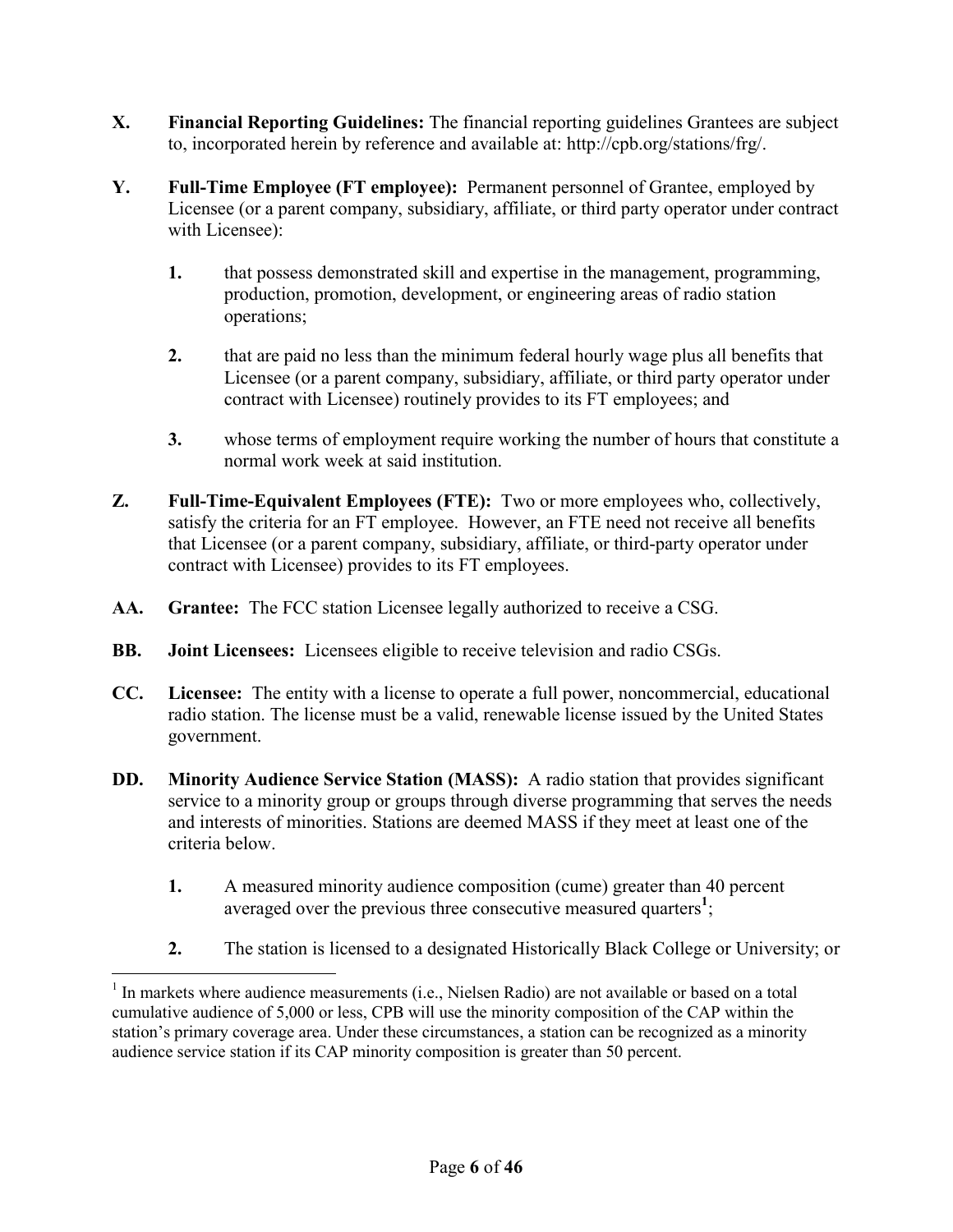- **3.** The station is licensed to:
	- a Native American Tribe;
	- a consortium of Native American Tribes;
	- an entity controlled by a Native American Tribe; or
	- a community within recognized Tribal Lands and provides a coverage area of which a substantial portion includes Tribal Lands.
- **EE. News (News)**: Stations airing news for 75 percent of their broadcast schedule from 6:00 a.m. to 7:00 p.m. Monday – Friday.
- **FF. Non-Federal Financial Support (NFFS):** The total value of cash and the fair market value of property and services Grantee received from sources other than the United States or any agency or instrumentality of the United States or any public broadcasting entity, as further defined in 47 U.S.C. § 397(9).

Additional details and definitions of what revenues qualify as NFFS are contained in the Financial Reporting Guidelines, which are available at [http://www.cpb.org/stations/frg/,](http://www.cpb.org/stations/frg/) and in the Application of Principles of Accounting and Financial Reporting to Public Telecommunications Entities, May 2005 Edition, which is available at [http://cpb.org/stations/principles,](http://cpb.org/stations/principles) including subsequent amendments thereto.

- **GG. Overlapping stations:** A Licensee that owns more than one public radio station with individual CAPs that overlap by 50 percent or more.
- **HH. Station Activities Survey (SAS**): The survey collects information from Grantees about their public broadcasting station's operations to enable CPB to advocate the interests of public broadcasting, assist stations and other public broadcasting organizations with planning and evaluation, study and anticipate industry-wide trends, and calculate CSG payments.

Grantees must complete the survey in order to receive its second CSG payment.

**II. Sole Service:** Stations that operate the only primary broadcast service (radio or television, commercial or non-commercial) within a 50-mile radius from the station's transmitter are sole service stations. A Licensee operating multiple services (radio/radio, radio/television) serving the same community may qualify as a single sole service station.

Translators do not qualify as sole-service stations because of their secondary status. The presence of a secondary service licensed to another entity shall not preclude an applicant from qualifying for a CSG as a sole-service provider. Sole Service stations are deemed CSG Level A Grantees.

- **JJ. Spending Period:** The CSG spending period covers the term from October 1, 2014 through September 30, 2016.
- **KK. Total Station Revenue (TSR):** The total of the following lines in a station's AFR: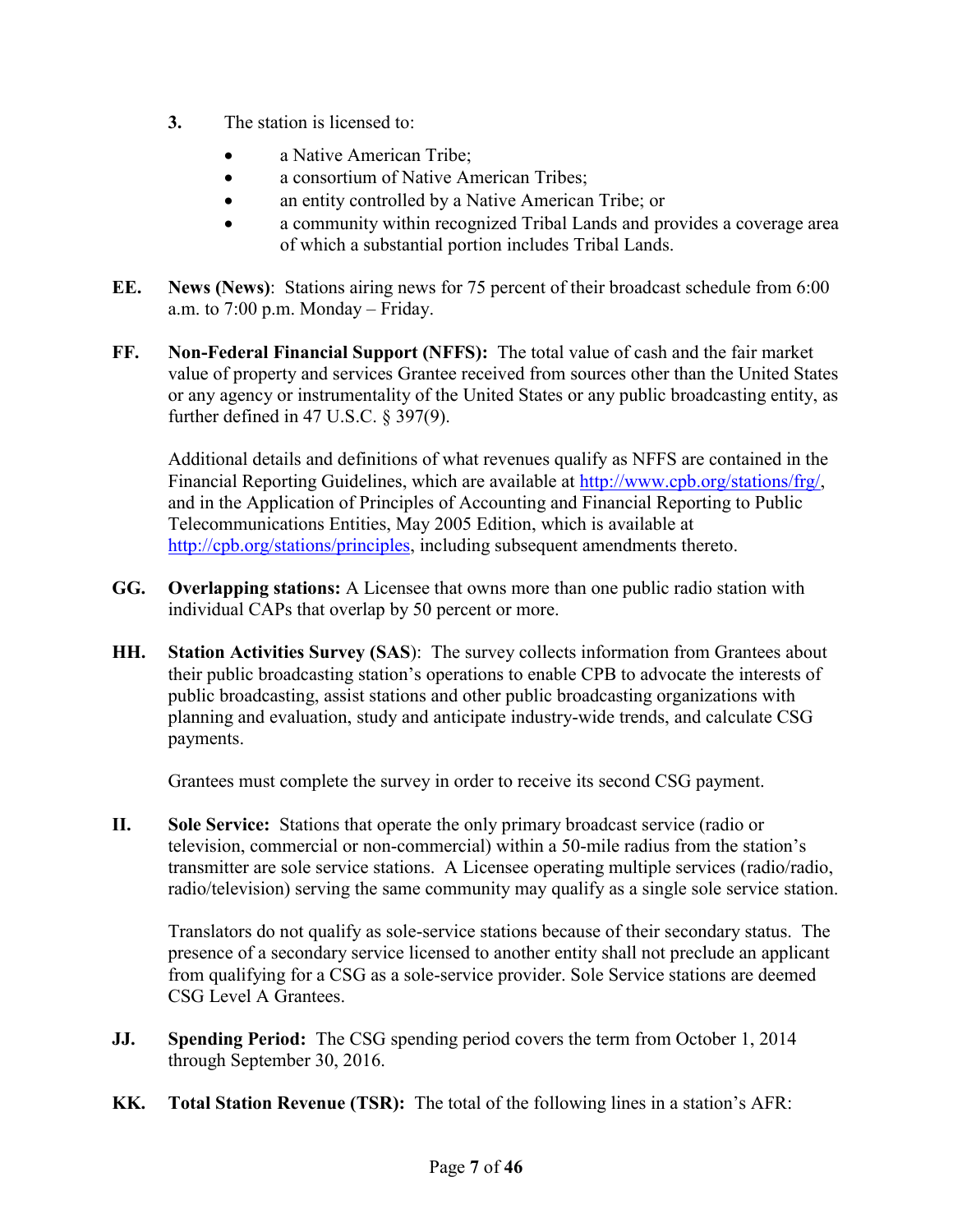- Schedule A: Line 12 Total Direct Revenue;
- Schedule B, Tab 3: Line 5 Indirect Administrative Support; and
- $\bullet$  Schedule C: Line 16 Total In-Kind Revenue.

## <span id="page-7-0"></span>**Section 2. Eligibility Criteria**

- **A. Eligible Grantee:** A Grantee that either:
	- **1.** received a CSG in FY 2014 and meets the eligibility criteria herein; or
	- **2.** is a Licensee that:
		- **a.** meets the eligibility criteria herein;
		- **b.** submits an application to CPB for CSG funding during an open application period; and
		- **c.** is determined by CPB to be a qualified CSG recipient.
- **B. Ineligible Stations:** The following radio stations are not eligible to receive a CSG:
	- **1.** closed-circuit or carrier current stations;
	- **2.** stations that are managed and operated by and for students;
	- **3.** stations that primarily provide training programming to Licensee employees, clients, and/or representatives; and
	- **4.** stations licensed to political organizations.
- **C. Additional Eligibility Criteria:** Grantees in the categories below are subject to the following additional eligibility criteria:
	- **1. Joint Licensees:** Joint Licensees must individually meet the requirements set forth herein and the applicable General Provisions governing its television CSG. Resources (including but not limited to NFFS, FT employees and FTEs) designated to meet the requirements of one CSG may not be used to meet the requirements for any other CSG.
	- **2. Licensees Receiving Multiple Radio CSGs**: Licensees receiving multiple radio CSGs must ensure that each Grantee individually meets the requirements set forth in the General Provisions. Resources (including but not limited to NFFS, FT employees, and FTEs) designated to meet the requirements of one CSG may not be used to meet the requirements for any other CSG.
	- **3. Overlapping Stations:** Overlapping stations are deemed a single Grantee and do not qualify for separate CSGs.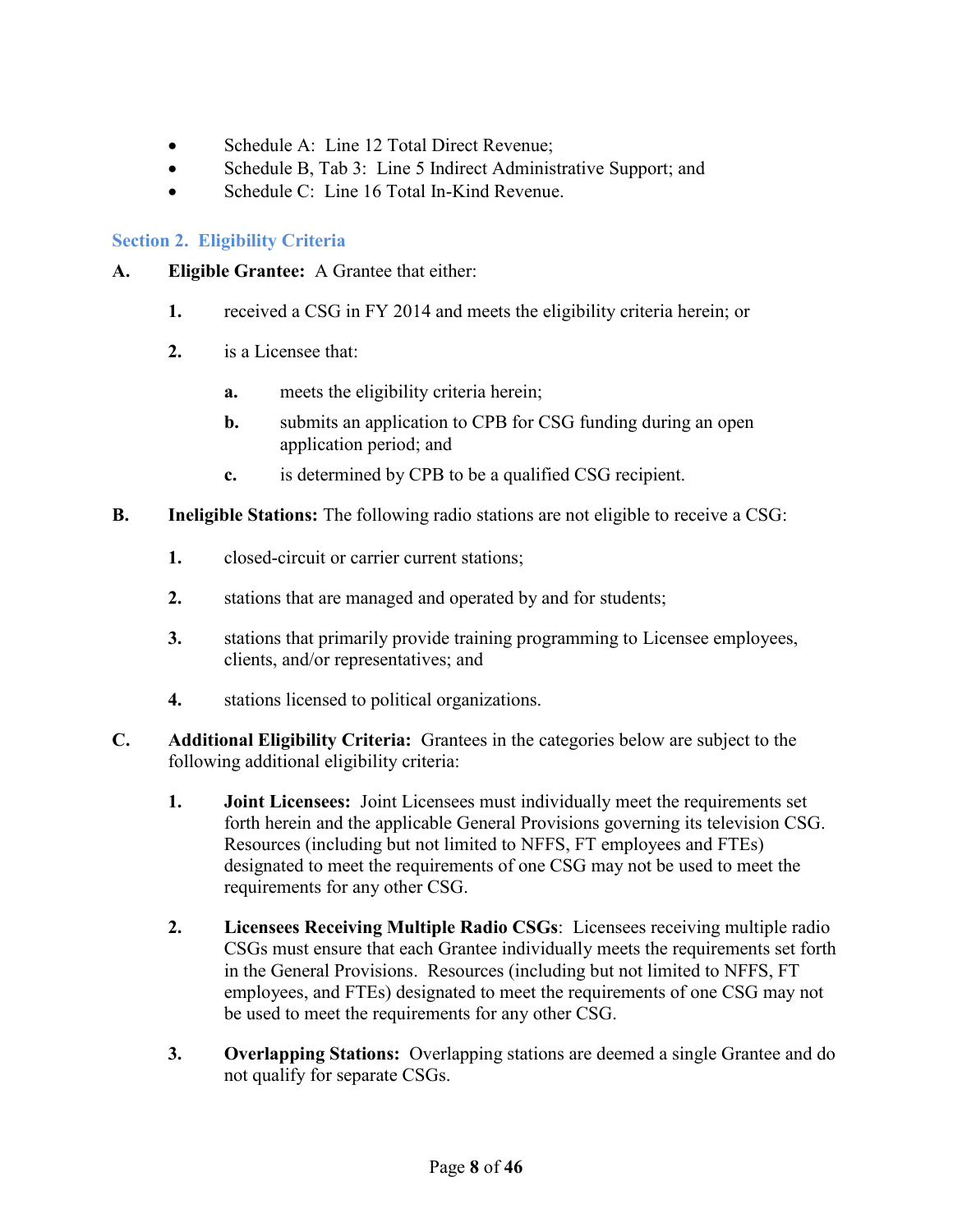**D. Maintaining Eligibility:** A Licensee is responsible for ensuring its Grantee is in compliance with the General Provisions at all times during the Spending Period and must promptly notify CPB if Grantee fails to maintain the same, by email to Deborah Carr, Director, CSG Radio Administration at [carrd@cpb.org](mailto:carrd@cpb.org) (or the other individuals CPB may designate).

CPB reserves the right to reduce or eliminate a Grantee's CSG if CPB determines said Grantee is not in compliance with the General Provisions.

- **E. Penalty for Late Filing:** If Grantee files any of the following beyond the required deadline; its next CSG will be subject to a penalty. The penalty is up to  $1/365<sup>th</sup>$  of the next CSG for each day any of the following reports are late:
	- Certified Annual Financial Report;
	- Annual Financial Summary Report;
	- Audited Financial Statements (if applicable); and
	- Annual Station Activities Survey.
- **F. CPB Waiver**: CPB may, in its sole discretion and in exceptional circumstances, waive a non-statutory criterion listed in Part I, for example, when a station demonstrates that it provides the sole public broadcast service in its community or that its public broadcast services are primarily for underserved or unserved audiences.

#### <span id="page-8-0"></span>**Section 3. Communications Act Requirements**

Grantees must certify annually to CPB through the Certification of Eligibility that they are in compliance with the relevant provisions of the Communications Act, representing and warranting to CPB that they shall remain at all times in compliance with the same during the Spending Period.

Grantees may not receive a CSG unless they comply with the Communications Act requirements, certain of which are summarized below. This list does not supersede other provisions of the Act or other laws and regulations applicable to Grantees.

- **Open Meetings:** Grantee's board meetings, board committee meetings and advisory body meetings must be open to the public  $(47 \text{ U.S.C. } 8 \text{ 396(k)}(4))$ ;
- **Closed Meetings:** When closing a board meeting, board committee meeting, or CAB meeting, Grantee must document the reasons for closing the meeting and make them available to the public within a reasonable period of time (47 U.S.C. §  $396(k)(4)$ ;
- **Open Financial Records:** Grantee's annual financial statements and audit reports must be available for public inspection  $(47 \text{ U.S.C.} \& 396 \text{(k)}(5))$ ;
- **Employment Statistical Report:** Each Grantee must: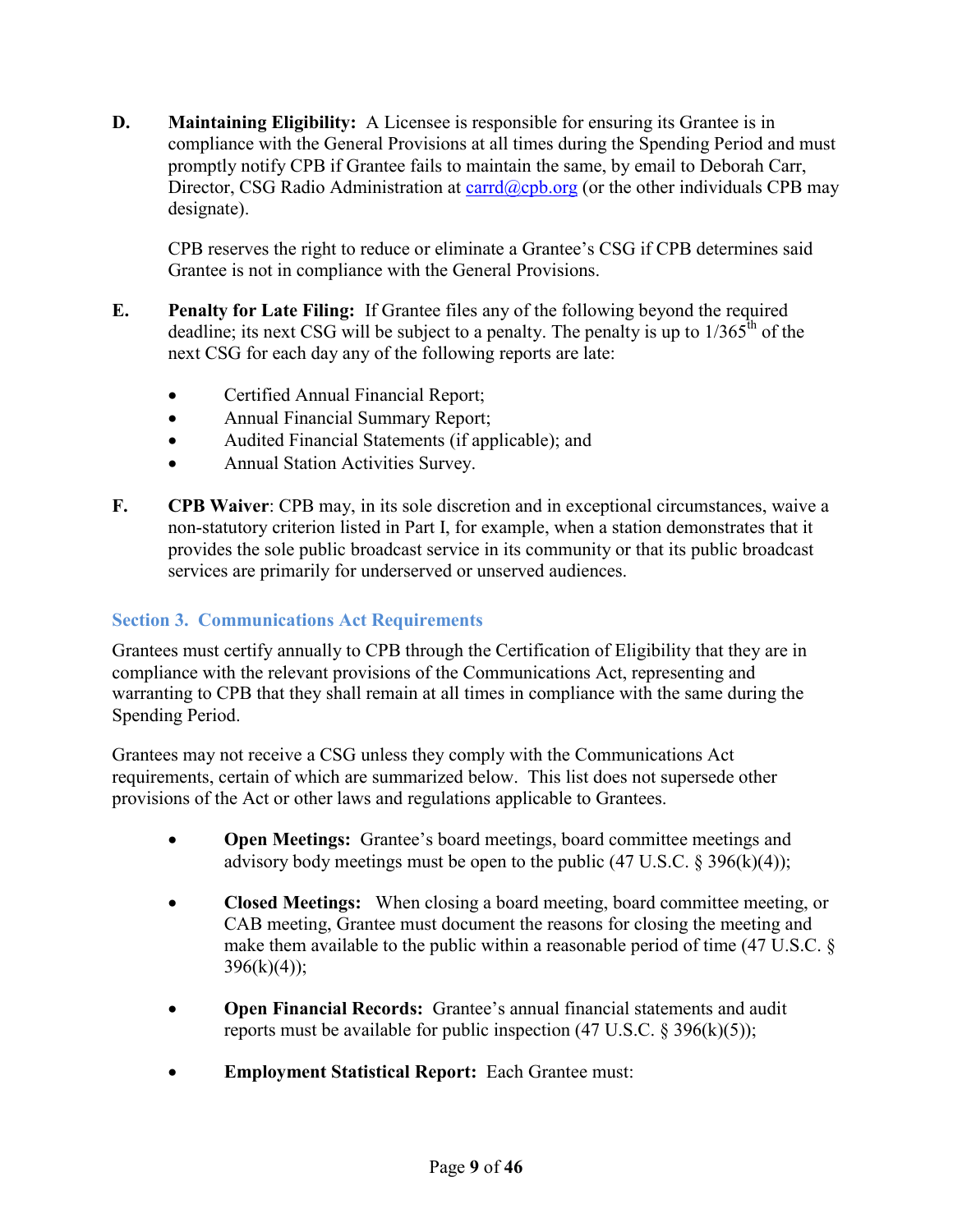- $\circ$  file annually with CPB its Employment Statistical Report through ISIS<sup>2</sup>;
- o make its Employment Statistical Report available for review by the public at its central office and each location where there are six or more FTEs (47 U.S.C.  $\S$  396(k)(11)).
- **CAB:** Grantee, if required, must maintain a Community Advisory Board (47) U.S.C.  $\S$  396(k)(8)); and
- **Donor Information:** Grantee shall:
	- o prohibit the exchange of donor information with political organizations and/or candidates (see 47 U.S.C.  $\S$  396(k)(12));
	- o obtain the donor's authorization before exchanging donor information with non-affiliated third parties (excluding political organizations and candidates), and for donors providing ongoing donations, provide a periodic reminder that the donor's information will be exchanged with non-affiliated third parties (excluding political organizations and candidates), giving them the option to revoke their authorization; and
	- o safeguard donor names and lists.

## <span id="page-9-0"></span>**Section 4. Recordkeeping and Audit Requirements**

 $\overline{a}$ 

Grantees must comply with the recordkeeping and audit requirements set forth below.

**A. Recordkeeping and Audit Requirements:** The Communications Act mandates recordkeeping and auditing and provides CPB and its representatives access to all records concerning a CSG. Grantees must maintain such records as CPB may in its discretion require to facilitate an effective audit.  $(47 \text{ U.S.C.} \S 396(l)(3)(B), (C), \& (D)).$ 

Additional information related to recordkeeping is found in the Application of Principles of Accounting and Financial Reporting to Public Telecommunications Entities, May 2005 Edition, which is available at [http://cpb.org/stations/principles,](http://cpb.org/stations/principles) including subsequent amendments thereto.

**B. Operational Records and Documentation:** Operational records and documentation for Grantees include but are not limited to: broadcast schedules identifying general audience programming that serve demonstrated community needs of an educational, informational, or cultural nature.

 ${}^{2}$ CPB's requirements are different than the requirements in the Communications Act governing a station's EEO report, (Section 22).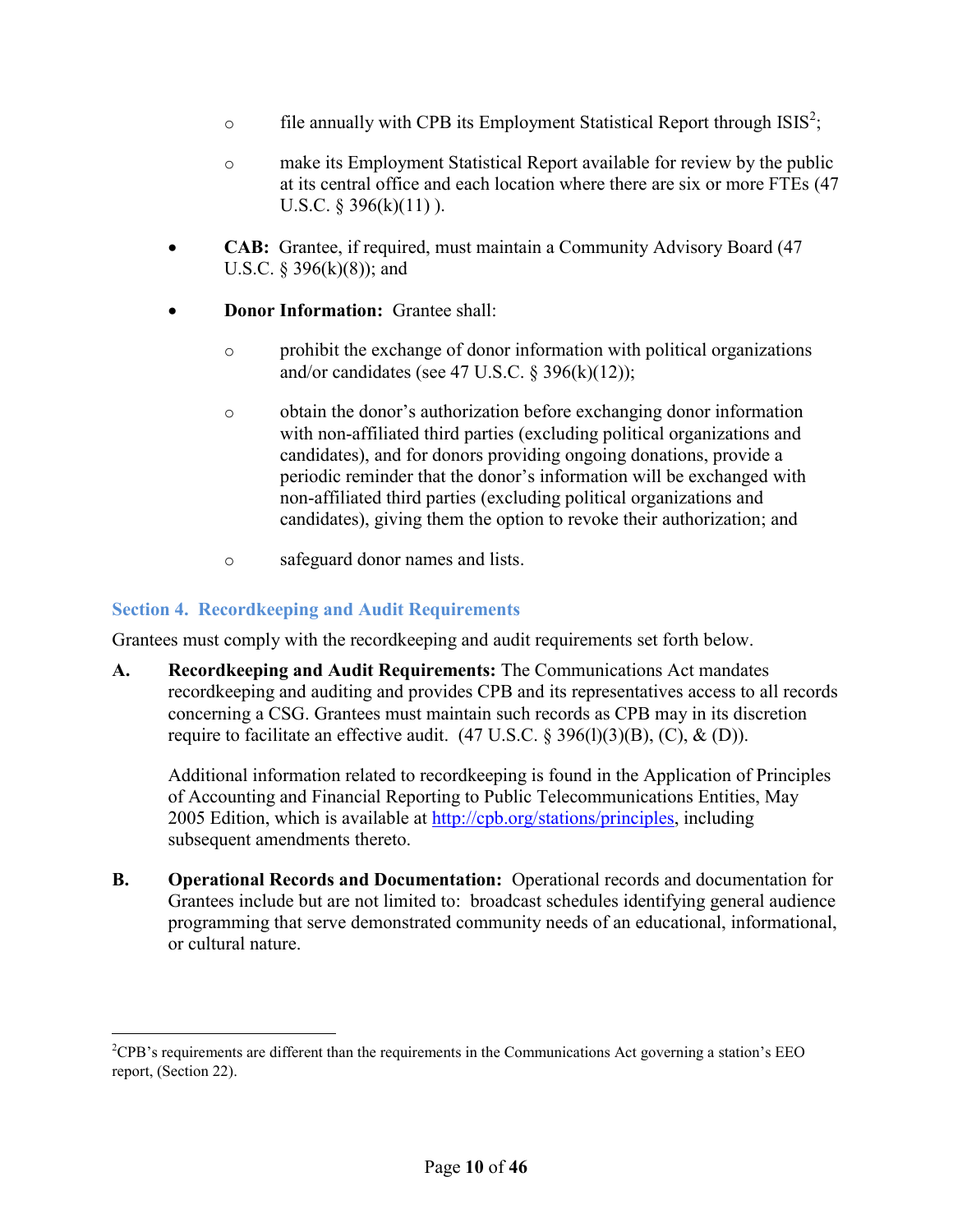All CSG records must be retained for no less than three years after the end of the Spending Period. However, CSG records must be retained for no less than 10 years, after commencement of any of the events below.

- **1.** When litigation or an audit begins before the expiration of the three-year period;
- **2.** When real property or equipment are acquired with federal funds;
- **3.** When CSG funded activities involve program income transactions;
- **4.** When indirect cost proposals and cost allocation plans are involved; and
- **5.** When the federal awarding agency requests otherwise in writing.
- **C. Certification of Eligibility:** Grantees must certify annually their compliance with the General Provisions by submitting a Certification of Eligibility to CPB. Compliance is subject to audit by CPB's Inspector General and others, and improper certification may result in penalties under the Federal False Claims Act.
- **D. Discrete Accounting Requirement:** During the Spending Period, Grantees must comply with the Discrete Accounting Requirement, not later than the end of each of Grantee's fiscal years.
- **E. Expenditures and Discrepancies:** Grantee's CSG expenditures must comply with the General Provisions. Failure to comply may result in Grantee repaying a portion or all of the CSG funds received to CPB.

In the event of an improper expenditure or any discrepancies or inaccuracies in CSG expenditures, whether reported by Grantee, discovered during the course of an audit, or otherwise, CPB may, in its discretion, reduce Grantee's CSG. In the event of a CSG reduction, CPB may elect in its discretion to recover overpayment immediately or by reducing the FY 2015 or future CSG awards. If recovery of overpayment is required, CPB will notify Grantee in writing of the action it intends to take.

## <span id="page-10-0"></span>**Section 5. Operational Requirements**

Grantees must comply with the operational requirements below.

- **A. FCC Operating Requirements:** Grantees must comply with FCC requirements for the operation of a non-commercial educational radio station throughout the Spending Period. Failure to comply with FCC requirements and the terms of the station's broadcast license may, at CPB's discretion, result in the loss or return of CSG funding.
- **B. Operating Power:** Grantees must operate a broadcast station that has an ERP of 100 watts or greater in the case of an FM radio station or an operating power of 250 watts or greater in the case of an AM radio station. However, AM stations operating at less than 250 watts at certain times because of license restrictions, will remain CSG qualified if: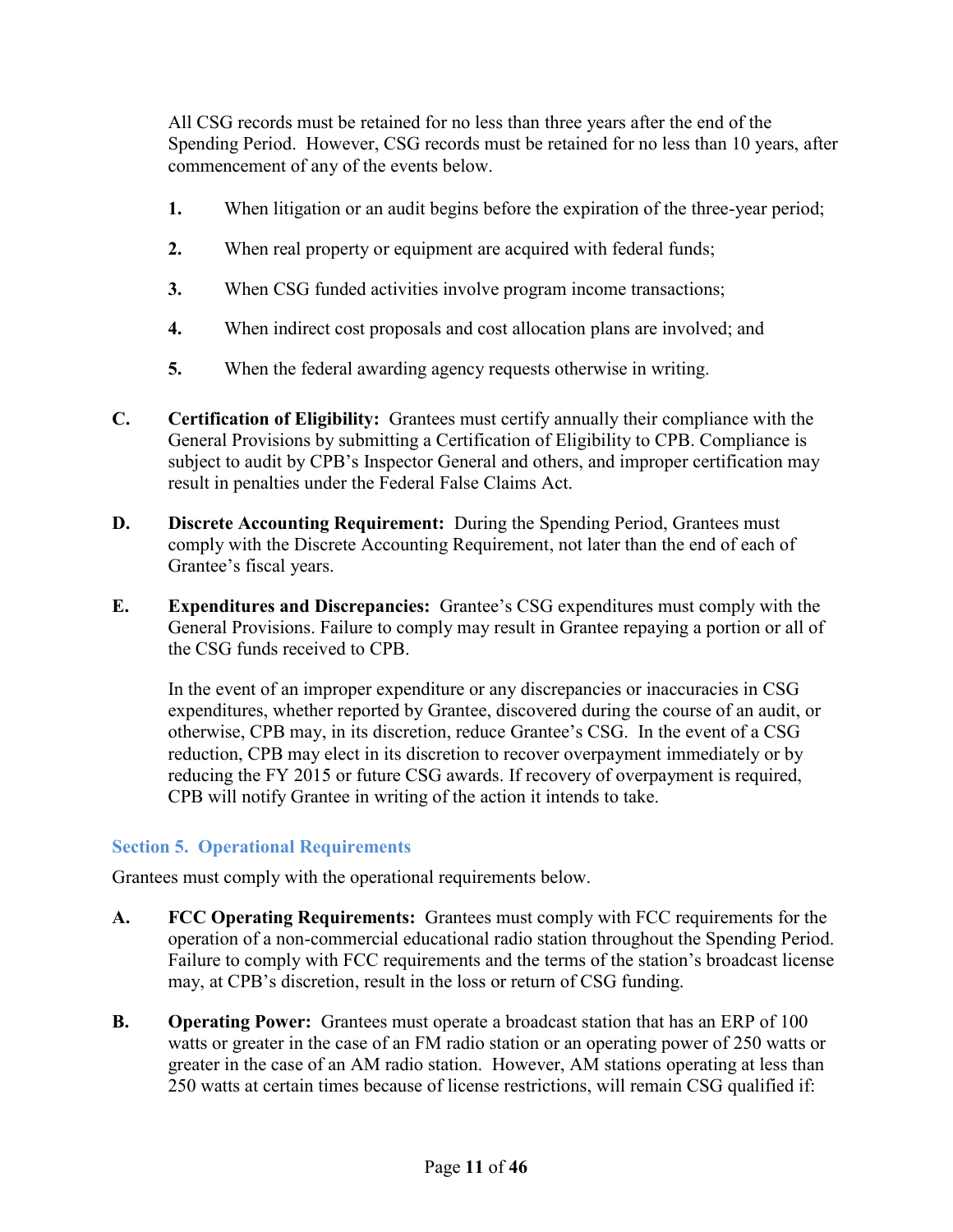- **1.** the station meets all other requirements in the General Provisions; and
- **2.** CPB determines, in its sole discretion, that issuance of a CSG would further CPB's statutory goals of universal service and providing service to unserved or underserved audiences.
- **C. Broadcast Schedule:** Grantee's primary signal must have a broadcasting schedule of at least 18 consecutive hours per day, seven days per week, for 52 weeks per year. However, shared time radio stations meet this criterion if they operate at the maximum level authorized by the FCC.

The substantial majority of Grantee's daily total programming hours broadcast on its primary channel and all multicast channels must be devoted to CPB-Qualified Programming.

- **D. Locally Originated Program Service:** Grantee must originate a local program service designed to serve its community's needs and interests.
- **E. Facilities:** Grantees must have sufficient, professionally-equipped on-air and production facilities to allow for the broadcast of high technical quality programming, including the capability for simultaneous local production and origination. In addition, Grantees must provide sufficient office space suitable for station operations.

## <span id="page-11-0"></span>**Section 6. Staffing Requirements**

**A. Staffing Requirements:** Grantees must employ at least the number of staff for their respective levels as set forth in following table.

| $\bf{CSG}$        | <b>Staffing Requirements</b>                                                                                                                 |
|-------------------|----------------------------------------------------------------------------------------------------------------------------------------------|
| Level A           | None                                                                                                                                         |
| Level B           | One FT employee                                                                                                                              |
| Levels C<br>and D | Four FT employees which may be met with a combination of<br>FT employees and FTEs, provided no fewer than two<br>employees are FT employees. |
|                   | All FT employees and FTE's must work on an annual<br>(12-month) basis.                                                                       |
|                   | At least two FT employees must be employed in a managerial<br>and/or programming position.                                                   |

**B. Calculating FTE and FT employees:** Positions funded by the CSG shall not be counted toward satisfying the required FT employee or FTE professional minimum staffing requirements.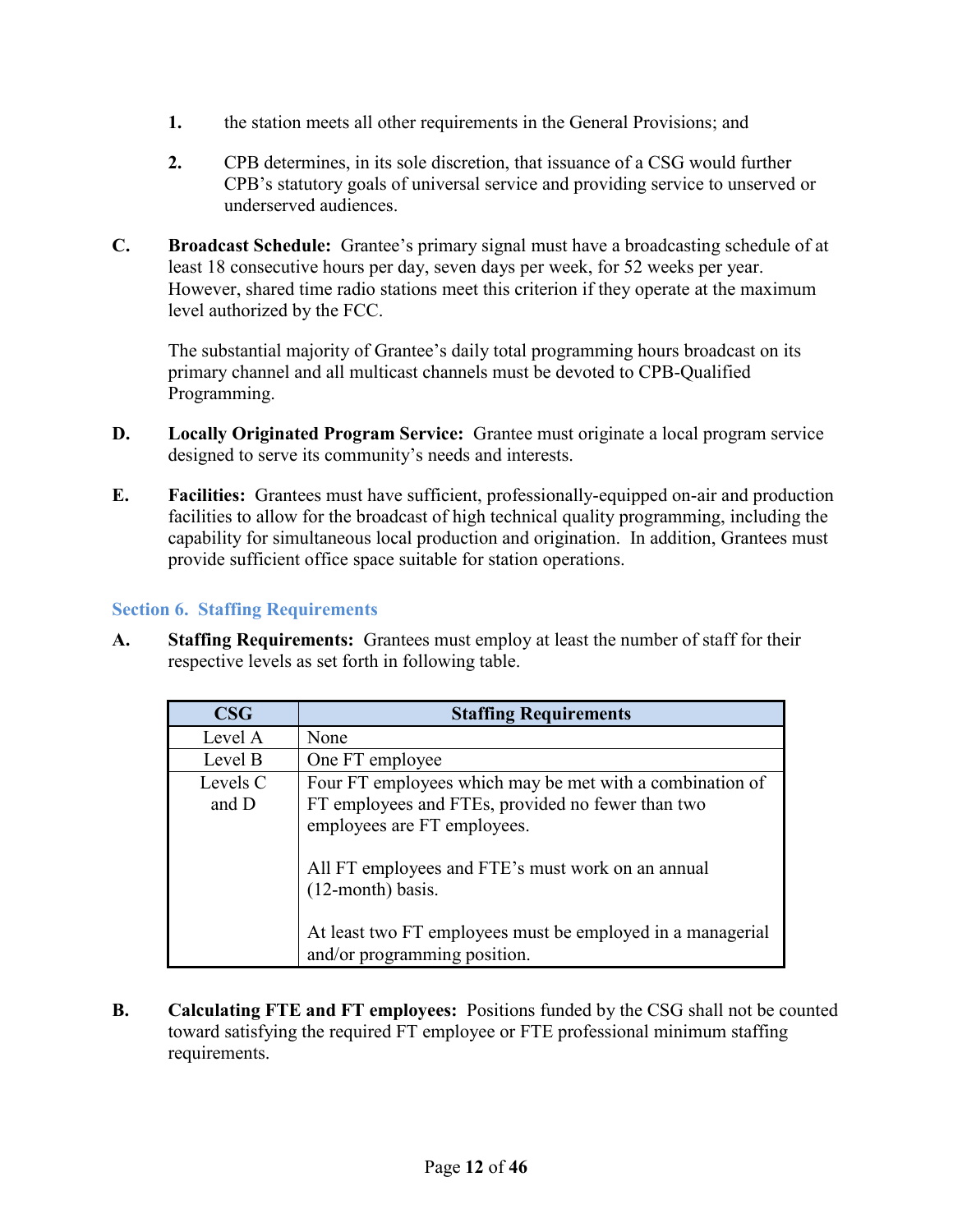- **C. On-the-Job Training:** Custodial and clerical staff, students whose student status is a condition of employment, interns, and persons enrolled in programs of formal on-the-job training shall not be counted toward satisfying the minimum staffing requirements, nor shall personnel teaching or fulfilling other academic duties in excess of the equivalent of one three-hour credit course per quarter or semester.
- **D. MASS Grantees:** Grantees may count FTE staff toward the FT employee staffing requirement.

### <span id="page-12-0"></span>**Section 7. Minimum NFFS**

 $\overline{a}$ 

Grantees that do not meet the required minimum NFFS for their CSG Level (shown in the table below) for two consecutive years automatically lose their future CSG eligibility, as set forth below.

**A. Minimum NFFS Requirements**: Grantee must meet the minimum NFFS requirement below for its CSG Level, using Grantee's 2013 fiscal year AFR or FSR (whichever is applicable).

| <b>CSG</b>     | <b>Minimum NFFS</b> |
|----------------|---------------------|
| Level A        | None                |
| Level B        | \$100,000           |
| Levels C and D | \$200,000           |

- **B. 1** 1<sup>st</sup> Notice: If Grantee fails to satisfy its minimum NFFS requirement based on Grantee's 2013 fiscal year AFR or FSR (whichever is applicable), CPB will provide Grantee with written notice of the same  $(1<sup>st</sup>$  notice). After receiving the  $1<sup>st</sup>$  notice, Grantee will continue to be eligible to participate in the FY 2015 CSG program.
- **C. 2** <sup>nd</sup> Notice: If, after receiving a first notice, Grantee applies for an FY 2016 CSG<sup>3</sup> and is unable to meet its minimum NFFS requirements based on Grantee's 2014 fiscal year AFR or FSR (whichever is applicable), CPB will notify Grantee in writing of its continued failure to comply  $(2<sup>nd</sup> notice)$ . After receiving the  $2<sup>nd</sup>$  notice, Grantee will continue to be eligible to participate in the FY 2016 CSG program.
- **D.** Ineligibility: If, after receiving a first and  $2<sup>nd</sup>$  notice, Grantee applies for a FY 2017  $\text{CSG}^4$ , and is unable to meet its minimum NFFS based on Grantee's 2015 fiscal year AFR or FSR (whichever is applicable), Grantee will automatically become ineligible to receive a CSG in FY 2017 and will be removed from the CSG program. CPB will notify Grantee

 $3$ FY 2016 minimum NFFS levels will be different than FY 2015 levels to reflect policy changes adopted by CPB's Board of Directors.

<sup>&</sup>lt;sup>4</sup> FY 2017 minimum NFFS levels will be different than FY 2016 levels to reflect policy changes adopted by CPB's Board of Directors.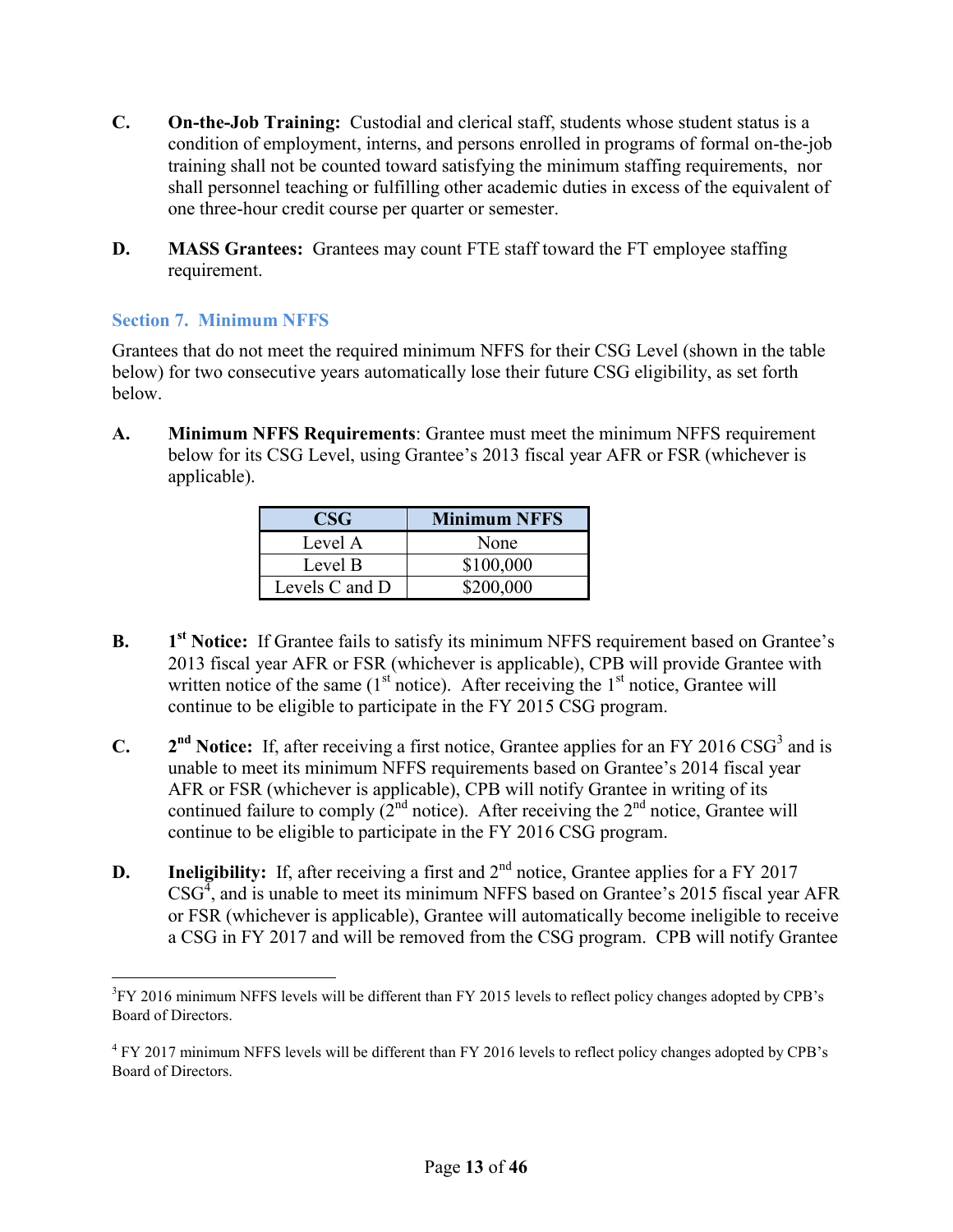in writing of its ineligibility.

However, if said Grantee meets its minimum NFFS based on Grantee's 2015 fiscal year AFR or FSR (whichever is applicable), Grantee will continue to be eligible to participate in the FY 2017 CSG program.

**E. Recurring Non-Compliance:** If a Grantee, after receiving a  $1<sup>st</sup>$  and  $2<sup>nd</sup>$  notice in consecutive years, is compliant when filing the required AFR or FSR (whichever is applicable), for the FY 2017 CSG, but unable in any of the subsequent four CPB fiscal years (FY 2018 through FY 2021), to meet its required minimum NFFS for that period, Grantee may be given either one or two additional years to become compliant.

After considering Grantee's situation, CPB will in its sole discretion determine whether Grantee will receive one or two additional fiscal years to become compliant. If Grantee is not compliant at the end of the selected time period, Grantee will automatically become ineligible to receive a CSG. CPB will notify Grantee in writing of its ineligibility.

**F. Summary Table:** The table below summarizes the CSG notice and compliance requirements.

| <b>Notice and Compliance</b>           | <b>Eligible to</b><br>Participate in CSG<br>Program | Ineligible to<br><b>Participate in CSG</b><br>Program |
|----------------------------------------|-----------------------------------------------------|-------------------------------------------------------|
| Received $1st$ Notice – comply or fail |                                                     |                                                       |
| to comply                              | ٦                                                   |                                                       |
| Received $2nd$ Notice - comply or fail |                                                     |                                                       |
| to comply                              |                                                     |                                                       |
| Received consecutive $1st$ and $2nd$   |                                                     |                                                       |
| Notices – fail to comply thereafter    |                                                     |                                                       |
| Received consecutive $1st$ and $2nd$   |                                                     |                                                       |
| Notices – meets $FY$ 2017 and fails to |                                                     |                                                       |
| comply anytime during FY 2018 -        |                                                     |                                                       |
| FY 2021                                |                                                     |                                                       |

#### <span id="page-13-0"></span>**Section 8. Audience Service Criteria**

- **A. MASS Grantees:** In order to receive a CSG, MASS Grantees must meet at a minimum 50 percent of at least one of the applicable index goals in the tables below.
- **B. CSG Level A:** CSG Level A Grantees are not subject to the indices in either table.
- **C. CSG Levels B, C and D:** CSG Levels B, C, and D must meet either:
	- **1.** the News or Non-News Listening Index Goals set forth in the table below and associated with Grantee's CAP; or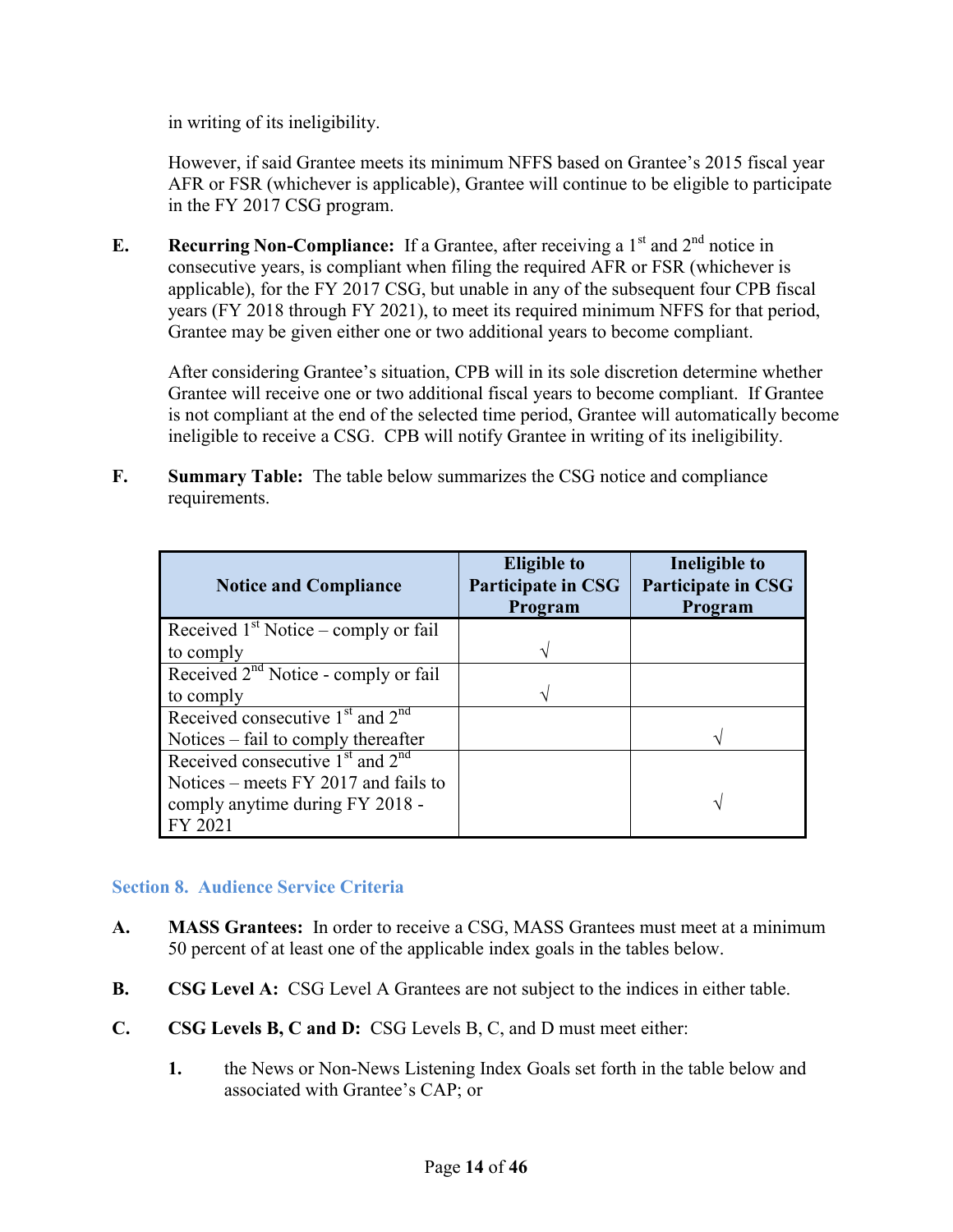**2.** the News or Non-News Community Financial Support Index Goals set forth in the table below, and associated with Grantee's CAP.

CSG Level B, C, and D Grantees failing to satisfy the applicable ASC when applying for a CSG are subject to the restrictions and potential loss of CSG eligibility as detailed below.

| <b>Listening and Community Financial Support Index Requirements</b>          |           |                   |  |  |  |  |
|------------------------------------------------------------------------------|-----------|-------------------|--|--|--|--|
| FY 2015 Listening Index                                                      | <b>OR</b> | FY 2015 CFS Index |  |  |  |  |
| Average AQH *10,000                                                          |           | CFS *100          |  |  |  |  |
| CAP                                                                          |           | <b>CAP</b>        |  |  |  |  |
| MASS Grantees need only meet one half of the applicable index.               |           |                   |  |  |  |  |
| CSG Level A Grantees are not subject to the Index Requirements.              |           |                   |  |  |  |  |
| Alternatively, CPB may agree to accept AQH measurements from any two Nielsen |           |                   |  |  |  |  |
| Radio survey periods within the 24 months preceding FY 2015, provided those  |           |                   |  |  |  |  |
| survey periods are at least six months apart.                                |           |                   |  |  |  |  |
|                                                                              |           |                   |  |  |  |  |

| Coverage Area Population |                         | <b>Community Financial</b><br>Listening Index Goal<br><b>Support Goal</b> |             |          |
|--------------------------|-------------------------|---------------------------------------------------------------------------|-------------|----------|
|                          | Non-News<br><b>News</b> |                                                                           | <b>News</b> | Non-News |
| $>$ 5 million            |                         |                                                                           |             |          |
| $1 - 5$ million          |                         |                                                                           |             |          |
| 500,000 - 1 million      |                         |                                                                           |             |          |
| < 500,000                |                         |                                                                           |             |          |

- **D. 1** 1<sup>st</sup> ASC Notice: A Grantee that fails to satisfy the applicable ASC when applying for a CSG and:
	- **1.** has met the applicable ASC when making application for a CSG during the four years prior to FY 2015 will be required to use the ASC Funds to cover all or a portion of the cost of Compliance Projects; and
	- **2.** will remain eligible for a CSG after receiving the  $1<sup>st</sup>$  ASC notice, provided Grantee meets all other requirements in the General Provisions.

CPB will notify Grantee of said failure, which is deemed Grantee's 1st ASC Notice  $(1<sup>st</sup> ASC notice)$ .

**E. Recurring Notices & Exception:** If Grantee fails to satisfy the ASC when applying for the CSG and: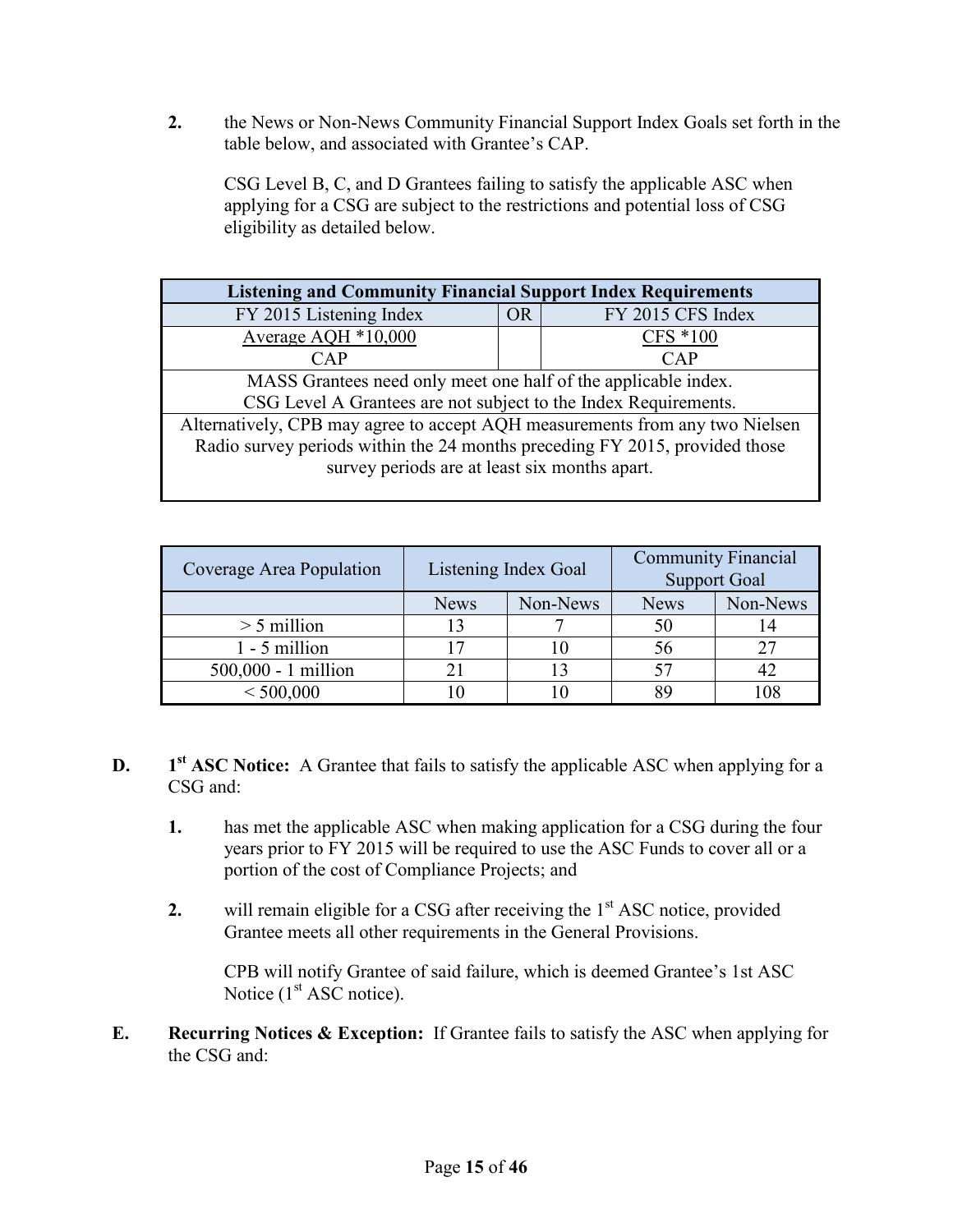- **1.** has failed to meet the applicable ASC when making application for a CSG during one or more of the four years prior to FY 2015, Grantee must use the ASC Funds to cover all or a portion of the cost of Compliance Projects; and
- **2.** Grantee will remain eligible for an FY 2015 CSG after receiving the  $2<sup>nd</sup>$  ASC notice, provided Grantee meets all other requirements in the General Provisions. CPB reserves the right, after reviewing the circumstances surrounding Grantee's operations, to determine, in its sole discretion, whether Grantee shall be considered as a recipient of a  $1<sup>st</sup>$  or  $2<sup>nd</sup>$  ASC notice ( $2<sup>nd</sup>$  ASC notice). CPB will notify Grantee in writing of its decision.
- **F. Loss of Eligibility:** Grantees that have received a  $2^{nd}$  ASC notice when applying for a CSG and failed to satisfy the applicable ASC requirement when applying for an FY 2016 CSG will no longer be eligible to participate in the community service grant program.
- **G. Recovery of Eligibility:** Grantees that have lost at any time their eligibility to receive a CSG because of failure to meet the applicable ASC requirements may be permitted to participate in FY 2015 and future years' CSG programs if CPB, in its sole discretion, approves the same, and Grantee:
	- **1.** makes successful application to receive a CSG;
	- **2.** meets the applicable ASC requirements;
	- **3.** is found by CPB to be in compliance with the General Provisions; and
	- **4.** is not barred from participating in the current or future CSG program pursuant to a CPB management determination letter issued in response to an audit conducted by CPB's Inspector General or otherwise.
- **H. Summary Table:** The table below summarizes the ASC notice and compliance requirements.

| <b>ASC Notice</b><br>and<br>Compliance | <b>Notice</b>   | <b>Subject</b><br>T <sub>0</sub><br>Compliance<br><b>Spending</b> | <b>Eligible to</b><br>Participate in<br>$\bf{CSG}$<br><b>Programs</b> | Ineligible to<br>Participate<br>in CSG<br><b>Programs</b> |
|----------------------------------------|-----------------|-------------------------------------------------------------------|-----------------------------------------------------------------------|-----------------------------------------------------------|
| Received $1st$ notice – no             |                 |                                                                   |                                                                       |                                                           |
| failure in prior four years            | 1 <sup>st</sup> |                                                                   |                                                                       |                                                           |
| Received $1st$ notice –                | $2nd$ (unless   |                                                                   |                                                                       |                                                           |
| failed in prior four years             | CPB deems       |                                                                   |                                                                       |                                                           |
|                                        | otherwise)      |                                                                   |                                                                       |                                                           |
| Received consecutive 1 <sup>st</sup>   |                 |                                                                   |                                                                       |                                                           |
| and $2^{nd}$ notices in FY             |                 |                                                                   |                                                                       |                                                           |
| 2013 and FY 2014 and                   |                 |                                                                   |                                                                       | V                                                         |
| failed to meet FY 2015                 |                 |                                                                   |                                                                       |                                                           |
| ASC requirements                       |                 |                                                                   |                                                                       |                                                           |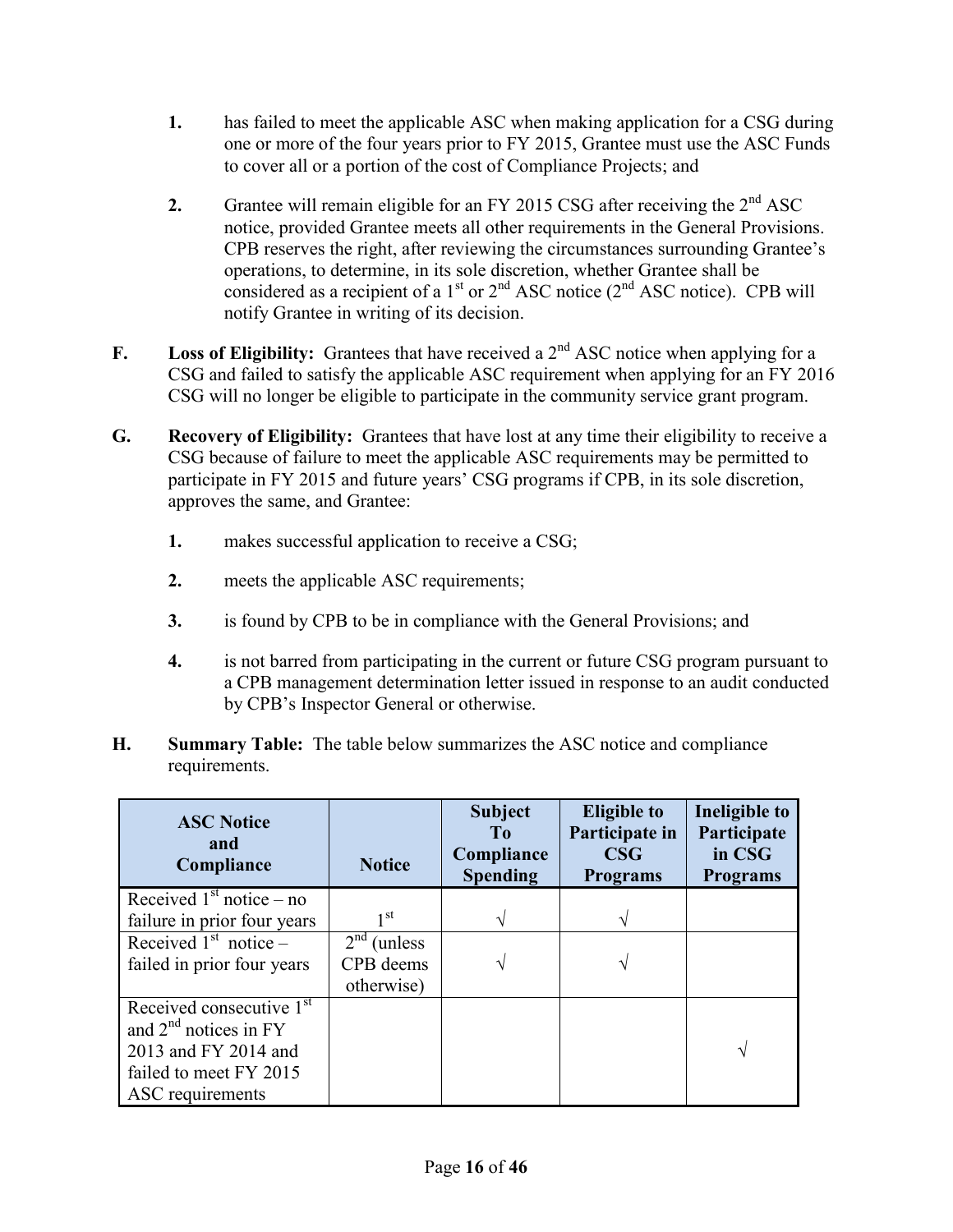- **I. Compliance Project Expenditures:** Expenditures that qualify for Compliance Projects include but are not limited to the following:
	- **1.** internal or external analyses of station operations;
	- **2.** acquisition of audience research;
	- **3.** investments in new local or national programming;
	- **4.** investments in new staff, provided the staff are not used to meet the minimum staffing requirements necessary for CSG eligibility; and
	- **5.** investments in increasing or improving development efforts.
- **J. Reporting Compliance Project Spending:** Grantee will be required to report to CPB in writing on the nature, scope, and implementation of the Compliance Projects undertaken within the timeframe established by CPB.

#### <span id="page-16-0"></span>**Section 9. Diversity Statement**

 $\overline{a}$ 

The Communications Act requires CPB to support diverse non-commercial educational content for unserved and underserved audiences. CPB's goal, therefore, is to support stations in providing a wide variety of educational, informational, and cultural content that addresses the following elements of diversity: gender, age, race, ethnicity, culture, religion, national origin, and economic status. It is appropriate that Grantees engage in practices designed to reflect such diversity of the populations they serve. In support of these objectives, Grantees must comply with the following: $5$ 

- **A. Annual Review:** Annually review and make any necessary revisions to Grantee's established diversity goal for its workforce, management, and boards, including community advisory boards and governing boards having governance responsibilities specific to or limited to broadcast stations.
- **B. Diversity Statement:** Undertake the following to achieve Grantee's diversity goal:
	- **1.** Annually review with the station's governing board or licensee official:
		- **a.** the diversity goal and any revisions thereto; and
		- **b.** practices designed to fulfill the station's commitment to diversity and to meet the applicable FCC guidelines (47 C.F.R. § 73.2080).
	- **2.** Maintain on its Website a diversity statement (approximately 500 words) that reflects on the following points, reviewing and updating the same annually with station management:

<sup>&</sup>lt;sup>5</sup> CPB Board of Directors' resolutions dated September 22, 2010 for television stations, and April 22, 2012 for radio stations.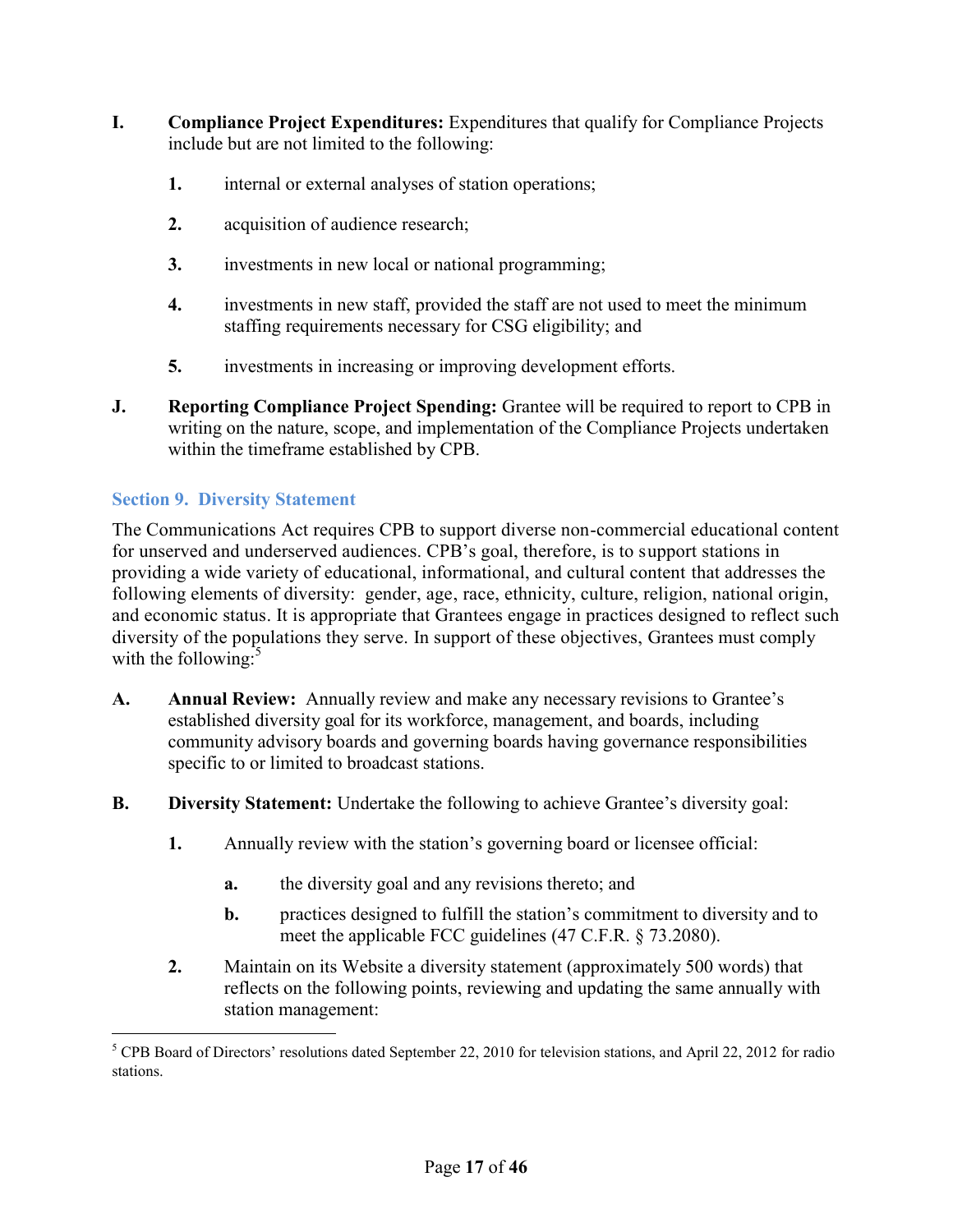- **a.** the elements of diversity that Grantee finds important to its public media work;
- **b.** the extent to which Grantee's staff and governance reflect such diversity;
- **c.** the progress Grantee has made to increase its diversity in the last two to three years; and
- **d.** Grantee's diversity plans for the coming year.
- **C. Annual Initiative:** Undertake one of the following initiatives on an annual basis:
	- **1.** Include individuals representing the diverse groups served by Grantee for internships or work-study programs, which must be designed to provide meaningful professional level experience and further public broadcasting's commitment to education;
	- **2.** Include qualified diverse candidates in any slate of individuals considered for positions on elected governing boards that Grantee controls;
	- **3.** Provide diversity training for members of Licensee's governing body or board of directors;
	- **4.** Participate in minority or other diversity job fairs; or
	- **5.** Provide diversity training for management and appropriate staff.
- **D. Recruiting:** Grantees are strongly encouraged to interview at least one qualified diversity candidate for each senior leadership position hire. The term "senior leadership position" includes: Chief Executive Officer, Chief Operating Officer, Chief Financial Officer, Chief Content Officer, General Manager, and other equivalent positions.

## <span id="page-17-0"></span>**Section 10. Transparency**

Grantee must maintain the following on its Website, if it has one, or make available through another affiliated station's Website (public media related or Licensee related) if it does not have a standalone Website:

- **A. Station Management:** A list of station senior/executive management (names and titles) and contact information;
- **B. Board of Directors:** A list of the members on its board of directors;
- **C. CAB Members:** A list of its CAB members (for stations that maintain a CAB pursuant to the Communications Act or voluntarily);
- **D. Open Meetings:** The date, time, and place of all open meetings as required by the Communications Act (see 47 U.S.C.  $\S$  396(k)(4));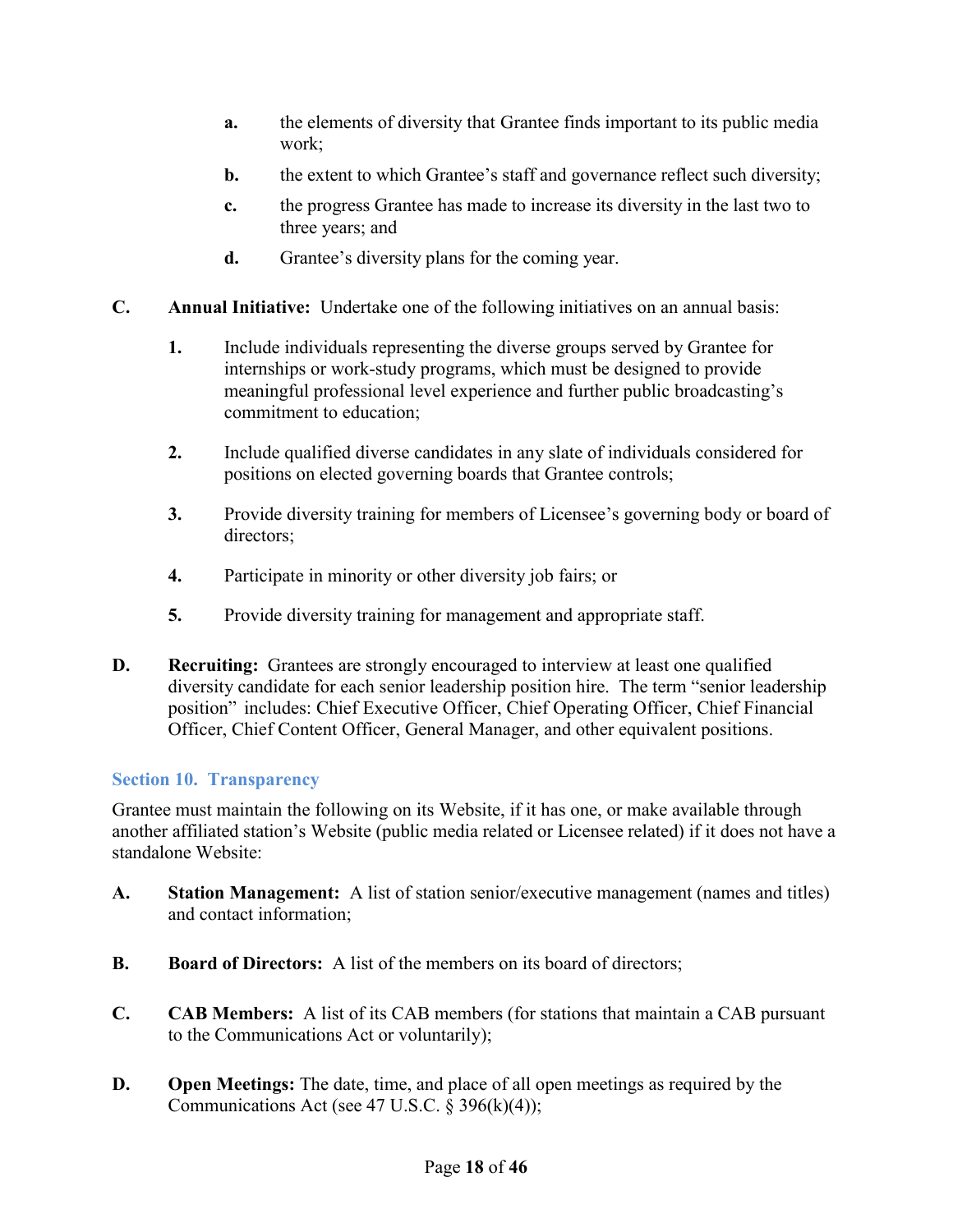- **E. Audited Financial Statements:** Its most recent Audited Financial Statements;
- **F. Copies of Financial Reports:** Instructions for obtaining a copy of Grantee's annual financial reports;
- **G. 990 or Equivalent:** If Grantee files its own IRS Form 990, the most current IRS Form 990;
- **H. Compensation Information:** If Grantee is not required by the IRS to file an IRS Form 990, compensation information, unless prohibited by law:
	- **1.** comparable to the information outlined in the IRS Form 990, Part VII (A); and
	- **2.** contractor compensation in IRS Form 990, Part VII (B);
- **I. Local Content and Services Report:** Its annual report on local content and services included in Grantee's most recent SAS; and
- **J. Diversity Statement:** Its diversity statement, specified in Section 9.

### <span id="page-18-0"></span>**Section 11. Donor Privacy**

Grantees must meet all applicable Federal and State laws and regulations regarding donor privacy and data security.<sup>6</sup>

## <span id="page-18-1"></span>**Section 12. CSG: Unrestricted and Restricted**

Pursuant to the Communications Act, CSG funds distributed ". . . may be used at the discretion of the recipient for purposes related primarily to the production or acquisition of programming"  $(47 \text{ U.S.C. } § 396(k)(3)(A)(iii)).$ 

CSGs are divided into unrestricted and restricted amounts, each subject to the different spending constraints set forth below. However, both the unrestricted and restricted CSG amounts must be used to support Grantee's ability to expand the quality and scope of services it provides to the community it serves.

## **A. Unrestricted CSG**:

 $\overline{a}$ 

 Unrestricted CSG expenditures must fall into one of the following seven categories, which include salaries and benefits for personnel engaged in those activities. Grantee may not use any of the unrestricted CSG to cover salaries and benefits for FT employees or FTEs used to satisfy Grantee's Staffing Requirements, Section 6.

<sup>6</sup> CPB Board of Directors' resolution dated April 22, 2013.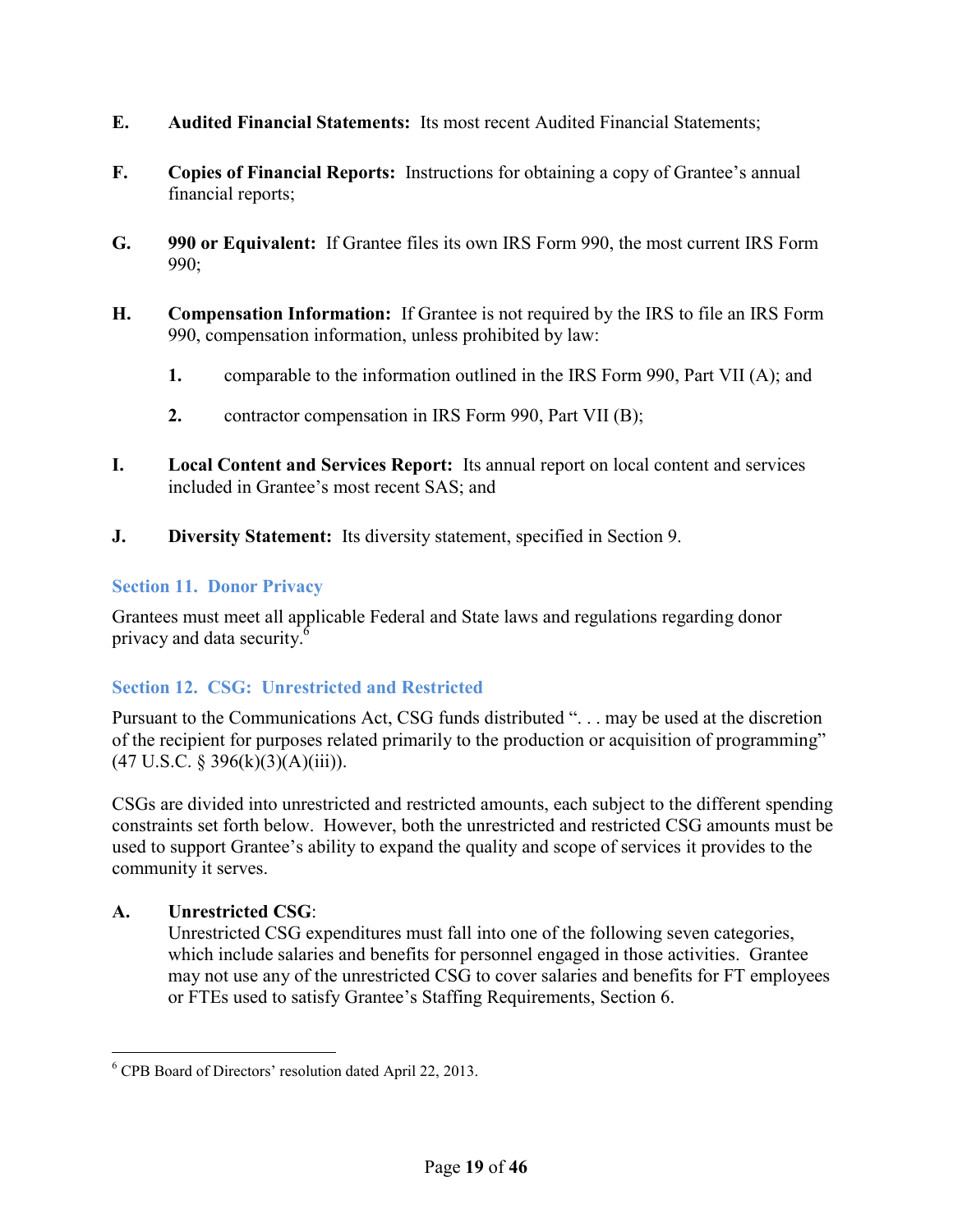- Programming, Production and Services
	- o Programming and Production
	- o Educational Programs
	- o Educational Outreach Activities
- Broadcasting, Transmission and Distribution
- Program Information and Promotion
- Fundraising and Membership Development
- Underwriting and Grant Solicitation
- Management and General
- Purchase, Rehabilitation, or Improvement of Capital Assets

The unrestricted expenditures allowed for each of the seven categories are described in greater detail below.

#### **1. Programming, Production, and Services**

Programming, Production, and Services include Programming and Production, Educational Programs, and Educational Outreach Activities as set forth below.

- **a. Programming and Production:** The acquisition of programming, program operations, program development, program planning, production operations, editing, and the following:
	- fees or dues to acquire broadcast rights for programs or series, or rights to use or adapt published materials;
	- program or Web content planning and research (script writing, printing, and consulting) in support of programming or production;
	- directors, producers, cast, stagehands, engineers, technicians, and other personnel involved in programming or production;
	- rental of facilities to support programming and production;
	- rental of production equipment;
	- space, supplies, and other station resources used in programming or production;
	- repair and maintenance of programming and production equipment; and
	- depreciation and amortization of station equipment and leasehold improvements used for programming and production purposes.
- **b. Educational Programs:** The creation, production, or purchase of programs with educational intent or instructional design as defined below. Grantees must clearly identify the percentage of CSG funds used for the same.

"Educational intent" is defined as content designed to address specific educational interests of a target audience.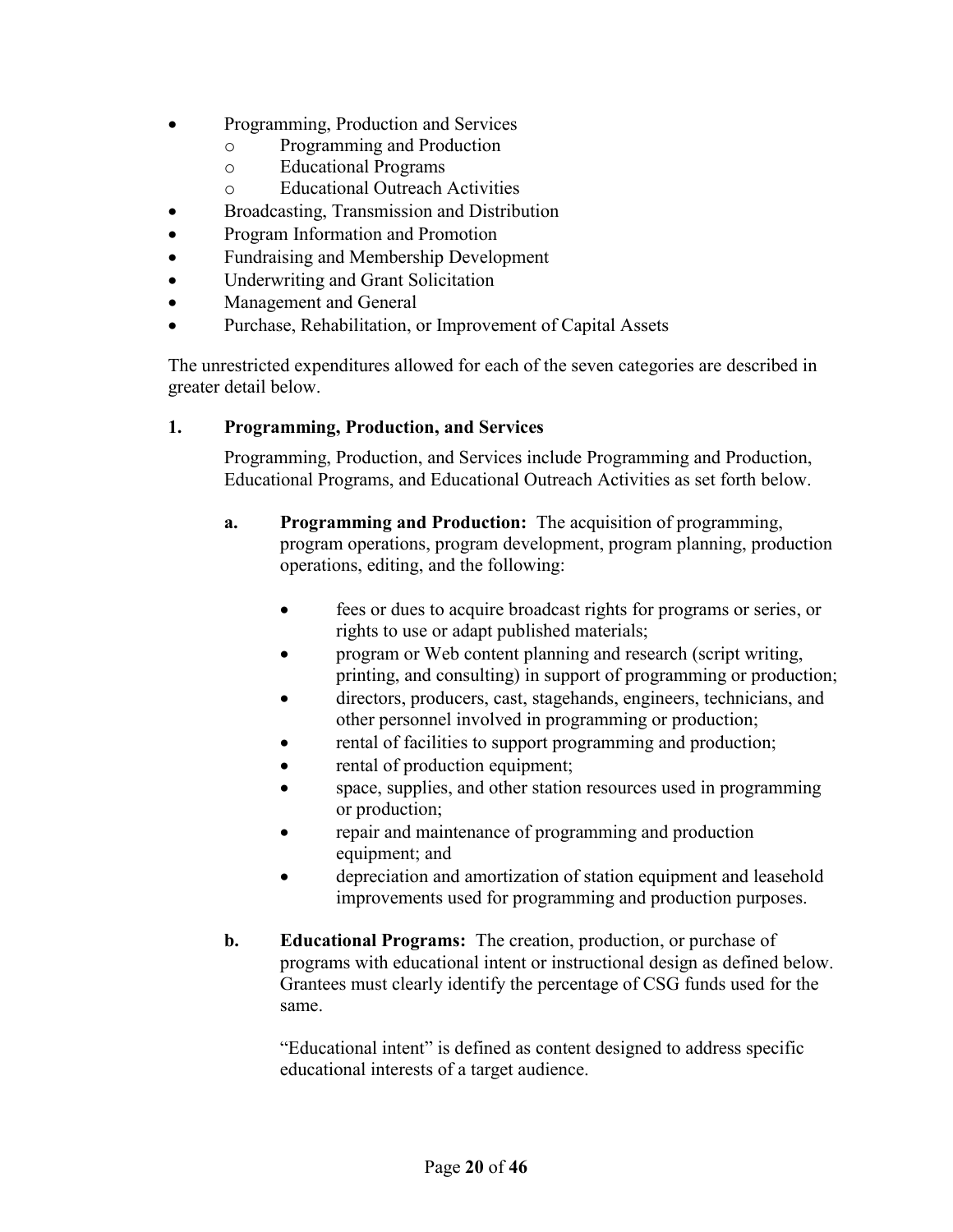"Instructional design" is defined as content having an educational intent and substantially involving educators in program development. This content includes ancillary materials to support or supplement the same. It also includes the costs of obtaining rights at the time of production for institutional off-air recording, audio visual, re-versioning, and other similar costs.

- **c. Educational Outreach Activities:** Community outreach activities related to local or national programs and the following:
	- local or national services that enable viewers and listeners to follow up on programs through computer, video, and audio conferencing;
	- town meetings;
	- local call-in shows;
	- public service announcements;
	- telephone hot lines; and
	- the dissemination of related information and materials related to the items set forth above.

## **2. Broadcasting, Transmission and Distribution**

Broadcasting, transmission, distribution, and the following:

- scheduling programs for airing;
- repair and maintenance of broadcasting equipment;
- depreciation of antennae, transmission, and other broadcasting equipment;
- distribution and interconnection fees;
- engineering; and
- Web hosting and streaming fees.

## **3. Program Information and Promotion**

Informing the viewing or listening public of available program services and the following:

- producing or acquiring "spots" designed for the promotion of specific programs;
- advertising in newspapers or other media;
- preparing, reproducing, and distributing program guides;
- travel and related expenses of promotion;
- dues or fees related to this function; and
- supporting services.

## **4. Fundraising and Membership Development**

Activities to persuade others to contribute money, securities, time, materials, or facilities to the station, such as: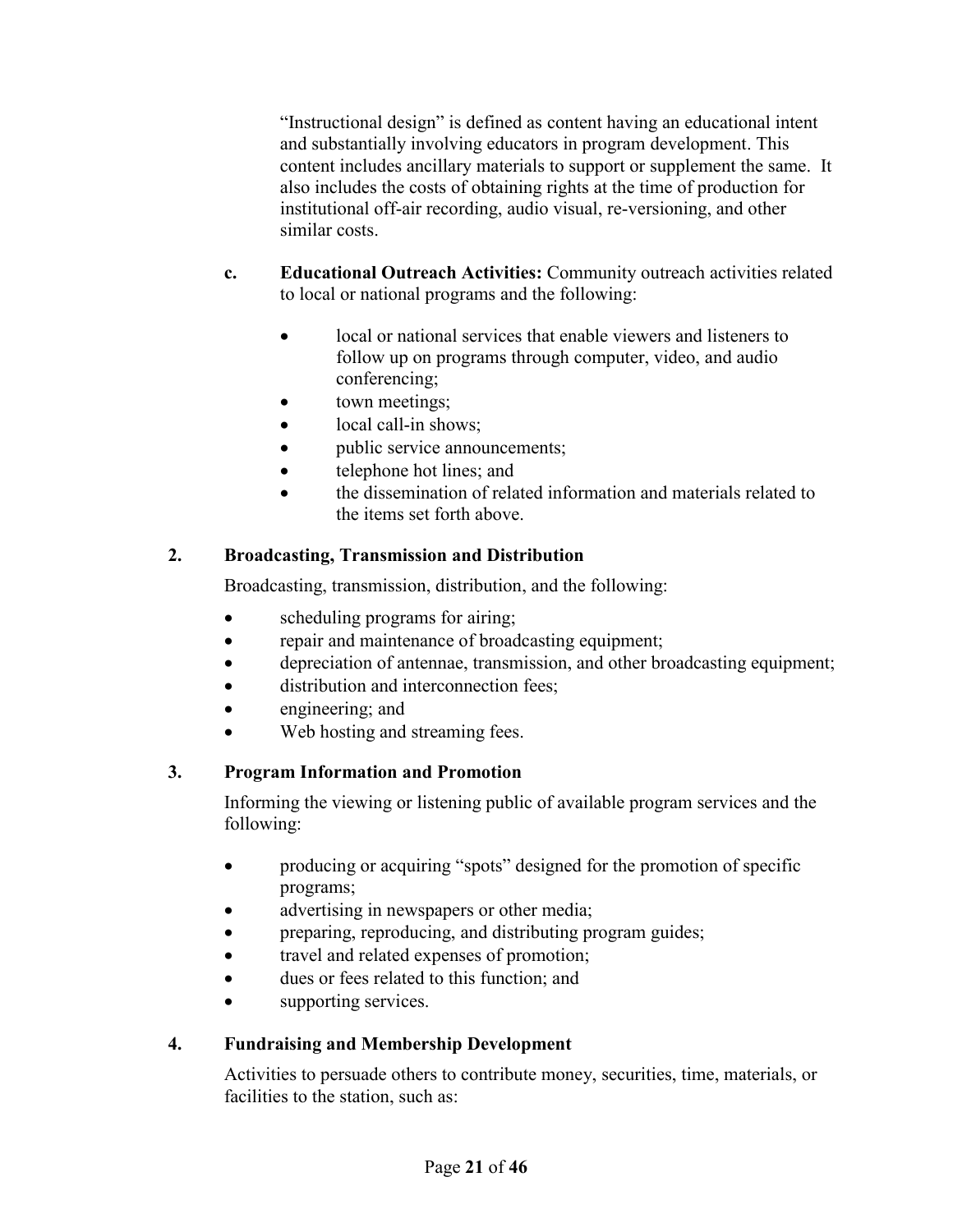- solicitation of underwriting funds and grants;
- membership development;
- acquiring and distributing fundraising material;
- designing, printing, and distributing leaflets or posters for fundraising;
- meetings for improving fundraising techniques;
- services of fundraising consultants and talent;
- developing and maintaining contributor records;
- committee meetings dealing with fundraising policies and issues, including the preparation of minutes and reports of such meetings;
- program and production costs of broadcast appeals for funds;
- mailing costs related to fundraising; and
- direct costs of special fundraising activities and auctions.

#### **5. Underwriting and Grant Solicitation**

Solicit program underwriting funds and general support grants from foundations, corporations, and governments.

#### **6. Management and General**

Supervising and controlling overall day-to-day operations, accounting, and office service activities, as well as:

- human resource administration, including recruiting, retention, and benefit programs;
- accounting, auditing, and budgeting;
- information technology systems and support services, where not specifically devoted to other functions;
- legal services of a general (non-program) nature;
- all occupancy costs not specifically identifiable with other functions;
- office functions that provide general support throughout the organization (e.g., corporate receptionists and telephone attendants, central mail services, and maintenance of corporate archives);
- maintenance of operations manuals, directors committee lists, and expenses related to governing board, CAB, or administrative committee meetings;
- depreciation of buildings, furnishings, and equipment used in management and general functions; and
- dues for public broadcasting station membership organizations.

This category also includes indirect costs:

 not directly identified with another function, that are indispensable to the conduct of those functions and to an organization's existence; and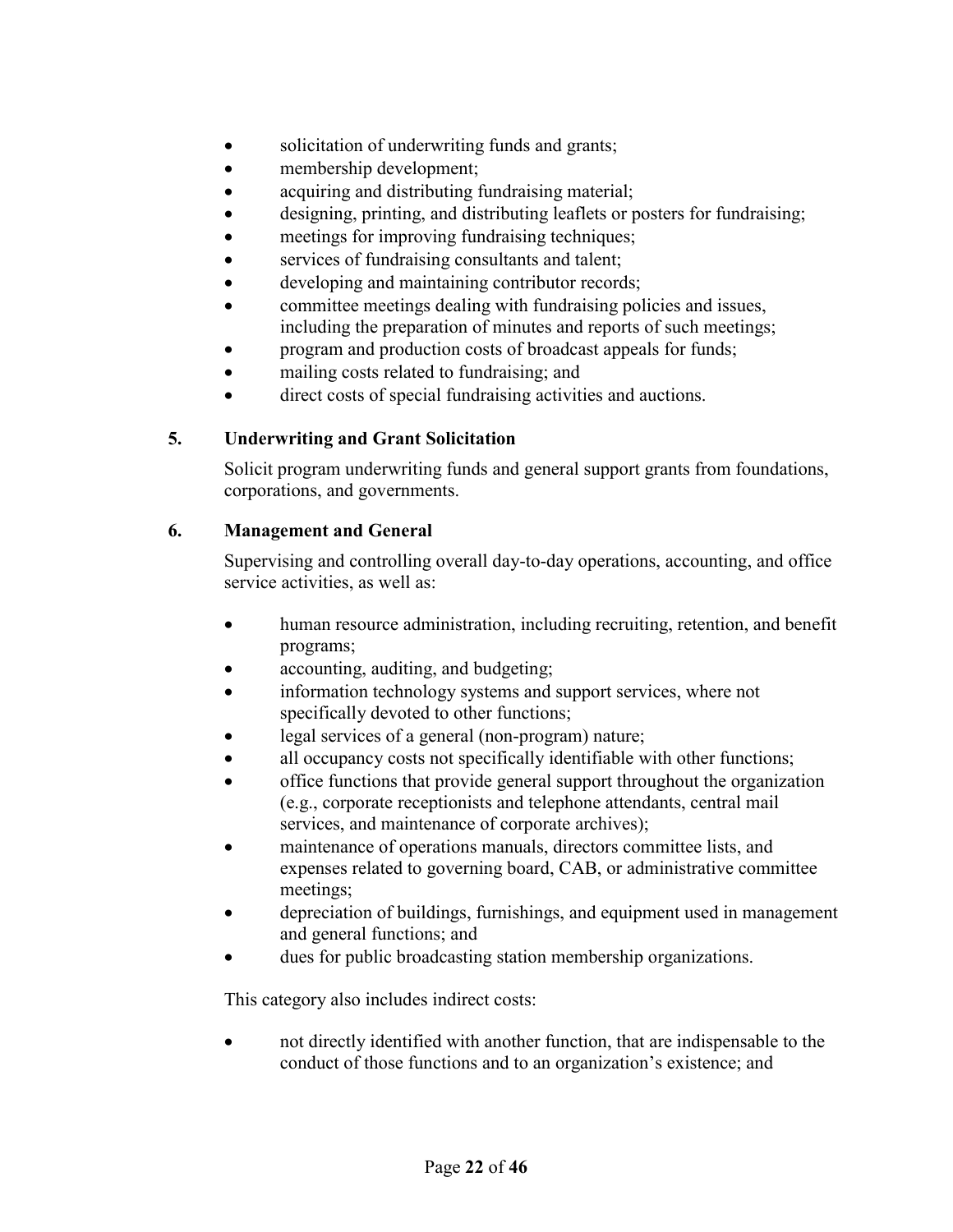associated with the overall direction of the entity's general board activities, business management, general recordkeeping, budgeting, and related purposes.

## **7. Purchase, Rehabilitation, or Improvement of Capital Assets:**

Purchase, rehabilitation, or improvement of capital assets, as well as:

- expenditures to purchase, rehabilitate, or improve tangible capital assets, such as studio and station equipment, vehicles, buildings, and other structures; and
- other capital assets funded with the CSG.

## **B. Restricted CSG:**

Restricted CSG funds must be used as specified in Section  $396(k)(3)(A)(iii)$  of the Communications Act, which provides that the funds are "solely to be used for acquiring or producing programming that is to be distributed nationally and is designed to serve the needs of a national audience."

Accordingly, for all CSG Levels, the restricted portion of the CSG must be spent on national program production and acquisition costs and be used exclusively for the acquisition, production, promotion, and/or distribution of national programming of high quality, diversity, creativity, excellence, and innovation, with strict adherence to objectivity and balance in all programs or series of programs of a controversial nature.

To qualify as a national program for funding from CSG funds, a program must be placed in the national marketplace of public radio programming. In addition to the purposes described in the previous paragraph, this portion of the CSG may be used for the direct costs associated with placing a program produced with CSG funds into the national marketplace, such as the cost of purchasing satellite time or other direct distribution costs.

Expenditures from the restricted portion of the CSG must fall into one of the following four categories:

- **1. Production Expenditures:** Production expenditures include Grantee's production of programs for national distribution and payments Grantee makes directly to independent producers to produce programs for national distribution.
- **2. Program and Content Acquisition Expenditures:** Program and content acquisition expenditures include payments to public broadcasting entities that act as producers and/or distributors for national programs. It also includes payments Grantee makes to acquire programs from producers (commercial and nonprofit), including independent producers acting as their own distributors, provided the programming is CPB-Qualified Programming.
- **3. Distribution Expenditures:** Distribution expenditures include distribution/interconnection fees, uplink fees, satellite space costs, and supplies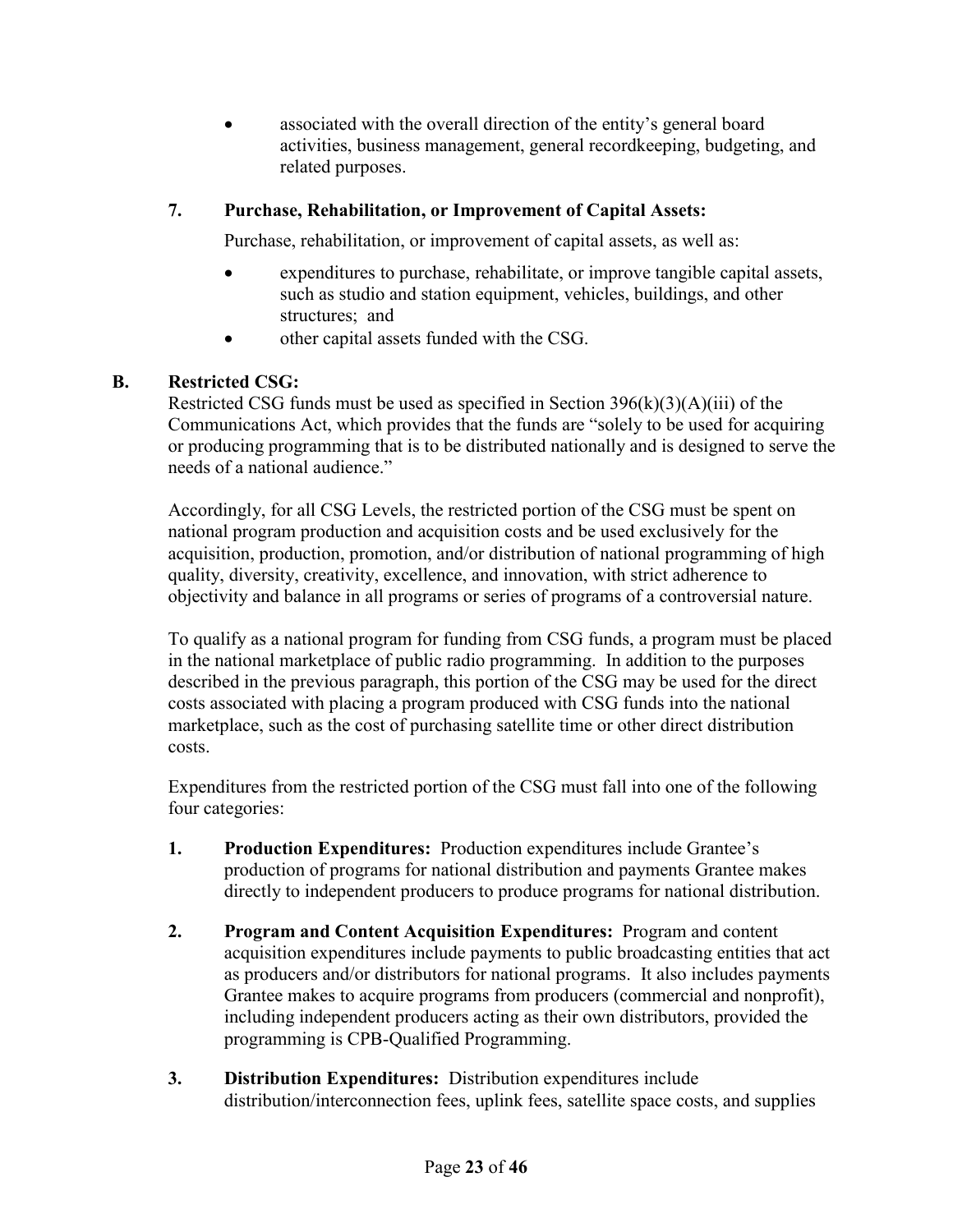related to the national distribution of locally produced or acquired programming. It also includes broadcast, transmission, and technical costs. It does not include the cost of equipment.

**4. Promotion Expenditures:** Promotion expenditures include the costs of promoting acquired national programs and nationally distributed programs whether produced by Grantee or by independent producers under contract to Grantee.

Grantees must ensure that any program produced or acquired with the restricted portion of CSG funds must include appropriate and sufficient underwriter credit for CPB, identifying CPB's financial assistant whenever broadcast.

## <span id="page-23-0"></span>**Section 13. Other CSG Spending Restrictions**

Grantee's use of CSG funds is further restricted as follows:

- **A. Entertainment:** Grantee shall not use any CSG funds for any reception or entertainment for any officer or employee of the Federal Government, or any state or local government  $(47 \text{ U.S.C. }$  § 396 (k)(2)(A)).
- **B. Influencing Legislation:** Grantee shall not use any CSG funds to pay the salary or expenses of Grantee's staff, or its agents, related to any activity designed to support, defeat, or influence legislation or appropriations before Congress or any State Legislature  $(26 \text{ U.S.C. } § 501(c)(3))$ .

Grantee shall not use any CSG funds for activities designed to support, defeat, or influence legislation or appropriations pending before the Congress or any State Legislature. This also refers to activities including, but not limited to:

- publicity or propaganda; and
- the creation, distribution, or use of any kit, pamphlet, booklet, social media communications, publication, and radio, television, or video presentation.

However, if these activities support a presentation Grantee makes at the request of the Congress, any State Legislature, or in support of recognized executive-legislative relationships, they may be exempt  $(26 \text{ U.S.C.} \S 501(c)(3))$ .

- **C. CPB-Qualified Programming:** Grantee shall not use any CSG funds to cover the cost of producing, acquiring, or distributing programs, unless they are CPB-Qualified Programming.<sup>7</sup>
- **D. Restricting CSG Funds:** Grantees, upon receipt of CSG funds, may not impound, withhold, or restrict use of CSG funds by the public broadcast radio station, nor may

 7 CPB Board of Director's resolution dated May 20, 2008.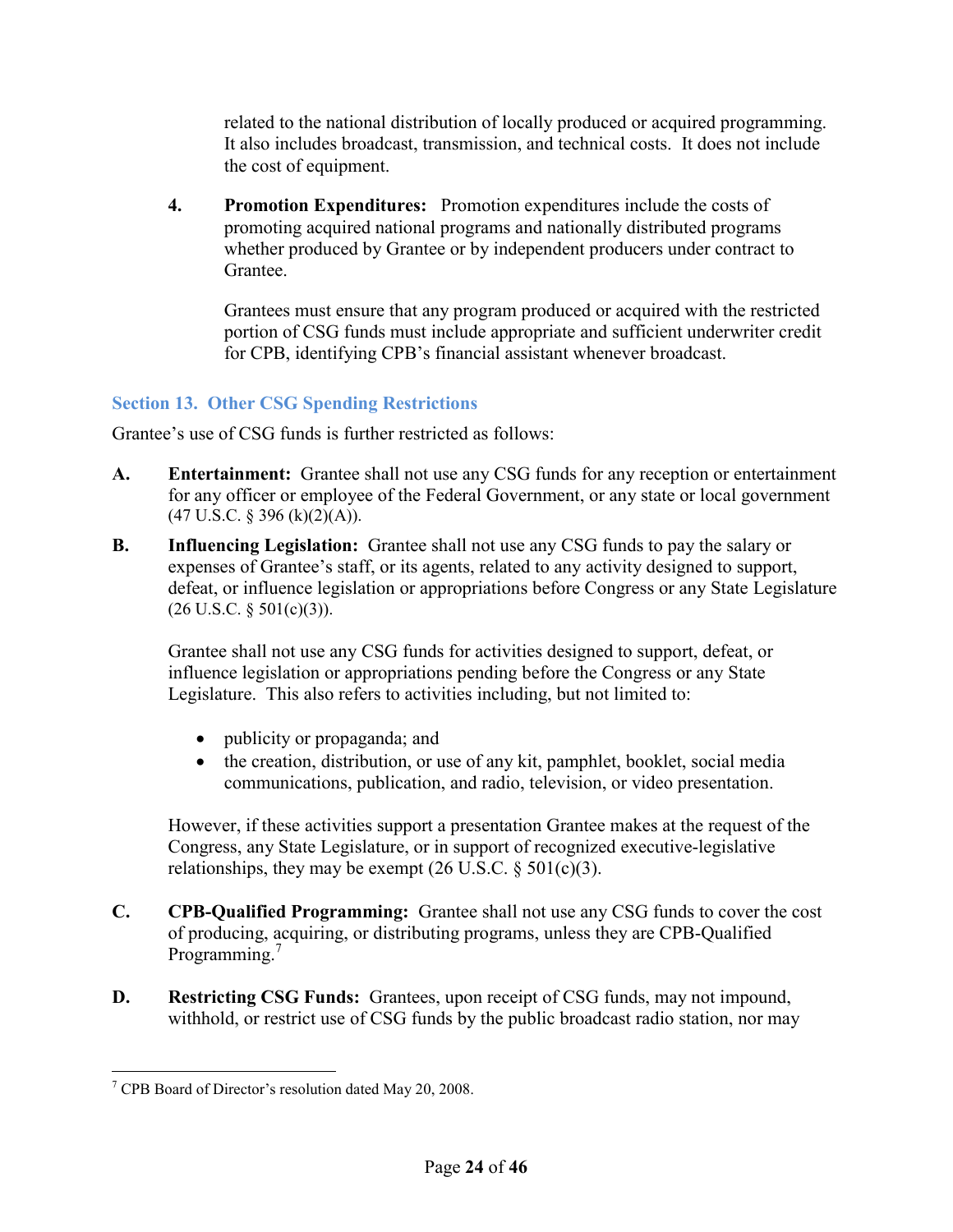Grantee reduce its support to the public broadcast radio station.<sup>8</sup>

- **E. Overhead Expenses:** Grantee shall not use CSG funds to offset a Licensee's overhead or for any other expenses not directly related to the operation of the station, except to the extent that such overhead and expenses are enumerated in the Operational Requirements, Section 5.
- **F. Sale of Assets:** Grantee shall use CSG funds and the proceeds from the sale of assets acquired with CSG funds solely for the benefit of the public broadcast radio station.
- **G. Staffing Costs:** FT employees whose salaries are paid using CSG funds must exercise full-time responsibilities over the public broadcast radio station's operations. Grantee shall not require said personnel to perform duties unrelated to the public broadcast radio station's operation. For FT employees whose salaries are partially paid using CSG funds, Grantee shall ensure that the portion of their salary paid with CSG funds shall not exceed the percentage of said employees' time spent on the public broadcast radio station's operations.
- **H. Standard Pricing:** Grantee shall not use CSG funds for personnel services, programming (production and acquisition) expenses, or the cost of technical facilities in excess of the standard amounts Grantee usually pays, for the same under similar circumstances.

## <span id="page-24-0"></span>**Section 14. Payment Schedule and Reporting Requirements**

- **A. Payment Schedule:** CSGs (all CSG Levels) will be disbursed to Grantee in two installments. However, each CSG payment is contingent upon Grantee submitting all of the required forms, reports, and/or other documents required by CPB.
- **B. CSG Offer Expiration:** Grantee must execute the CSG legal forms by June 30, 2015, or be at risk of forfeiting its CSG as determined by CPB. If Grantee prefers to receive the CSG payment at a different date, Grantee must notify CPB in writing at [isis@cpb.org.](mailto:isis@cpb.org)
- **C. Reporting Requirements:** To avoid delayed disbursement of CSG payments and possible penalty reductions in future CSGs, all required documents and reports must be completed and submitted to CPB by the dates published. The financial forms (AFR and FSR) are due within five months after the close of Grantee's fiscal year. As a condition of receiving the CSG, each Grantee, regardless of level, must also complete and submit its annual SAS. The SAS data is collected in January and February of each year. If Grantee submits its financial report (AFR and FSR) or SAS past the filing deadline determined by CPB, Grantee will be subject to a financial penalty set forth in Section 2(E), Eligibility Criteria.

 8 CPB Board of Director's resolution dated September 15, 1998.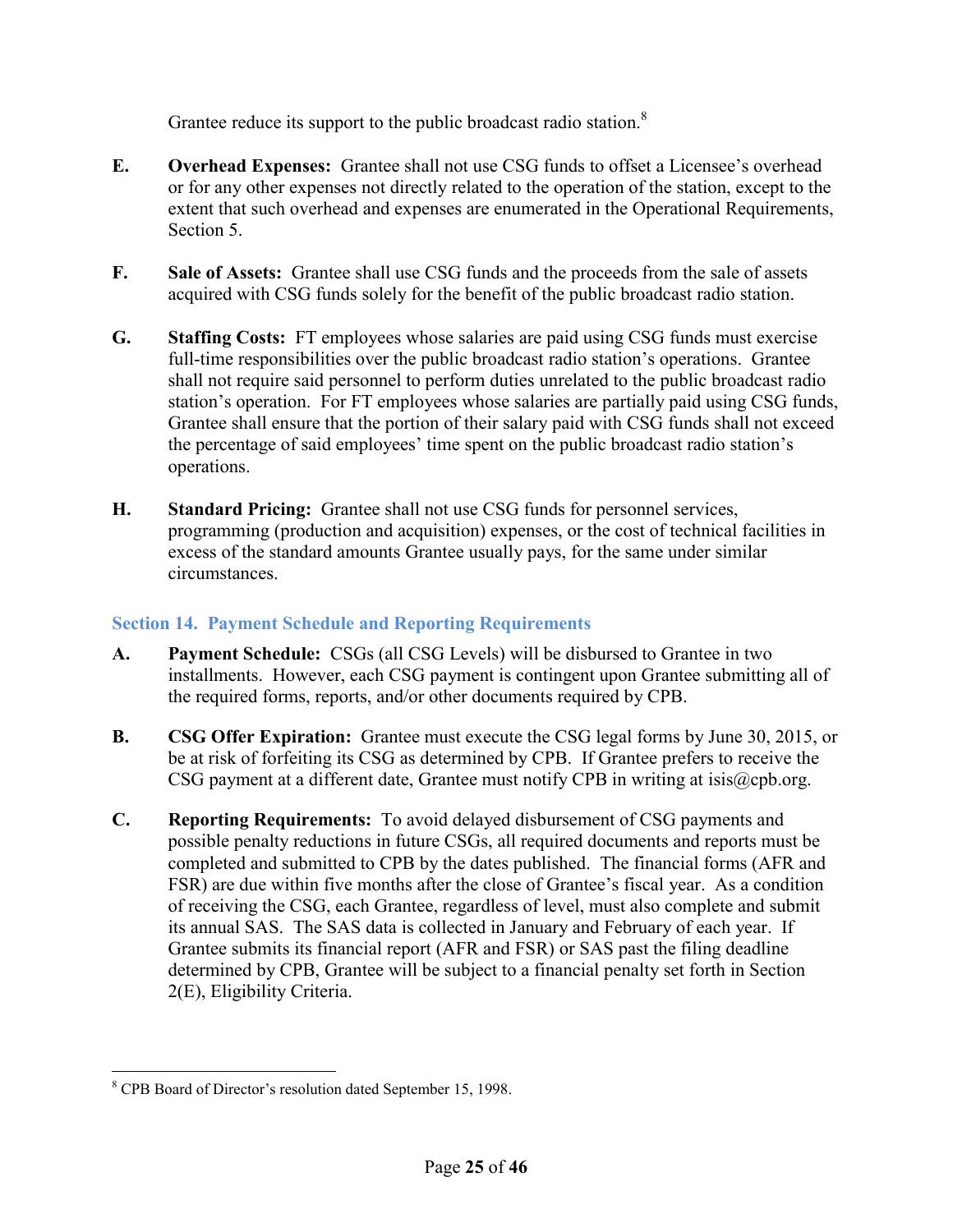- **D.** Grantees must file either a consolidated AFR or FSR. Financial reporting requirements differ based upon Grantee's CSG Level.
- **E. CSG Level A or B Grantees:** Grantees in CSG Levels A and B must file an FSR. Grantees in CSG Levels A or B that received Total Station Revenue of \$300,000 or more in the reporting year (i.e., Grantee's fiscal year) must also file an audited financial statement, and Grantee's FSR must include an attestation by an independent accountant that the FSR complies with CPB's Financial Reporting Guidelines.
- **F. CSG Level C or D Grantees:** Level C and D Grantees must file a separate AFR for each radio or television CSG it receives. Grantees in Levels C or D must also file an audited financial statement, but it may consolidate the financial reporting for multiple stations licensed to or operated by the same entity, even if Grantees benefit from more than one radio or television CSG.

| <b>CSG</b><br><b>Level</b> | <b>Grantee</b><br><b>TSR</b> | <b>AFS</b><br><b>Required</b> | <b>FSR</b><br><b>Required</b> | <b>AFR</b><br><b>Required</b> |
|----------------------------|------------------------------|-------------------------------|-------------------------------|-------------------------------|
| A and B                    | < \$300,000                  | No                            | Yes                           | Nο                            |
| A and B                    | $\ge$ \$300,000              | Yes                           | Yes                           | No                            |
| $C$ and $D$                |                              | Yes                           | No                            | 7es                           |

#### <span id="page-25-0"></span>**Section 15. Expenditure of CSG Funds**

- **A. Spending Period:** CSG funding must be expended during the Spending Period.
- **B. Unauthorized Expenditures:** Grantee may expend CSG funds as long as it is in compliance with the General Provisions.

Grantee must expend CSG funds in accordance with the purposes and restrictions set forth in the General Provisions.

Expenditures or uses of CSG funds that are inconsistent with the purposes and restrictions set forth in the General Provisions shall be considered unauthorized expenditures.

#### <span id="page-25-1"></span>**Section 16. Documenting CSG Expenditures**

All CSG expenditures must be supported by appropriate documentation (invoices, contracts, bills of sale, check stubs, etc.). Grantee must keep the documentation pertaining to CSG expenditures in its files for the time period as set forth in Section 4, Recordkeeping and Audit Requirements, making it available for CPB's review upon request. CPB will use this documentation when auditing Grantee's CSG expenditures.

CPB reserves the right to disallow any expenditures Grantee cannot support with appropriate documentation. Once the Spending Period expires Grantee may not reallocate disallowed expenditures. All disallowed expenditures must be returned to CPB pursuant to Section 19(D), Return of Funds.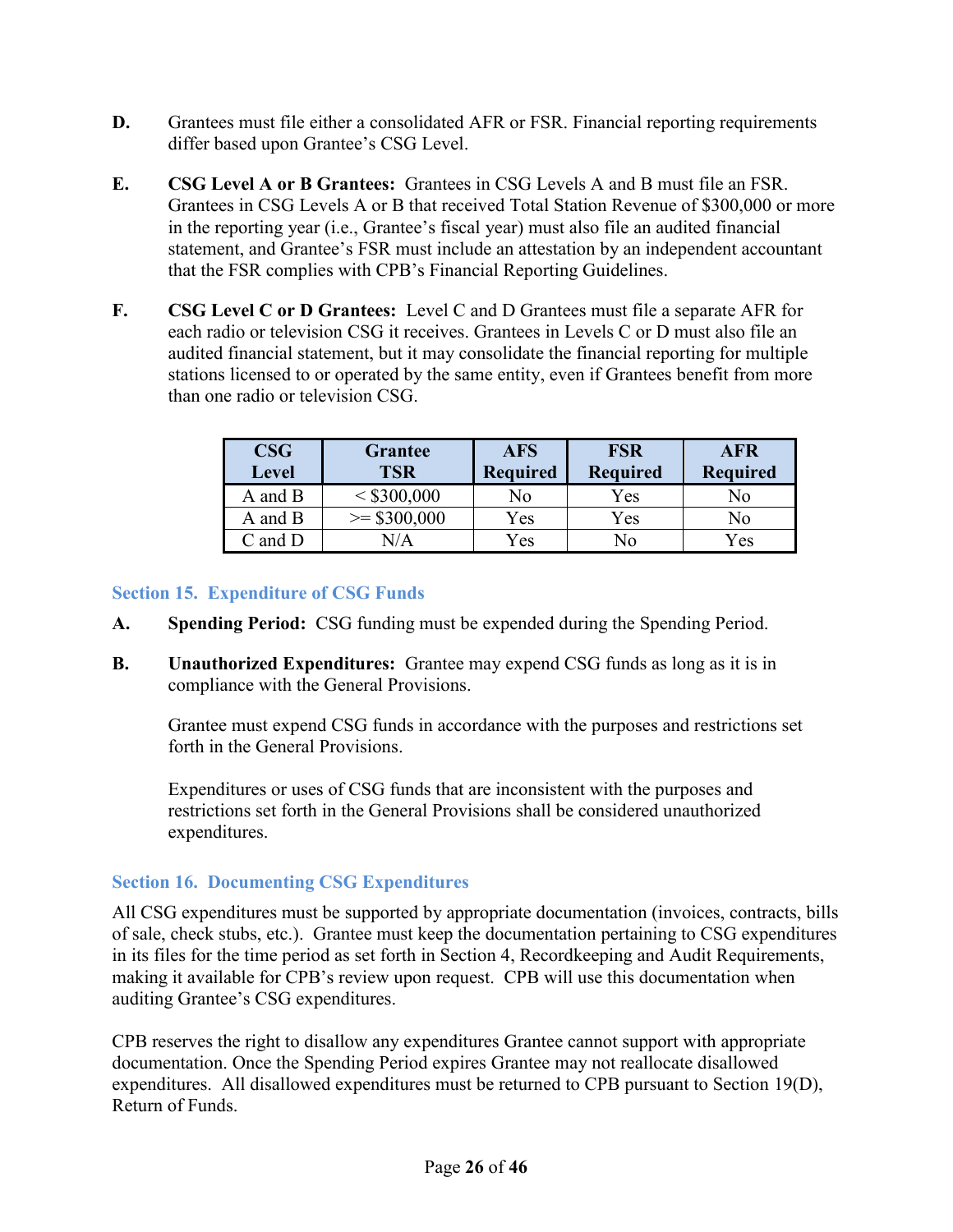#### <span id="page-26-0"></span>**Section 17. Extent of CPB Commitment**

CPB makes no commitment or representation, expressed or implied, to provide Grantee funds in excess of the CSG that Grantee qualifies for, and CPB determines is appropriate.

#### <span id="page-26-1"></span>**Section 18. Termination**

CPB reserves the right to terminate a Grantee's CSG if it fails to comply with the General Provisions, or provides inaccurate information to CPB in any certification required by the General Provisions or any CSG-related document. Upon termination, CPB may, in its sole discretion, require Grantee to return CSG funds pursuant to Section 19, Return of Funds.

#### <span id="page-26-2"></span>**Section 19. Return of Funds**

- **A. Unused Funds:** All FY 2015 CSG funds that are not expended by September 30, 2016 must be returned to CPB on or before November 3, 2016.
- **B. Unauthorized Expenditures:** The amounts of all unauthorized expenditures shall be repaid by Grantee to CPB immediately upon CPB's request.
- **C. Loss of CSG Eligibility:** CPB, in its sole discretion, may require any recipient of a CSG to return CSG funds, as set forth below.
	- **1.** In any of the situations described in paragraph 2, 4 or 5 below, CPB may require a recipient of a CSG to return the greater of:
		- **a.** all unexpended CSG funds from grant periods that have not yet expired; or
		- **b.** the amount equal to the *pro rata* monthly share of the total CSG for all grant periods that have not yet expired multiplied by the number of full months remaining in the grant period(s).
	- **2.** In addition to the amount that CPB may require a CSG recipient to return under paragraph 1 above:
		- **a.** If any recipient of a CSG effectuates a transfer of control, assignment, or lease of its broadcast license to a non-CSG qualified organization, whether or not effectuated in accordance with Section 20, Assignment, CPB may require the recipient to return an amount not to exceed the greater of (a) twenty percent (20%) of the sale price in the event of a sale, (b) twenty percent (20%) of the amount to be paid under the lease over the course of its term in the event of a lease, or (c) twenty percent (20%) of all CSG funds that have been provided, as calculated on a *pro rata* monthly basis, during the 24-month period preceding the effective date of the Grantee's agreement for transfer of control, assignment, or lease; or
		- **b.** If any recipient of a CSG ceases to operate a qualified public radio service due to the relinquishment or loss of its broadcast license, CPB may require the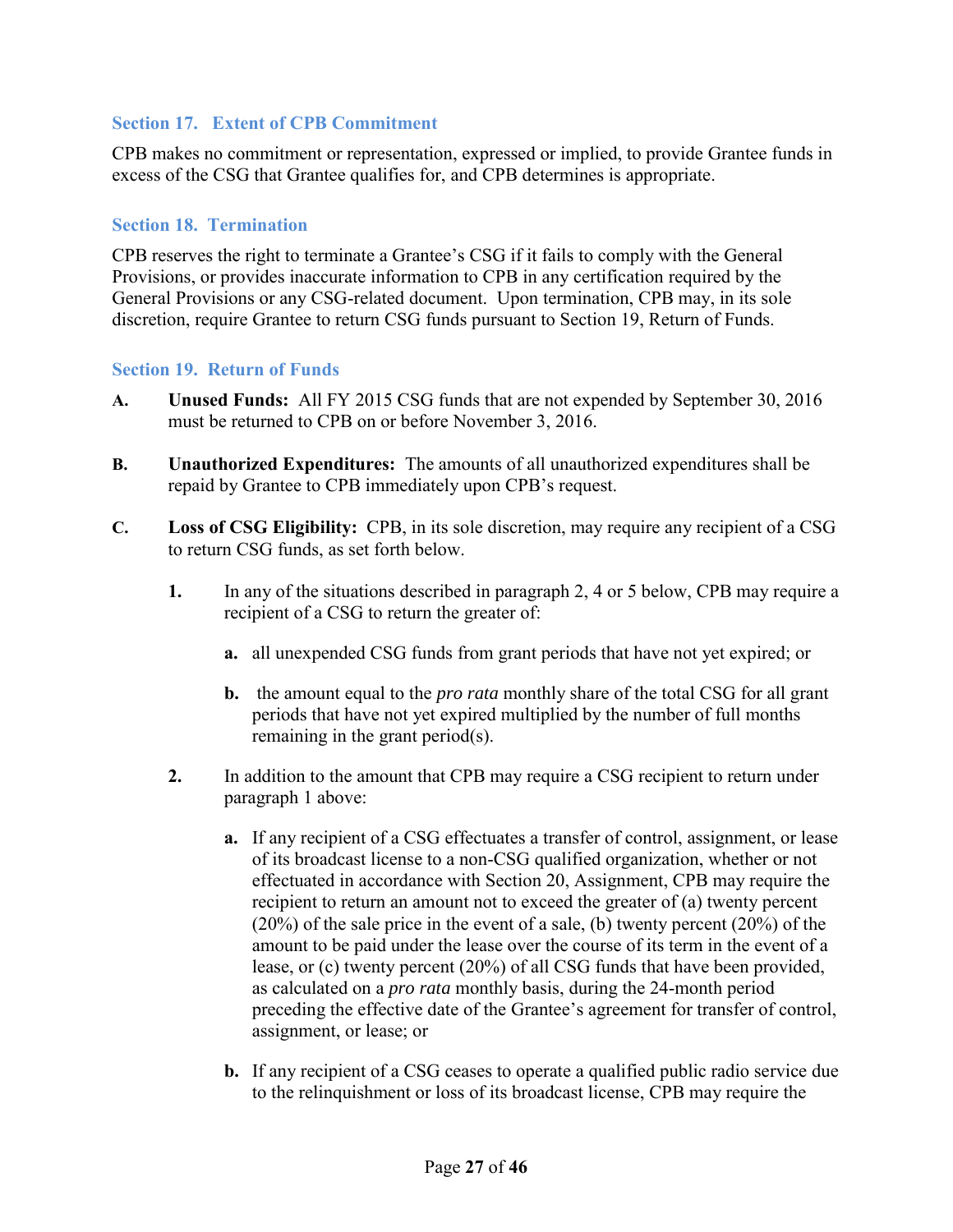recipient to return an amount not to exceed fifteen percent (15%) of all CSG funds that have been provided, as calculated on a *pro rata* monthly basis, during the 24-month period preceding the date on which the relinquishment or revocation becomes final (*i.e.*, no longer subject to administrative or judicial review), provided, however, that if the relinquishment of a broadcast license is related to a merger or consolidation with another CSG-qualified organization, then CPB's ability to require the return of funds shall be governed by paragraph 3 below rather than this paragraph; or

- **c.** If CPB determines that any recipient of a CSG, for any reason other than those set forth in paragraphs 1 and 1 above, is no longer qualified to receive CSG funds (including but not limited to as a result of a failure to comply with any requirement of these General Provisions and Eligibility Criteria or the imposition by the FCC of limits upon its operations), CPB may require the recipient to return an amount not to exceed fifteen percent (15%) of all CSG funds that have been provided, as calculated on a *pro rata* monthly basis, during the 24-month period preceding the date on which CPB determines that the recipient was no longer qualified;
- **3.** If a Grantee (i) effectuates a transfer of control, assignment, or lease of its broadcast license to a non-CSG qualified organization that as a result of the transfer of control, assignment, or lease desires to become a CSG-qualified organization and is otherwise qualified, or (ii) relinquishes its broadcast license pursuant to a merger or consolidation with another CSG-qualified organization, and (iii) complies with the requirements of Section 20, Assignment, CPB may, in its sole discretion, permit the recipient to assign any of the funds that CPB might otherwise require the recipient to return pursuant to paragraph 1 above to the organization with which the recipient's operations were or are to be merged or consolidated, provided that the recipient demonstrates to CPB's satisfaction that such funds will be used in accordance with these General Provisions.
- **4.** If any recipient of a CSG effectuates a transfer of control, assignment, or lease of its broadcast license to another CSG-qualified organization and complies with the requirements of this Section, CPB may, in its sole discretion, permit the recipient to assign any of the funds that CPB might otherwise require the recipient to return pursuant to paragraph 1 above to the CSG-qualified transferee or lessee, provided that the recipient demonstrates to CPB's satisfaction that such funds will be used in accordance with these General Provisions.
- **D. Procedures for Return of Funds:** In all cases in which funds must be returned, checks shall be made payable to the Corporation for Public Broadcasting. CPB reserves the right to offset Grantee's future CSG payment(s) if Grantee fails to return funds due to CPB.

#### <span id="page-27-0"></span>**Section 20. Assignment**

Grantee may not assign any of its rights or obligations hereunder in whole or in part (even if a third party becomes responsible for providing programming for all or part of a station's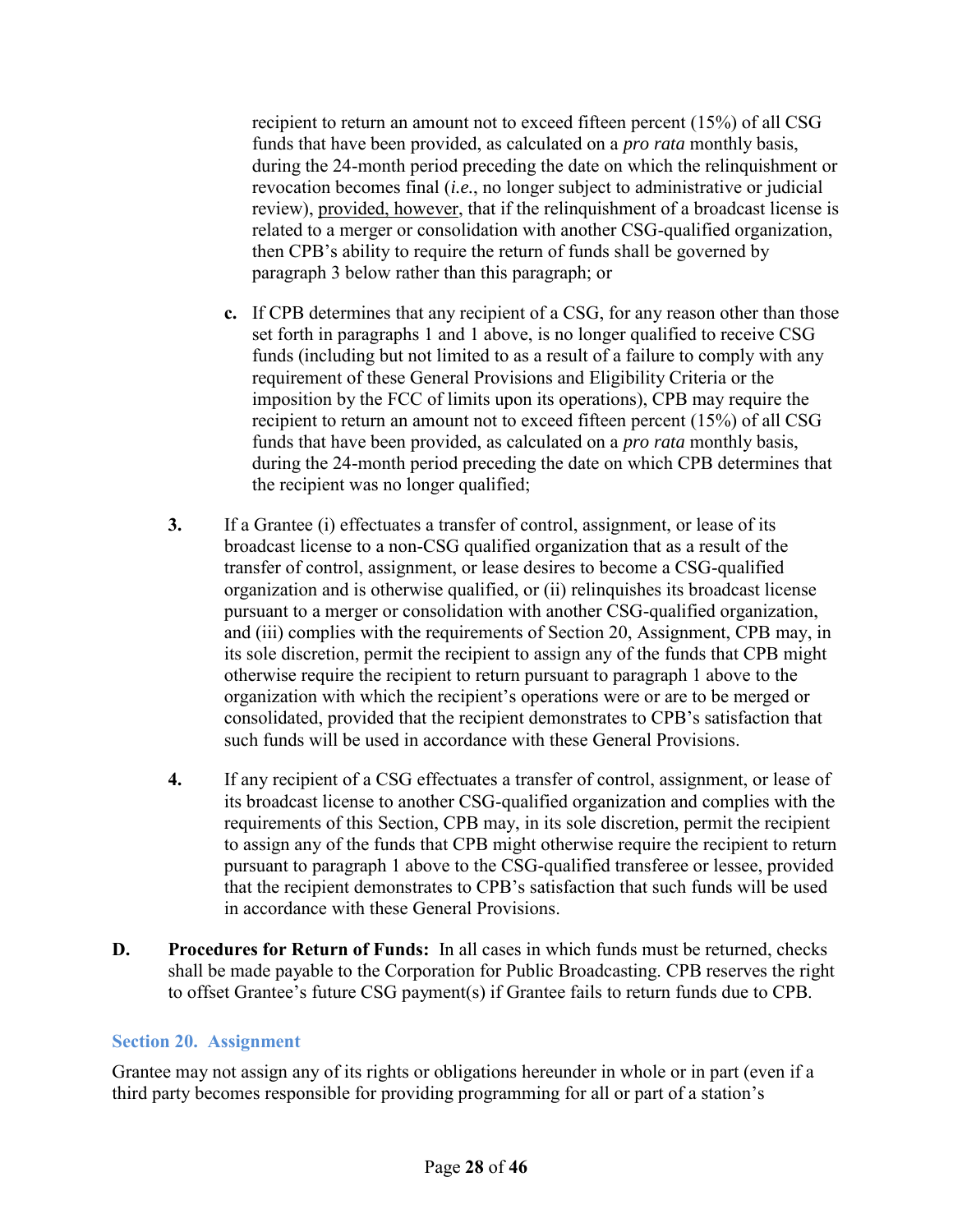broadcast schedule or some other aspect of Licensee's broadcast operations) without CPB's prior written consent. Any entity to which the rights and obligations under a CSG are assigned must comply with all obligations contained in this document and will be required to certify its agreement to do so.

### <span id="page-28-0"></span>**Section 21. Nondiscrimination**

Grantees must comply with the nondiscrimination provisions set forth below.

- **A. Discrimination:** Grantee shall not discriminate against any employee or applicant for employment because of race, color, religion, age, sex, national origin, or physical or mental handicap. Grantee will take affirmative action to ensure that applicants are considered for employment, without regard to their race, color, religion, age, sex, national origin, or physical or mental handicap.
- **B. Laws and Regulations**: Grantee shall comply with all laws and regulations prohibiting discrimination<sup>9</sup> on the basis of race, color, religion, age, sex, national origin, or physical or mental handicap that may be applicable to Grantee, including but not limited to the following:
	- Title III of the Public Telecommunications Financing Act of 1978 (47 U.S.C. § 398);
	- Title VII of the Civil Rights Act of 1964 (42 U.S.C. § 2002e);
	- Equal Pay Act of 1963 (29 U.S.C. § 206);
	- Age Discrimination in Employment Act of 1967 (29 U.S.C. § 621-634);
	- $\bullet$  Title VI of the Civil Rights Act of 1964 (42 U.S.C. § 2002d);
	- Title IX of the Education Amendment of 1972 (20 U.S.C. § 1681);
	- Title V of the Rehabilitation Act of 1973 (29 U.S.C. § 790-794); and
	- FCC's regulations concerning equal employment opportunity (47 C.F.R. § 73.2080).
- **C. Subcontracts:** Grantee must include the provisions of this Section in all subcontracts and delegations it enters into in connection with the CSG.

## <span id="page-28-1"></span>**Section 22. Equal Employment Opportunity**

Grantee must certify in its Certification of Eligibility to CPB that it complies with the FCC Rules concerning equal employment opportunity  $(47 \text{ C.F.R.} \$ § 396 (k)(11) (A) and 47 C.F.R. § 73.2080).

Licensee must make its equal employment opportunity data as required by 47 C.F.R. § 73.2080, available to the public at its central office and every location with six or more full-time employees. The data includes Licensee's certification that any job openings were filled in

 $\overline{a}$ 

<sup>&</sup>lt;sup>9</sup> CPB Board of Director's resolution dated February 17, 1974.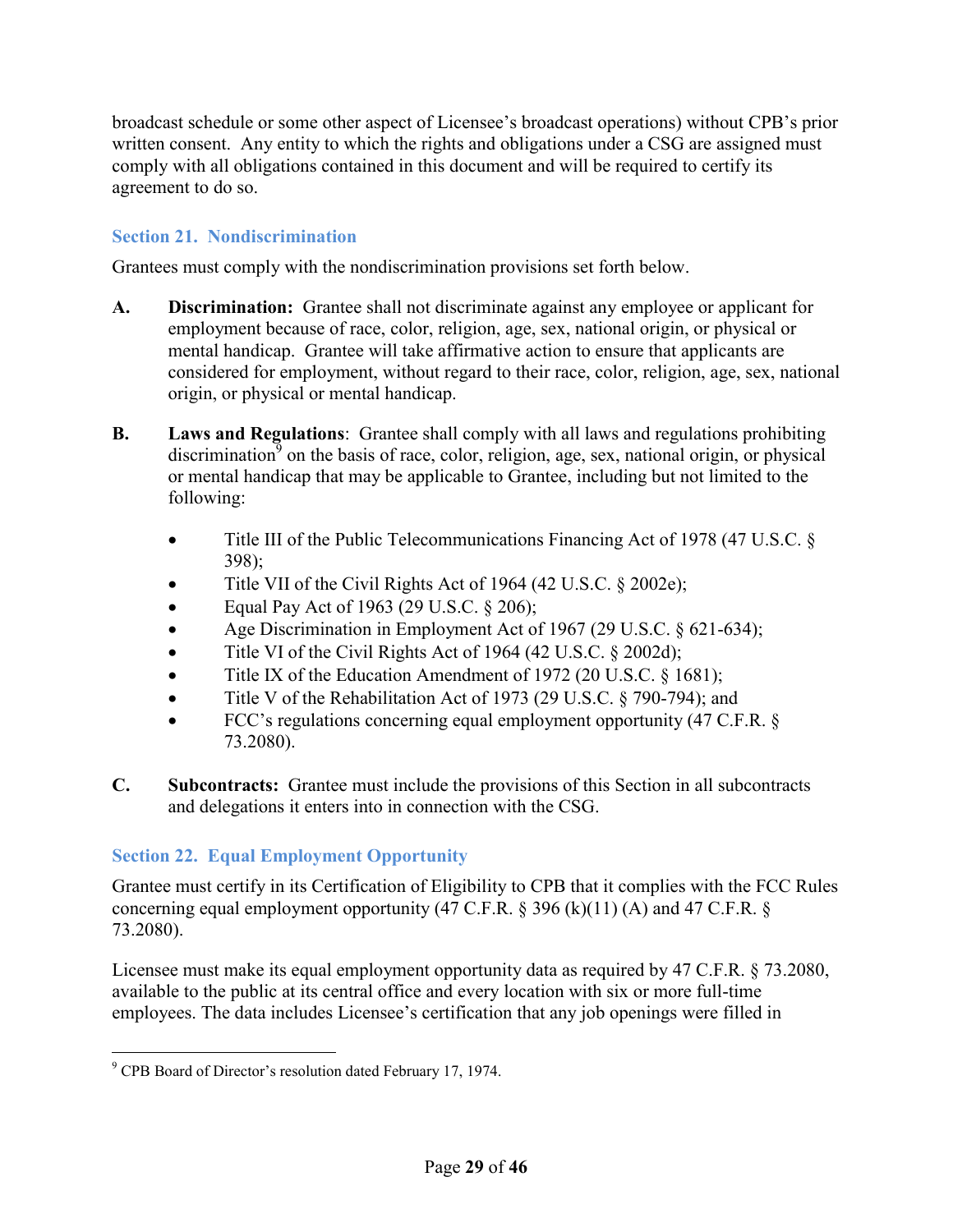accordance with such FCC Rules or provide a statement of the reasons for not complying with the same.

### <span id="page-29-0"></span>**Section 23. Other Nondiscrimination Requirements**

- **A. Discrimination Claims:** Grantee acknowledges that CPB is a private, nonprofit corporation and does not have the legal authority to investigate and adjudicate complaints alleging discriminatory practices by Grantee. CPB will, therefore, refer all such complaints it receives to a government agency with jurisdiction to conduct any proceedings that may be appropriate. Further, CPB will cooperate fully with every such agency with jurisdiction to inquire into alleged discriminatory practices by a Grantee.
- **B. Applicable Laws and Regulations:** Grantee acknowledges that the laws and regulations prohibiting discrimination against persons on the basis of race, color, religion, national origin, age, sex, or physical or mental handicap may be federal, state, or local and may vary from jurisdiction to jurisdiction.

Grantee represents and warrants that it shall inform itself of the laws and regulations regarding discrimination and acknowledges that CPB shall not undertake to inform Grantee of the same, unless required by law or regulation.

**C. Suspension or Cancellation of CSG:** Whenever a court or government agency with jurisdiction shall make a determination that Grantee is in violation of federal, state, or local laws and regulations prohibiting discrimination on the basis of race, color, religion, age, national origin, sex, or physical or mental handicap, and notice of such determination is provided to CPB, CPB shall promptly notify Grantee that, unless Grantee demonstrates to CPB's satisfaction, within 30 days, that the violation has been corrected or that Grantee is in compliance with all provisions of such determination, CPB may suspend or cancel all CSG or other CPB funding.

Whenever such determination is appealed or otherwise challenged in an appropriate forum, whether or not the effect of such determination is stayed pending appeal, CPB shall notify Grantee that, unless Grantee can show cause to the contrary within 30 days, CPB shall suspend or cancel CPB assistance. If CPB decides to suspend or cancel such funding, all sums that would have been payable to Grantee shall be held by CPB pending completion of the appellate process, and CPB shall not suspend or cancel its nonfinancial and/or in-kind assistance during the appeal.

#### <span id="page-29-1"></span>**Section 24. Governing Law and Jurisdiction**

Except as otherwise required by law, Grantee agrees that the General Provisions and all instruments between Grantee and CPB related thereto shall be construed in accordance with the laws of the District of Columbia. Notwithstanding the jurisdiction of any other court, Grantee expressly submits and consents in advance to the jurisdiction of the Superior Court of the District of Columbia and the U.S. District Court for the District of Columbia for all claims or disputes pertaining directly or indirectly to any CSG or any program set forth in the General Provisions or any matter related thereto. Grantee further agrees that in any action or proceeding commenced in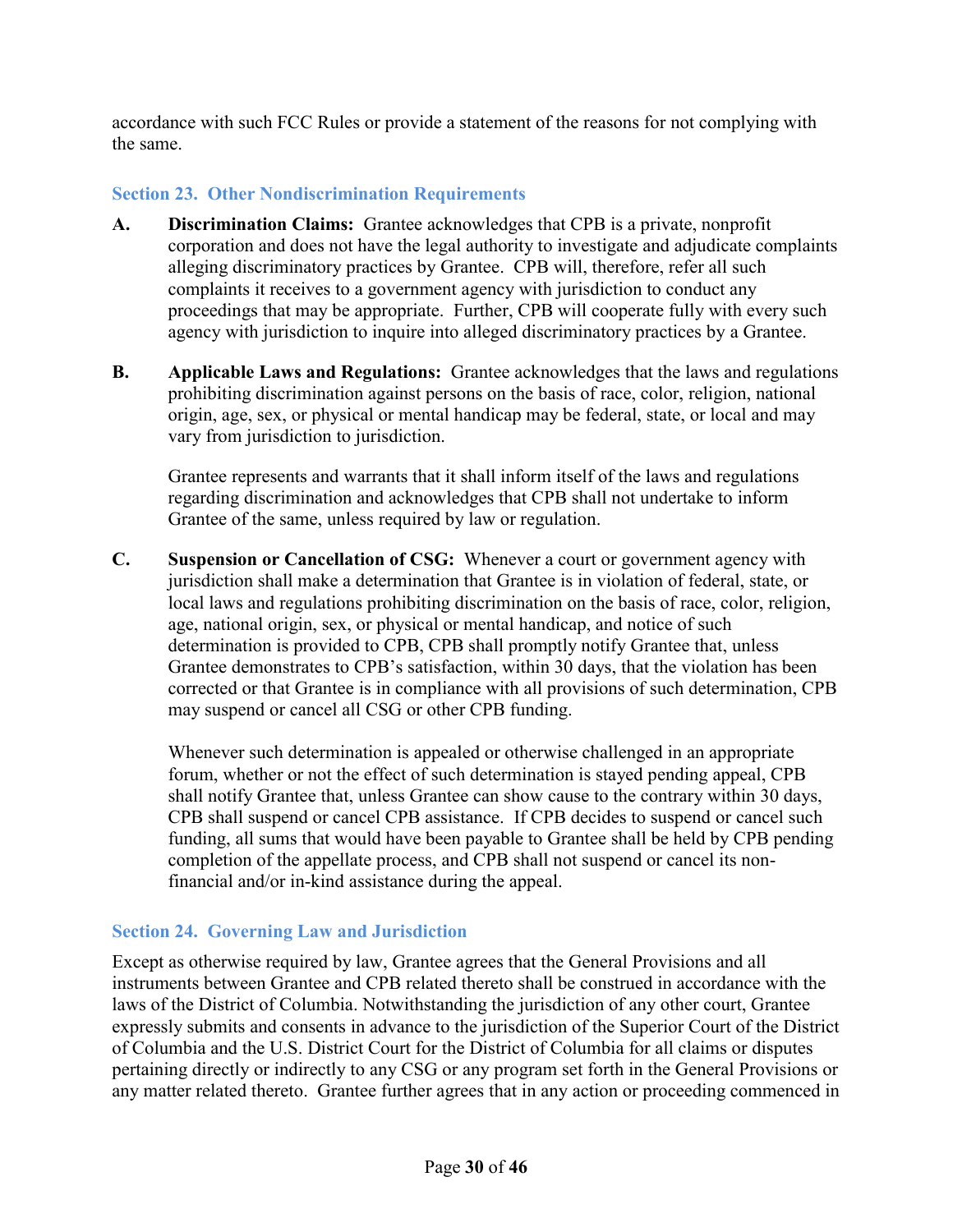any court in the District of Columbia, Grantee shall be deemed to have been duly served with process of such court when process is delivered to Grantee personally or by certified or registered mail (return receipt requested) within or outside of the District of Columbia.

#### <span id="page-30-0"></span>**Section 25. Amendment to General Provisions**

CPB reserves the right, in its sole discretion, to amend the General Provisions and will notify Grantee of the same. Grantee will be deemed to agree to comply with the amendments unless it notifies CPB otherwise in writing within 30 days of receipt of CPB's notification.

Upon receiving Grantee's notification, Grantee will be disqualified from the CSG program and Grantee shall immediately repay CPB any amounts due CPB under Section 19, Return of Funds.

### <span id="page-30-1"></span>**Section 26. Headings**

The headings contained herein are for convenience only and shall not be interpreted to limit or otherwise affect the provisions herein.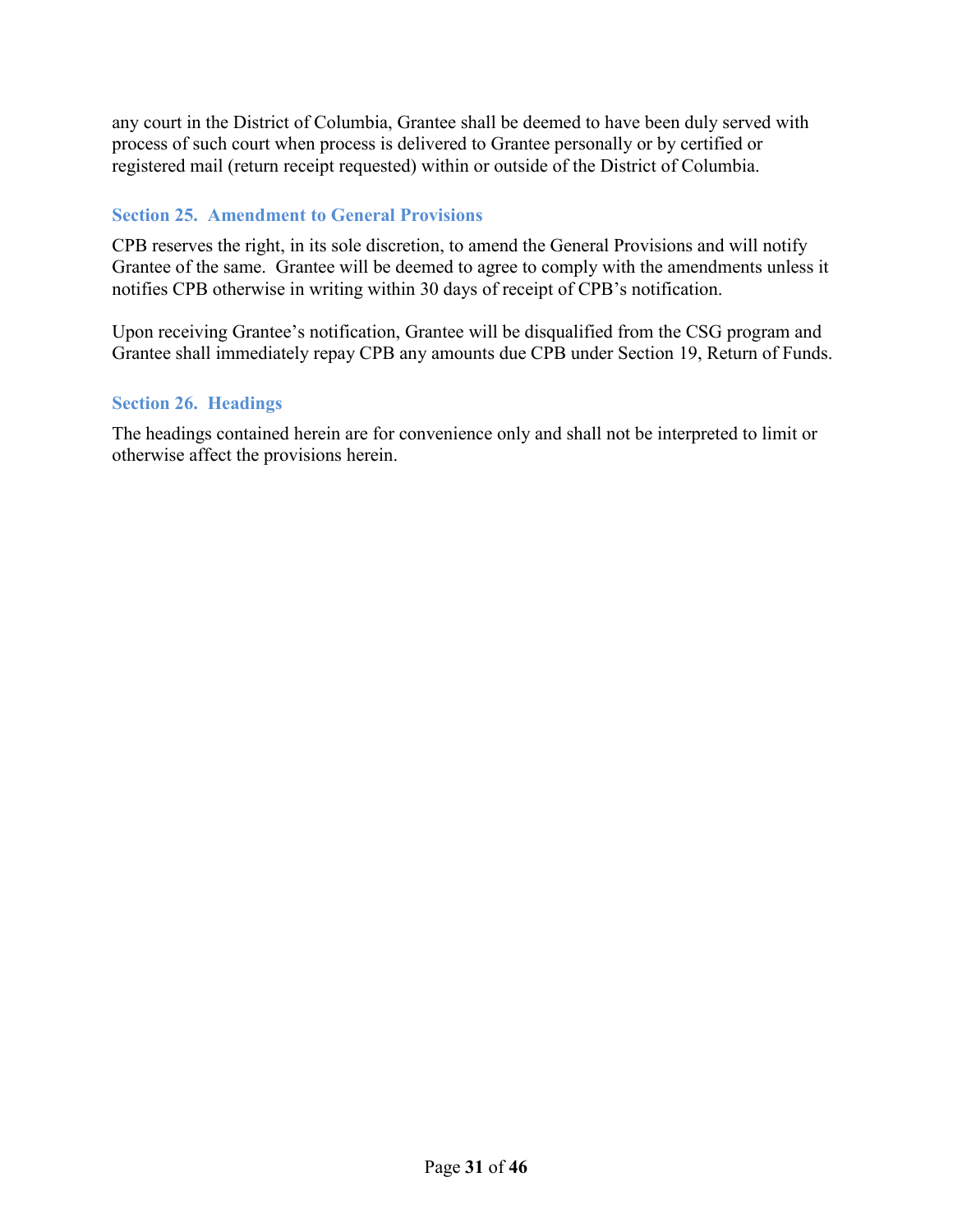## <span id="page-31-0"></span>**II. FY 2015 Radio Station Collaboration Program**

The Radio Station Collaboration Program (SCP) is designed to support CSG recipients that have entered into collaborative or consolidation agreements with other CSG recipients to significantly increase the recipient's public service as described below in greater detail.

To that end, SCP funding will be provided under Multi-Station Consolidations (see Part A below) or Multi-Station Operational and/or Development Collaborations (see Part B below) in the form of an increased annual CSG base grant<sup>10</sup> of \$150,000, which includes SCP funding, for up to three years beginning in CPB's fiscal year 2015. The increased CSG base grant will be awarded to stations that engage in qualified collaborations and consolidations increasing the station's public service as follows:

- greater investments in direct audience services, including local content creation, and more cost-effective investment in infrastructure;
- greater capacity and more efficient scale to maximize station resources and assets;
- effective use of technology to increase effectiveness and reduce costs; and
- increased revenue and long-term sustainability of the participating stations.

The terms defined in Part I, Section 1, of the General Provisions are incorporated herein by reference, unless otherwise defined below.

## <span id="page-31-1"></span>**PART A. Multi-Station Consolidations**

Multi-Station Consolidations (MSCs) combine multiple stations (radio-radio or radio-television) into a functional and operational organization under common management through a merger, transfer of the license(s) to the integrated organization, or a long-term public service operating agreement (PSOA). Subject to any necessary approvals from the FCC, an MSC must result in integration of the parties' management, staffing, and operations. Accordingly, radio CSG grantees participating in an MSC CPB determines eligible will receive SCP funding provided in the form of a larger annual CSG base grant of \$150,000, which includes SCP funding, for up to three years beginning in CPB's 2015 fiscal year (FY 2015).

#### <span id="page-31-2"></span>**Section 1. Eligibility**

 $\overline{a}$ 

**A. Consolidation Agreement:** Applicants must have executed a consolidation agreement that results in the creation of a new operating entity or management structure designed to expand the quality and scope of the applicants' services to their respective communities (Consolidation Agreement).

<sup>&</sup>lt;sup>10</sup> In addition to the base grant, CSG recipients may be eligible to receive other types of CSG grants, for example incentive and rural support grants.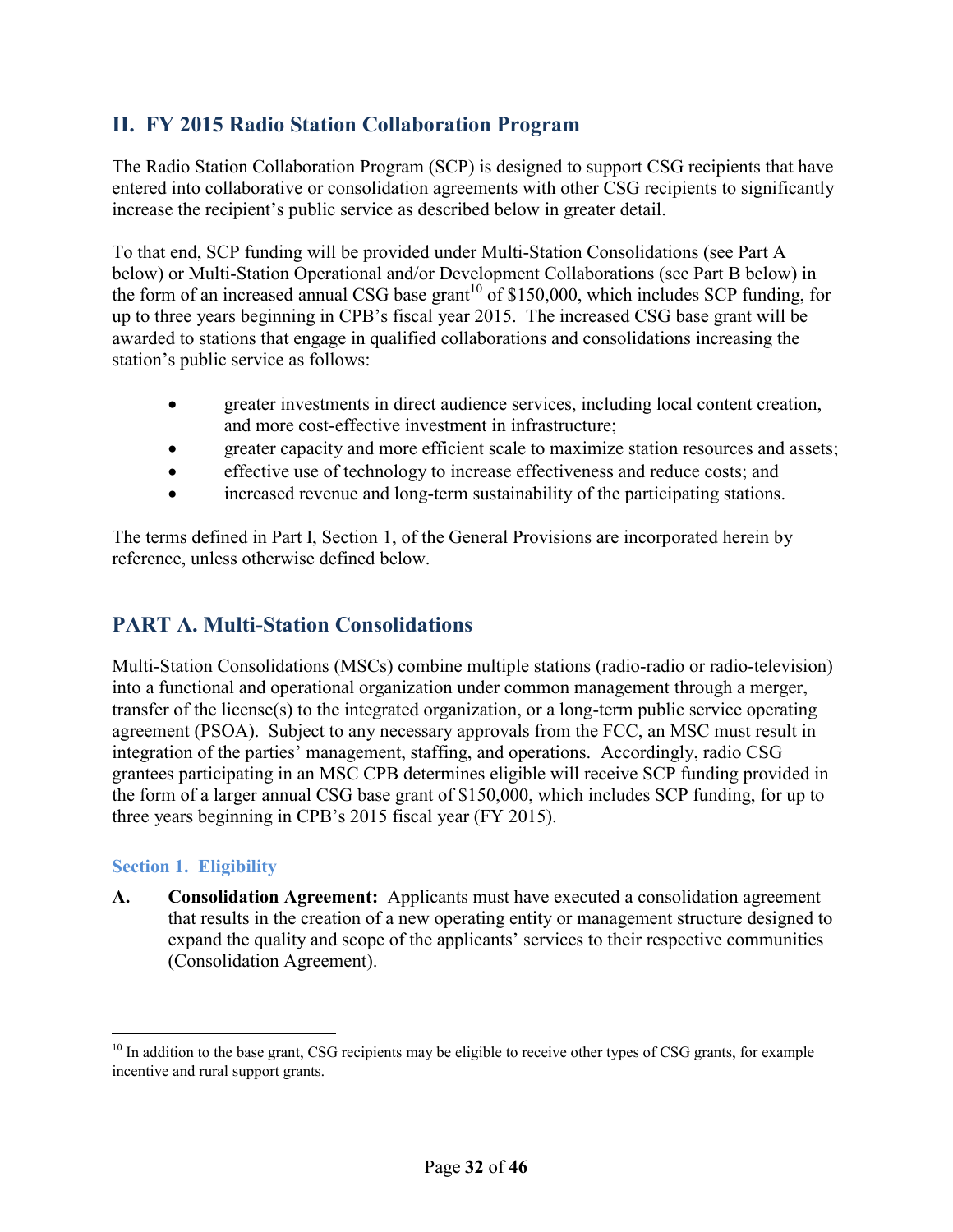- **B. Consolidation Agreement Term:** The Consolidation Agreement term must be no less than six years. The Consolidation Agreement must be effective no earlier than January 1, 2014, and not later than the end of the application period.
- **C. Minimum Participants and NFFS:** The Consolidation Agreement must include a minimum number of CSG recipients with a minimum NFFS (MSC Eligible recipients) as set forth in the table below.

| Minimum $#Of$<br>Radio<br><b>CSG Recipients</b> | <b>Minimum Combined</b><br><b>Radio CSG</b><br><b>Recipient NFFS</b> | <b>Minimum Individual</b><br><b>Radio CSG</b><br><b>Recipient NFFS</b>                                   |
|-------------------------------------------------|----------------------------------------------------------------------|----------------------------------------------------------------------------------------------------------|
| $\mathcal{D}_{\mathcal{L}}$                     | \$6 million                                                          | All participating radio CSG<br>recipients must have individual<br>NFFS of no less than \$1.5<br>million. |
| 3                                               | \$3 million                                                          | All participating radio CSG<br>recipients must have individual<br>NFFS of no less than \$1 million.      |
| 4 or more                                       | \$1 million                                                          | N/A                                                                                                      |

NFFS minimums will be calculated based on total NFFS reported on each radio CSG recipient's FY 2013 Annual Financial Report or Financial Summary Report. For MSCs that include a television CSG recipient, the NFFS minimum will be calculated solely on the NFFS of the radio Grantee participants. Only radio CSG participants are eligible to receive SCP funding.

CPB may consider awarding SCP funds to MSCs that do not meet the minimum criteria set forth in the table above if one radio station participating in the resulting MSC is the only public radio service provider for more than 90 percent of said station's coverage area.

- **D. SCP Funding Cap:** SCP recipients will be eligible for a maximum of three years of SCP funding. Participation in the SCP program does not limit recipient's participation in any other programs described in Part B. However, in no event will the recipient be entitled to receive more than an increased annual CSG base grant of \$150,000, which includes SCP funding, during FY 2015, FY 2016, and FY 2017.
- **E. Other Eligibility Criteria:** Below are additional eligibility criteria applicable to SCP recipients.
	- **1. CSG Qualifications:** Each CSG recipient participating in an MSC must separately qualify as a CSG Grantee under the General Provisions. Accordingly, SCP funding is not available to Collaboration Agreements involving only one of a Licensee's stations.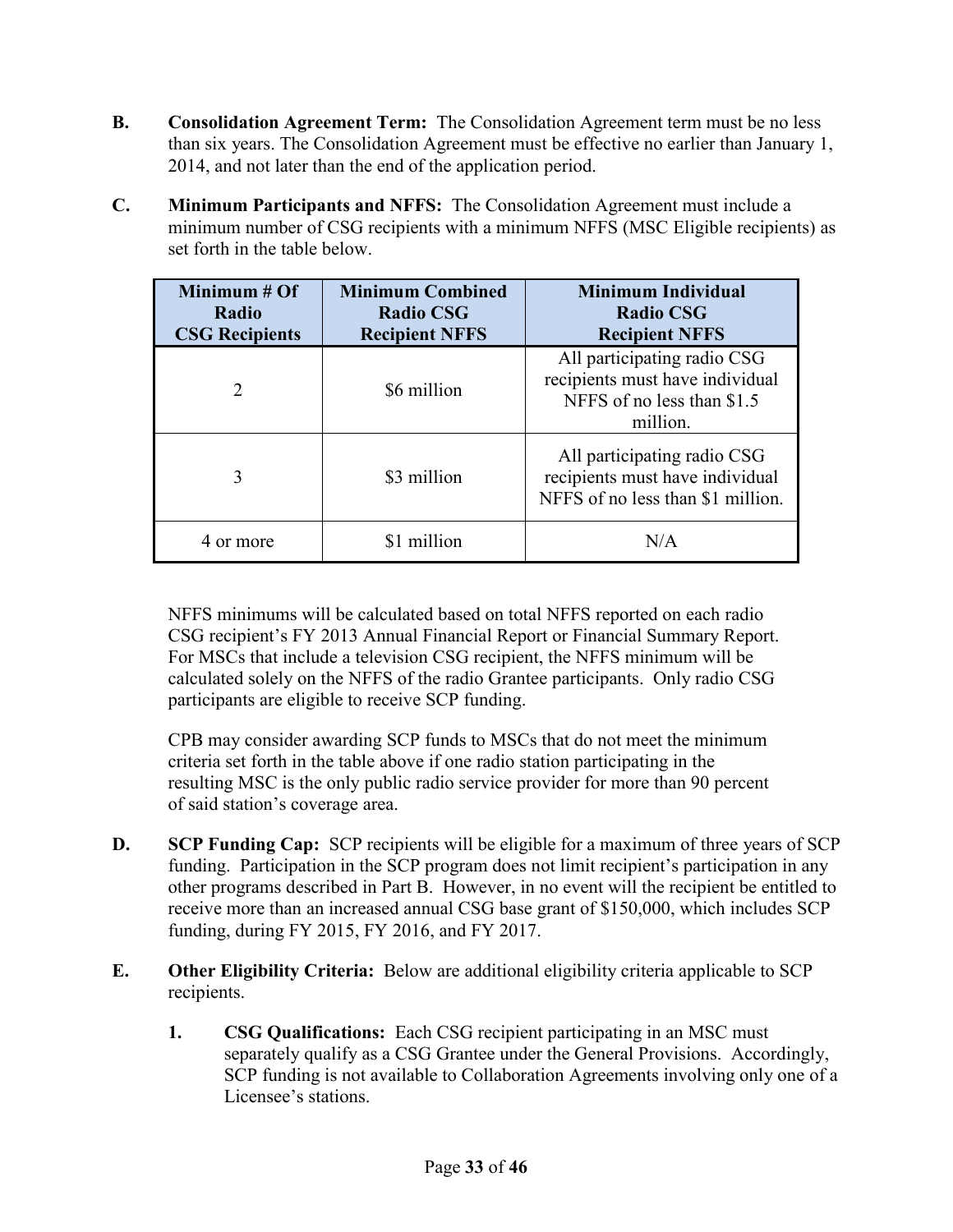- **2. Withdrawing Participant:** A CSG recipient participating in an MSC that either voluntarily withdraws from any radio CSG program, or becomes ineligible to receive CSG funding under the applicable year's General Provisions because of overlapping signals, will not invalidate an MSC, provided said Grantee and the other stations in the MSC continue to participate in the MSC. If this occurs, the MSC may be entitled to all or a portion of the withdrawing participant's increased CSG base grant for a limited period of time as set forth in Section 3, SCP Funding.
- **3. Excluded Participants:** Any CSG recipient joining an MSC following the SCP award is not eligible for SCP funding.
- **4. MSC Participants:** An MSC must contain the minimum number of MSC Eligible recipients to be considered for funding, regardless of the number of stations participating in the MSC.
- **5. Annual Certification:** Stations awarded SCP funding in FY 2015 that apply for funding in FY 2016 and FY 2017 must certify each year that the Collaboration Agreement, participating stations, and resulting structure remain in effect without any revisions thereto.

In the event any substantive change is made to the MSC, or a station participating in the MSC is removed, the MSC must immediately notify Deborah Carr, Director, CSG Radio Administration at:  $card(a/cpb.org$  (or the other individuals CPB may designate), of the same. If the above changes are deemed substantive by CPB, CPB reserves the right to disqualify said MSC from receiving SCP funding, and/or return SCP funding provided to date.

#### <span id="page-33-0"></span>**Section 2. Application**

- **A. Application Period:** Radio CSG recipients may submit one shared SCP application by August 15, 2014, to receive SCP funding in FY 2015. In the event CPB determines additional SCP funds are available, the application deadline for the next grant round is tentatively set for May 15, 2015.
- **B. Application Submission:** Applicants must submit applications via email to  $card(\omega$ cpb.org and six print and bound copies via mail to:

Corporation for Public Broadcasting 401 Ninth Street, NW Washington, DC 20004-2129 Attn: Deborah Carr, Director, CSG Radio Administration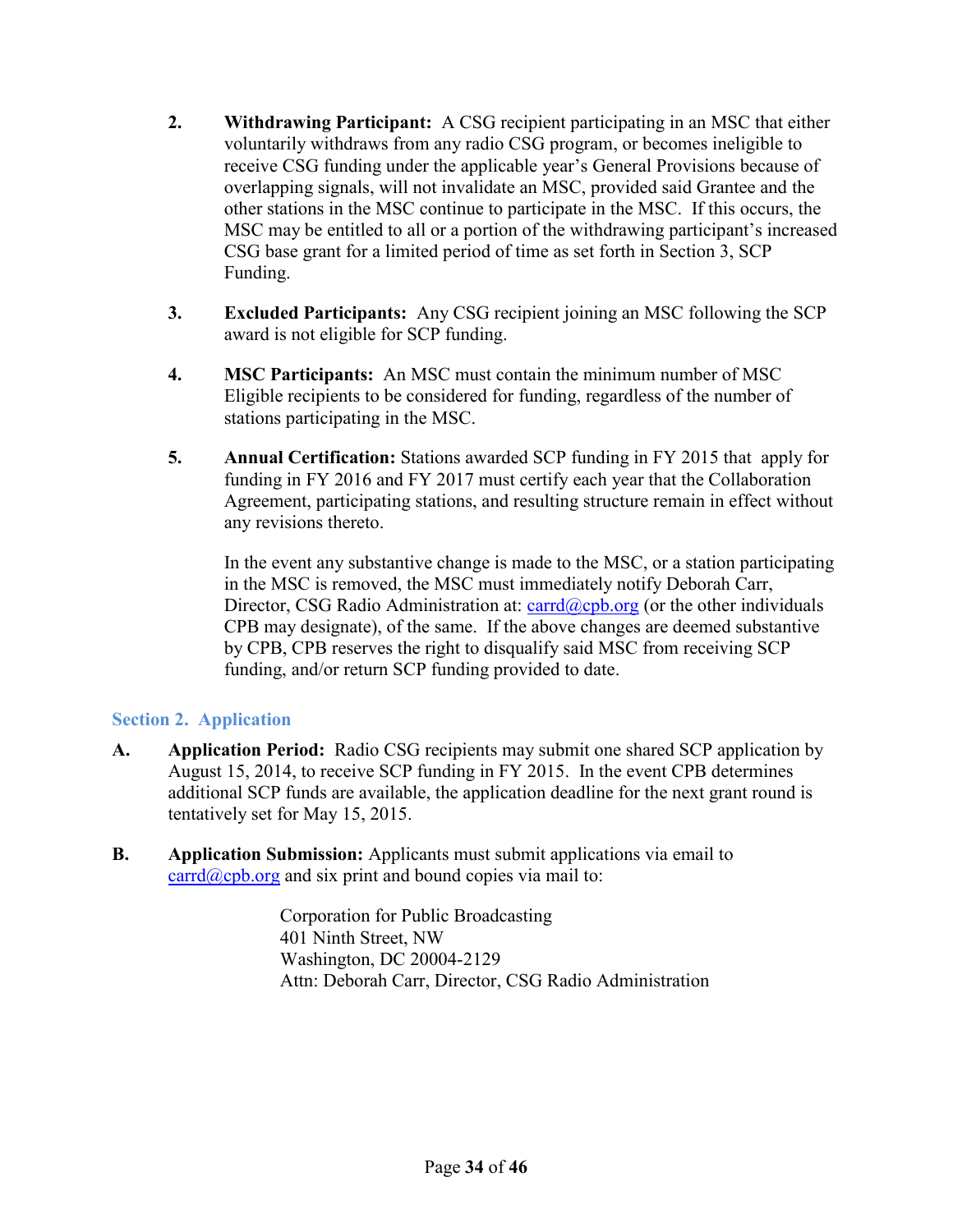The application materials must include the following information in the order indicated:

- **1. Cover Sheet:** A completed application cover sheet, which can be found under "additional information" on the right hand side of the following Website: [http://www.cpb.org/stations/grants/radio/collaboration.html.](http://www.cpb.org/stations/grants/radio/collaboration.html)
- **2. Ratified and Implemented Agreement:** A copy of the Consolidation Agreement, ratified by each CSG recipient's governing body and signed by each station's Board Chair, University President, or the most senior institutional official authorized to enter into such agreements.
- **3. Local Service Plan (LSP):** An agreed-upon plan detailing the MSC's goals, budgets, costs, benefits, organizational structure, and roles for key staff. In addition the LSP must include at a minimum the following.
	- **a.** A narrative that states and explains the goals of the MSC and the benefit(s) that implementation of the Consolidation Agreement will provide to the service areas of the stations involved and to the overall public radio system.
	- **b.** Pro forma budgets for the first five years of the MSC.
	- **c.** An explanation of the financial costs and benefits to each participant before and after the MSC that demonstrates its expected sustainability.
	- **d.** Staff and board organizational charts of each participant before and after the Consolidation Agreement is implemented, which:
		- identify the changes in board, staff, and reporting responsibilities that will occur as a result of implementation; and
		- demonstrate that the implementation will result in the creation of a new operating entity or management structure.

## **4. FCC Approvals:**

- **a. Evidence of Approval:** Applicants must promptly provide evidence that all required FCC approvals have been obtained (or a certification that no such approval is required) and a copy of any applications, agreements, or other documents filed with the FCC pertaining to the Consolidation Agreement.
- **b. Certification:** For SCP applications submitted on or before August 15, 2014, stations must include a copy of any application or other documents filed with the FCC if the FCC has not yet approved the same, along with a certification that any required application(s) are pending before the FCC.

Applicants must notify Deborah Carr, Director, CSG Radio Administration at:  $card(a/cpb.org$  (or the other individuals CPB may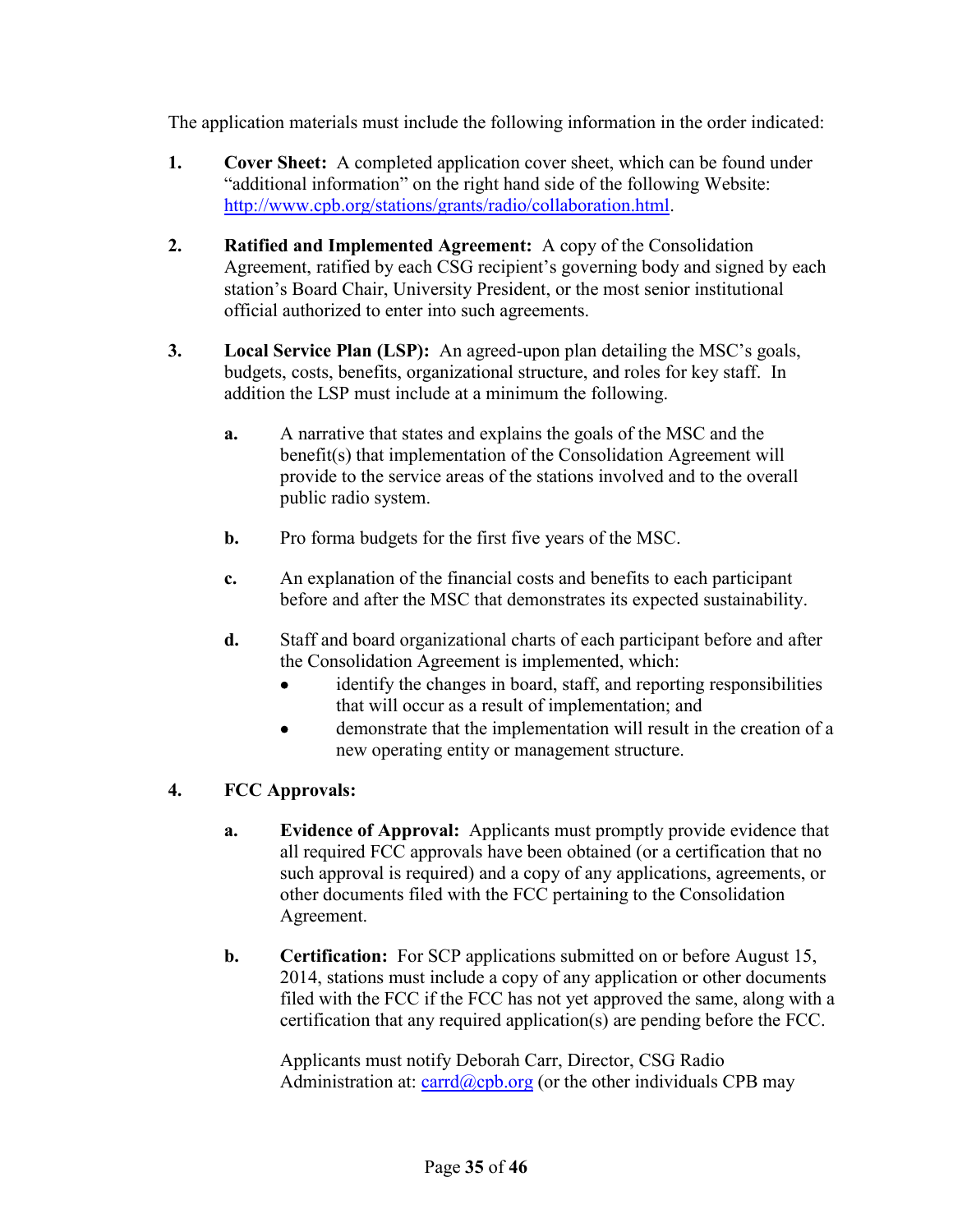subsequently designate) in writing within five business days of the FCC's approval or denial of any such application(s).

In the event that the FCC denies an application necessary to implement the Consolidation Agreement, the applicants will be deemed ineligible for SCP funding and required to return to CPB the disbursed SCP funding (i.e. the amount the recipient's CSG was increased for SCP funding) pursuant to Part I, Section 19 of the General Provisions.

## <span id="page-35-0"></span>**Section 3. SCP Funding**

**A. Withdrawing from Radio CSG Program:** In the event a station participating in the MSC withdraws from the Radio CSG program, the withdrawing station's increased CSG base grant including SCP funding (i.e. \$150,000), will be reallocated to the remaining MSC participants in equal portions as further described below. The station's withdrawal does not affect the remaining stations SCP eligibility, provided they maintain their CSG eligibility.

If the station withdraws from the radio CSG program in FY 2015, 100 percent of the withdrawing station's increased CSG base grant, including SCP funding, for FY 2015 will be reallocated in equal portions to the remaining MSC participants. The following year, FY 2016, 80 percent of said station's increased CSG base grant, including SCP funding, will be reallocated in equal portions to the remaining MSC participants. And in FY 2017, 60 percent of said station's increased CSG base grant, including SCP funding, will be reallocated in equal portions to the remaining MSC participants.

If Grantee withdraws from the radio CSG program in FY 2016 or FY 2017, a percentage of the withdrawing station's increased CSG base grant, including SCP funding, will be reallocated to the remaining MSC participants in equal portions. The percentage will be adjusted based on the year in which Grantee withdraws from the CPB program, and as CPB determines. Grantee's withdrawal from the program will not invalidate an MSC, provided the remaining SCP eligible recipients otherwise maintain their CSG eligibility.

- **B. Example of Withdrawing from Radio CSG Program:** Below is an example of how a station's SCP funding will be reallocated upon withdrawing from the radio CSG program. This example is for illustration purposes only and based on the following assumptions:
	- Station X qualifies for a \$150,000 increased FY 2015 CSG base grant, which includes SCP funds, and withdraws from the CSG program in FY 2015;
	- Station X's CSG base grant is \$50,000 in FY 2018 FY 2019. Station X does not qualify for any increase in its FY 2018 or FY 2019 CSG, or for any incentive or rural station support grants; and
	- After the station withdraws from the Radio CSG program, the remaining MSC Grantees will receive a percentage of Station X's increased CSG base grant,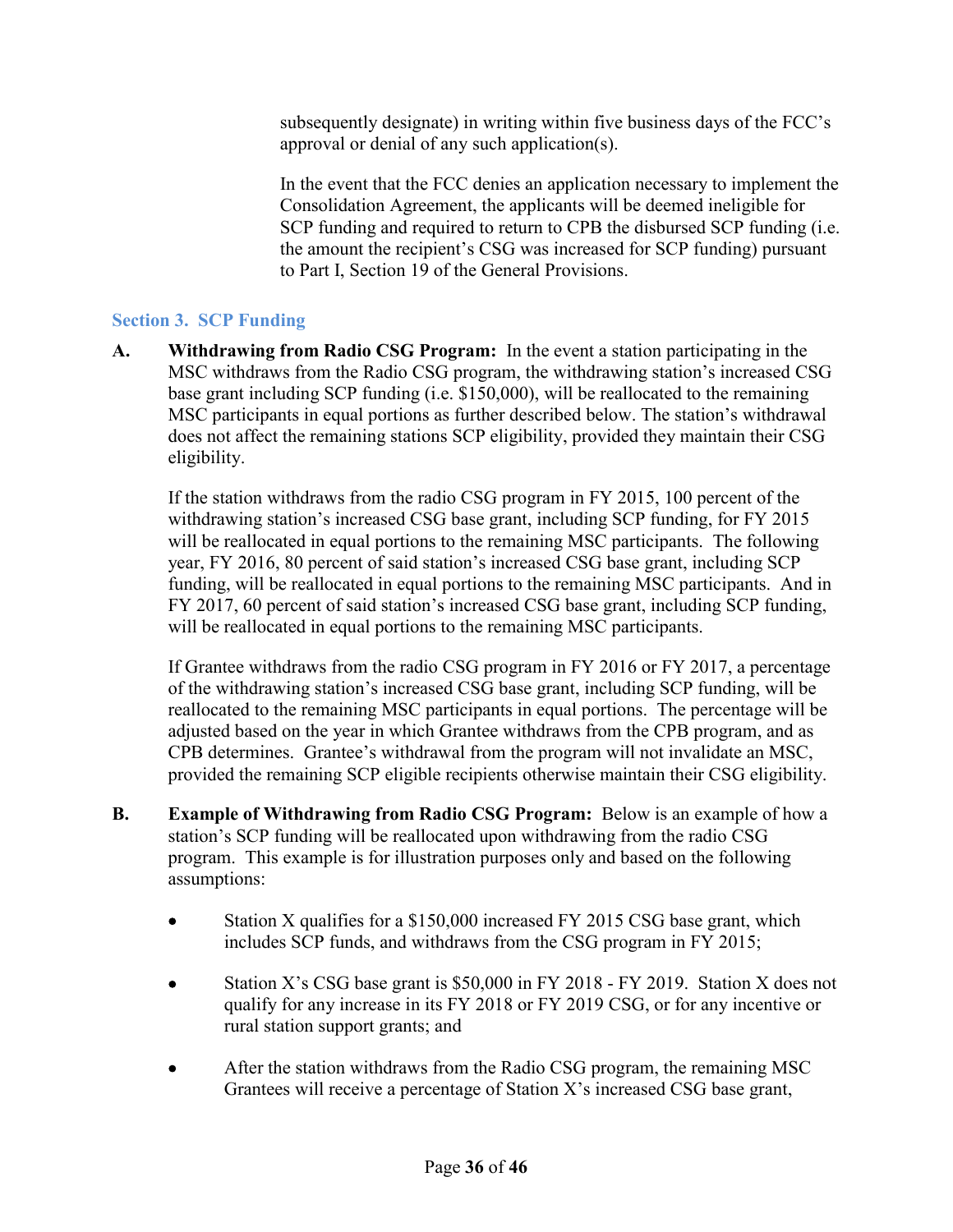including SCP funding for three years (i.e. FY 2015 - FY 2017) and a percentage of Station X's CSG base grant for two years thereafter (i.e. FY 2018 - FY 2019).

| <b>Base Grant Reallocation</b>                                      |                |                |              |                |                |  |
|---------------------------------------------------------------------|----------------|----------------|--------------|----------------|----------------|--|
|                                                                     | <b>FY 2015</b> | <b>FY 2016</b> | FY 2017      | <b>FY 2018</b> | <b>FY 2019</b> |  |
| <b>CSG</b> (including SCP)<br>reallocated to remaining<br>stations: |                |                |              |                |                |  |
| Percentage                                                          | 100%           | 80%            | 60%          |                |                |  |
| Amount                                                              | \$150K         | \$120K         | <b>\$90K</b> |                |                |  |
| CSG reallocated to remaining<br>stations:                           |                |                |              |                |                |  |
|                                                                     |                |                |              |                |                |  |
| Percentage                                                          |                |                |              | 40%            | 20%            |  |
| Amount                                                              |                |                |              | \$20K          | \$10K          |  |

#### <span id="page-36-0"></span>**Section 4. Return of Funds**

**A. Removal From Agreement:** If (i) any participating radio CSG recipient is voluntarily or involuntarily removed from the Consolidation Agreement during the agreement's first six years; and (ii) the total number of remaining participants is less than the minimum number of MSC Eligible recipients, then all additional CSG funding provided at any time to the participants of the Consolidation must be immediately returned to CPB.

Additional CSG funding refers to the difference between the original and increased CSG base grant due to SCP funding as detailed in CPB's grant offer.

For the purpose of this paragraph, a merger between two or more radio CSG recipients shall not constitute voluntary or involuntary removal of any of the merger parties from the Consolidation Agreement.

**B.** If the MSC has the minimum number of MSC Eligible recipients after a participating radio CSG recipient withdraws from the MSC and meets all other MSC eligibility criteria, only the withdrawing radio CSG recipient will be required to immediately return all disbursed SCP funds to CPB, whether or not those funds were expended.

CPB may require the Consolidation Agreement be amended to reflect the withdrawing station's removal.

**C. Other Provisions:** The provisions in the Return of Funds in Part I, Section 19 of the General Provisions apply to recipients of SCP funding.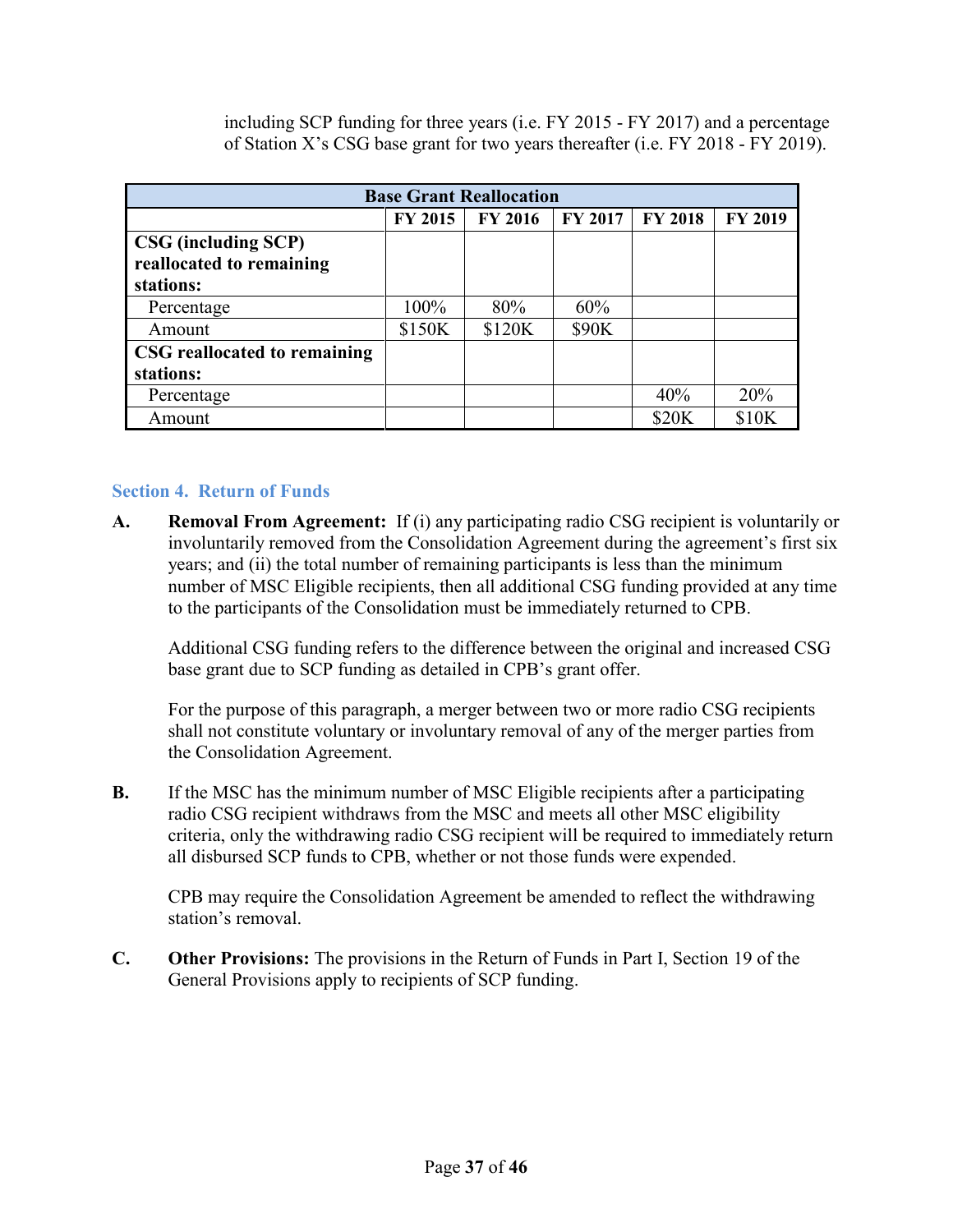## <span id="page-37-0"></span>**PART B. Multi-Station Operational and/or Development Collaboration Programs**

The Multi-Station Operational (OC) and Development Collaboration (DC) Programs provide recipients with an increased CSG base grant of \$150,000, which includes SCP funding, for up to three years beginning in FY 2015. The program is designed to support select activities that stations undertake to operate in a more cost-efficient manner. OC and DC are available to separately licensed stations (radio-radio or radio-television) that establish and operate:

- **A.** in the case of an OC, a central operations or administrative service department or organization to handle station operational functions under centralized and combined management; or
- **B.** in the case of a DC, a central development office to handle station membership and underwriting functions under one combined and centralized management structure, subject to any necessary approvals from the FCC.

#### <span id="page-37-1"></span>**Section 1. Eligibility**

- **A. Collaboration Agreement:** To receive an increased CSG base grant applicants must participate in an OC or DC and have executed an agreement or collaboration that results in the creation of a new administrative structure (Collaboration Agreement). The resulting structure must be designed to more efficiently provide human resources, financial services, engineering, and IT services (Functional Areas identified in paragraph C below), or development activities (identified in paragraph D below) as detailed below.
- **B. Collaboration Agreement Term:** The Collaboration Agreement must extend for a term of no less than six years. The Collaboration Agreement must be effective no earlier than January 1, 2014, but prior to the end of the application period, providing for implementation no later than March 31, 2015.
- **C. OC Collaboration Agreement:** An OC Collaboration Agreement must combine and centralize operational and management functions in at least two of the three Functional Areas listed below:
	- Financial services and systems, including:
		- o budgeting
		- o accounting function and system
		- o payroll function and system
		- o financial reporting
	- Engineering and IT services, including:
		- o broadcast infrastructure maintenance
		- o program origination/master control
		- o IT infrastructure/networking
	- Human resources, including:
		- o recruitment
		- o benefits administration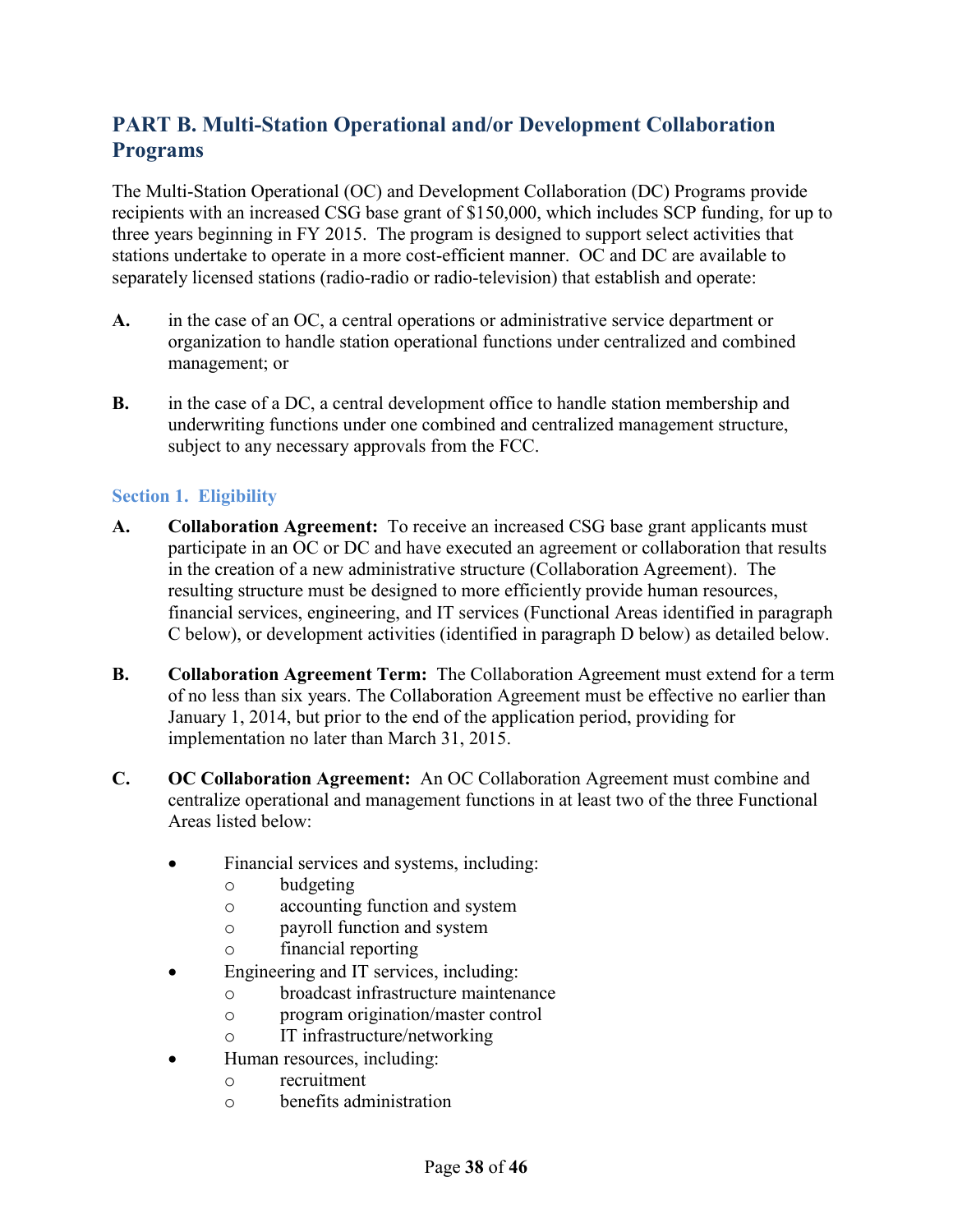Each CSG recipient participating in an OC must have employed at least one FTE, excluding station managers, in each of the two selected Functional Areas prior to executing the Collaboration Agreement. Stations not meeting this requirement will not be eligible for SCP funding based on their participation in the OC.

- **D. DC Collaboration Agreement:** A DC Collaboration Agreement must combine and centralize development activities (Development Activities), providing the following to the stations participating in the DC:
	- Membership fundraising and systems
	- Underwriting and sales management
	- Common Contact/Customer Relations Management System (CRM)
	- Underwriting rate cards
	- Interoperable traffic system to schedule on-air credits

Each CSG recipient participating in a DC must have employed at least one FTE, excluding station managers, in Development Activities prior to executing the Collaboration Agreement. Stations not meeting this requirement will not be eligible for SCP funding based on their participation in the DC.

- **E. SCP Funding Cap:** Participation in hybrid, multiple, or subsequent MSCs, OCs, DCs, or other similar programs will not entitle any radio station participating in an OC or DC to receive more than an increased annual CSG base grant of \$150,000, which includes SCP funding, during FY 2015, FY 2016, and FY 2017.
- **F. Minimum Participant and NFFS Criteria:** Collaboration Agreements must include a minimum number of radio CSG recipients with a minimum NFFS ("OC or DC Eligible recipients") as set forth in the table below.

| Minimum $#$<br><b>Of Radio</b><br><b>CSG</b><br><b>Recipients</b> | <b>Minimum</b><br><b>Combined Radio</b><br><b>CSG</b><br><b>Recipient NFFS</b> | <b>Minimum</b><br><b>Individual</b><br><b>Radio CSG</b><br><b>Recipient NFFS</b>                                                                                                                                                             |
|-------------------------------------------------------------------|--------------------------------------------------------------------------------|----------------------------------------------------------------------------------------------------------------------------------------------------------------------------------------------------------------------------------------------|
| $\overline{2}$                                                    | \$6 million                                                                    | All participating radio CSG recipients must have<br>individual NFFS of no less than \$1.5 million.                                                                                                                                           |
| 3                                                                 | \$3 million                                                                    | All participating radio CSG recipients must have<br>individual NFFS of no less than \$1.5 million.                                                                                                                                           |
| 4 or more                                                         | \$1.5 million                                                                  | All participating radio CSG recipients must have<br>individual NFFS of no less than \$300,000. Stations<br>below \$300,000 may be included in the OC and DC,<br>and their NFFS will be counted toward meeting the<br>aggregate NFFS minimum. |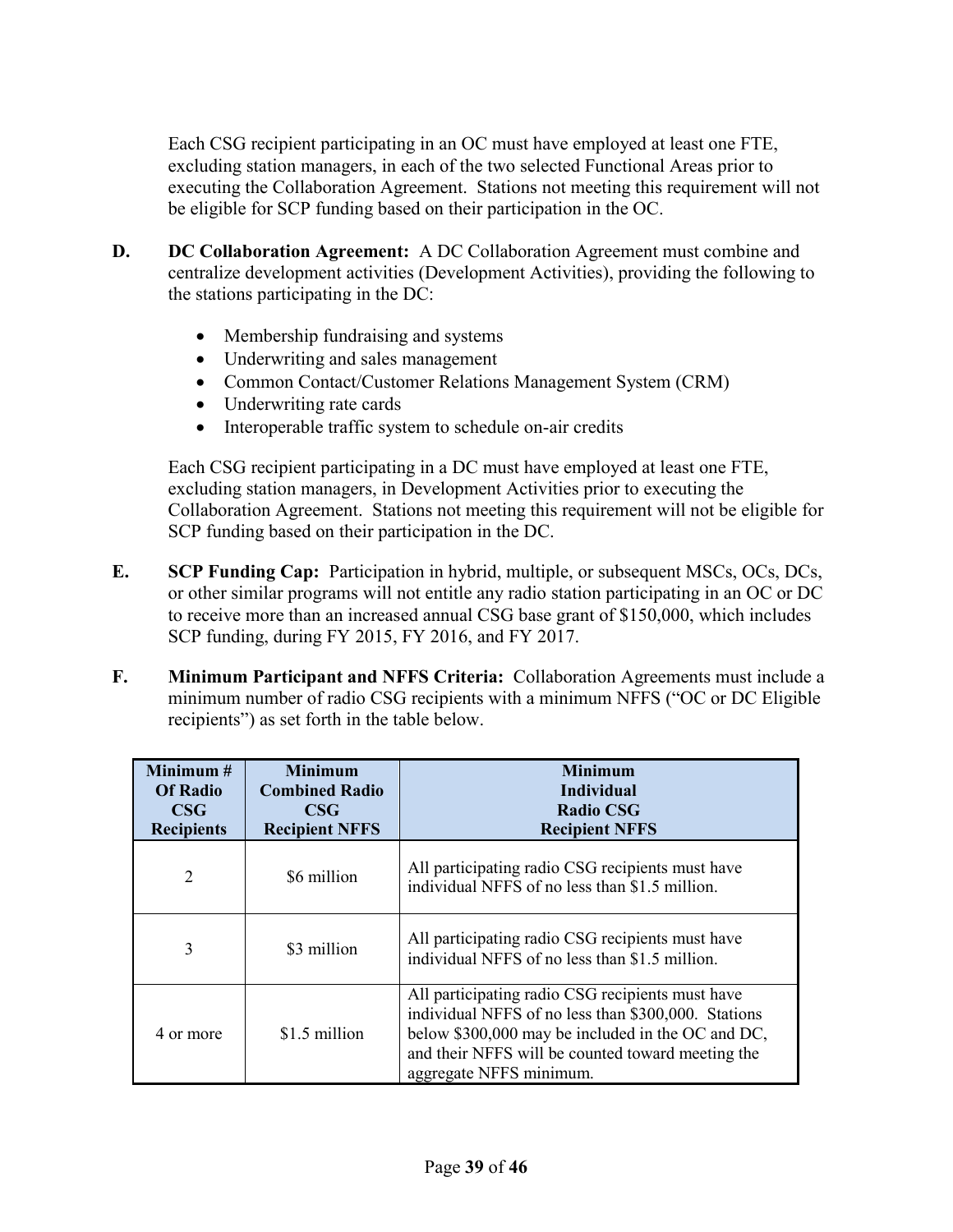NFFS minimums will be calculated based on total NFFS reported by each radio CSG recipient's FY 2013 Annual Financial Report or Financial Summary Report. In OCs and DCs that include a television CSG recipient, the NFFS minimum will be calculated solely on the radio CSG recipient's NFFS. Only radio CSG recipients are eligible to receive SCP funding.

- **G. Other Eligibility Criteria:** Below are additional eligibility criteria applicable to OC and DC participants.
	- **1. CSG Qualifications:** Each CSG recipient participating in an OC or DC must maintain its individual CSG qualification and remain a separately qualified Grantee under the General Provisions.
	- **2. Excluded Recipients:** SCP funding is available only to eligible radio CSG recipients participating in the OC or DC at the time SCP funding is awarded. Any CSG recipient added to an OC or DC subsequent to such funding determination will not be eligible for SCP funding.
	- **3. Withdrawing Participant:** Loss of Grantee status by an OC or DC participant after execution of the Collaboration Agreement because the station voluntarily withdrew from the radio CSG program or because it is ineligible to receive CSG funding pursuant to the radio General Provisions because of the restriction on overlapping signals will not invalidate an OC or DC. Said Grantee and all remaining qualifying Grantees continue to participate in the OC or DC.
	- **4. Eligible Recipients:** An OC or DC must contain the minimum number of OC or DC Eligible recipients to be considered for SCP funding, regardless of how many total stations participate in the OC or DC.
	- **5. Governance and FCC Qualifications:** Grantees participating in an OC or DC must maintain their local governance, general management, and FCC license.
	- **6. Annual Certification:** Stations awarded SCP funding in FY 2015 that apply for SCP funding in FY 2016 and FY 2017 must certify each year that the Collaboration Agreement, participating stations, and resulting structure remain in effect without any revisions thereto.

In the event any substantive change is made to the Collaboration Agreement, or a station participating in the Agreement is removed, the parties must immediately notify by email Deborah Carr, Director, CSG Radio Administration at:  $card(a$ cpb.org (or the other individuals CPB may designate), of the same. If the above changes are deemed substantive by CPB, CPB reserves the right to disqualify the station and/or Collaboration Agreement from receiving further SCP funding, and/or return SCP funding provided to date.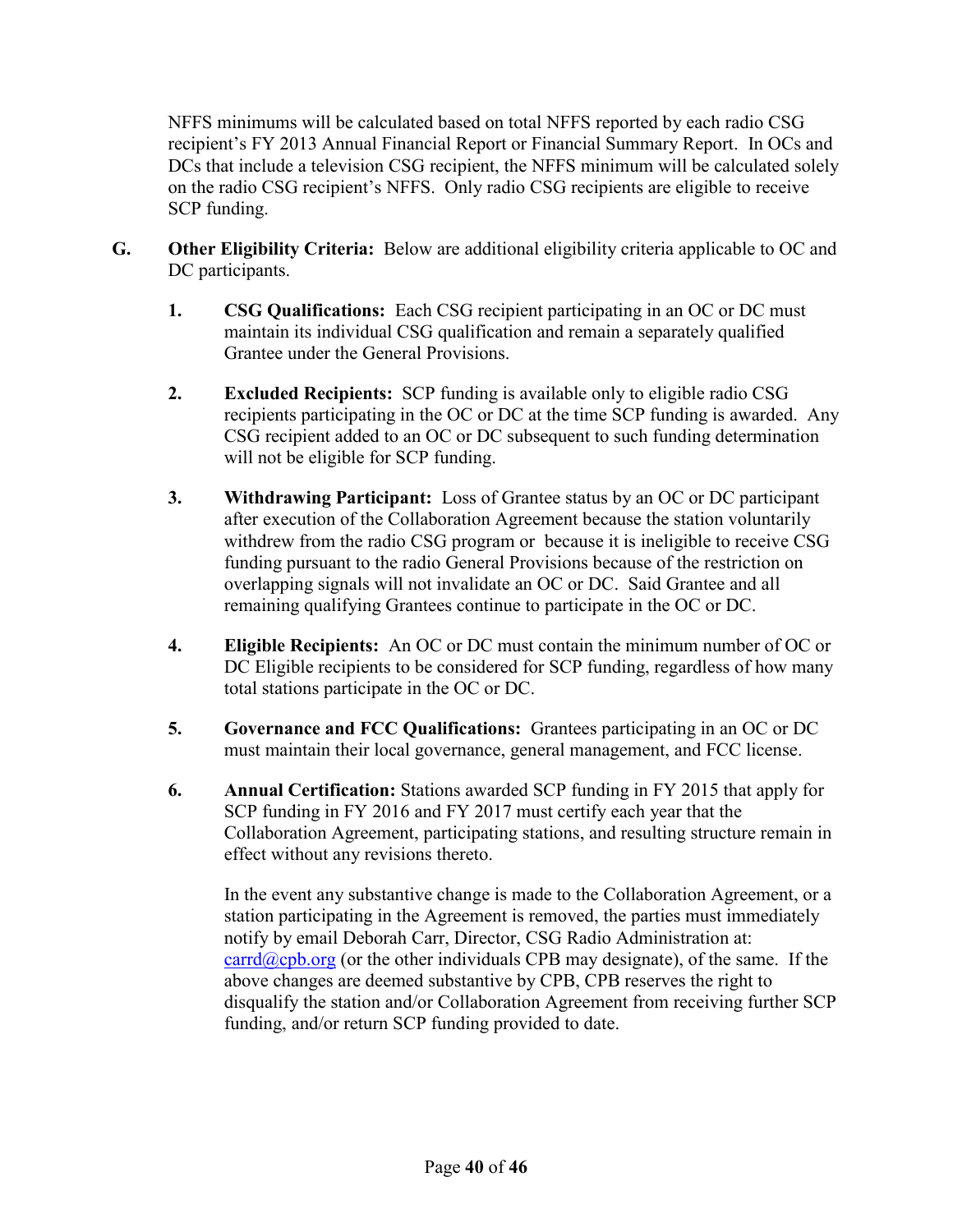#### <span id="page-40-0"></span>**Section 2. Application**

- **A. Application Period:** Radio CSG recipients may submit one shared OC or DC application by August 15, 2014, to receive SCP funding in FY 2015. In the event CPB determines additional SCP funds are available, the application deadline for the next grant round is tentatively set for May 15, 2015.
- **B. Application Submission:** Applicants must submit applications via email to  $card(\partial_{\mathcal{C}}$  carrd $\partial_{\mathcal{C}}$  copies via mail to:

Corporation for Public Broadcasting 401 Ninth Street, NW Washington, DC 20004-2129 Attn: Deborah Carr, Director, CSG Radio Administration

The application materials must include the following information in the order indicated:

- **1. Cover Sheet:** A completed application cover sheet, which can be found under "additional information" on the right hand side of the following Website: [http://www.cpb.org/stations/grants/radio/collaboration.html.](http://www.cpb.org/stations/grants/radio/collaboration.html)
- **2. Ratified and Implemented Agreement:** A copy of the Collaboration Agreement, ratified by each CSG recipient's governing body and signed by each station's Board Chair, University President, or the most senior institutional official authorized to enter into such agreements.
- **3. Local Service Plan (LSP):** An agreed-upon plan that describes the goals, budgets, costs, benefits, and organizational structure of the OC or DC, and the roles of key staff. In addition, the LSP must include, at a minimum the following:
	- **a.** A narrative that states and explains the goals of the OC or DC and the benefit(s) the Collaboration Agreement will confer to the station communities (*i.e.*, service areas of the stations involved) involved, and the public radio system.
	- **b.** Pro forma budgets for the first five years of the OC or DC.
	- **c.** An explanation of the financial costs and benefits to each participant before and after the OC or DC that demonstrates its expected sustainability.
	- **d.** Staff organizational charts of each participant before and after the Collaboration Agreement is implemented, which:
		- identify the changes in staff and reporting responsibilities that will occur as a result of implementation; and
		- demonstrate that the implementation will result in the creation of a new administrative structure.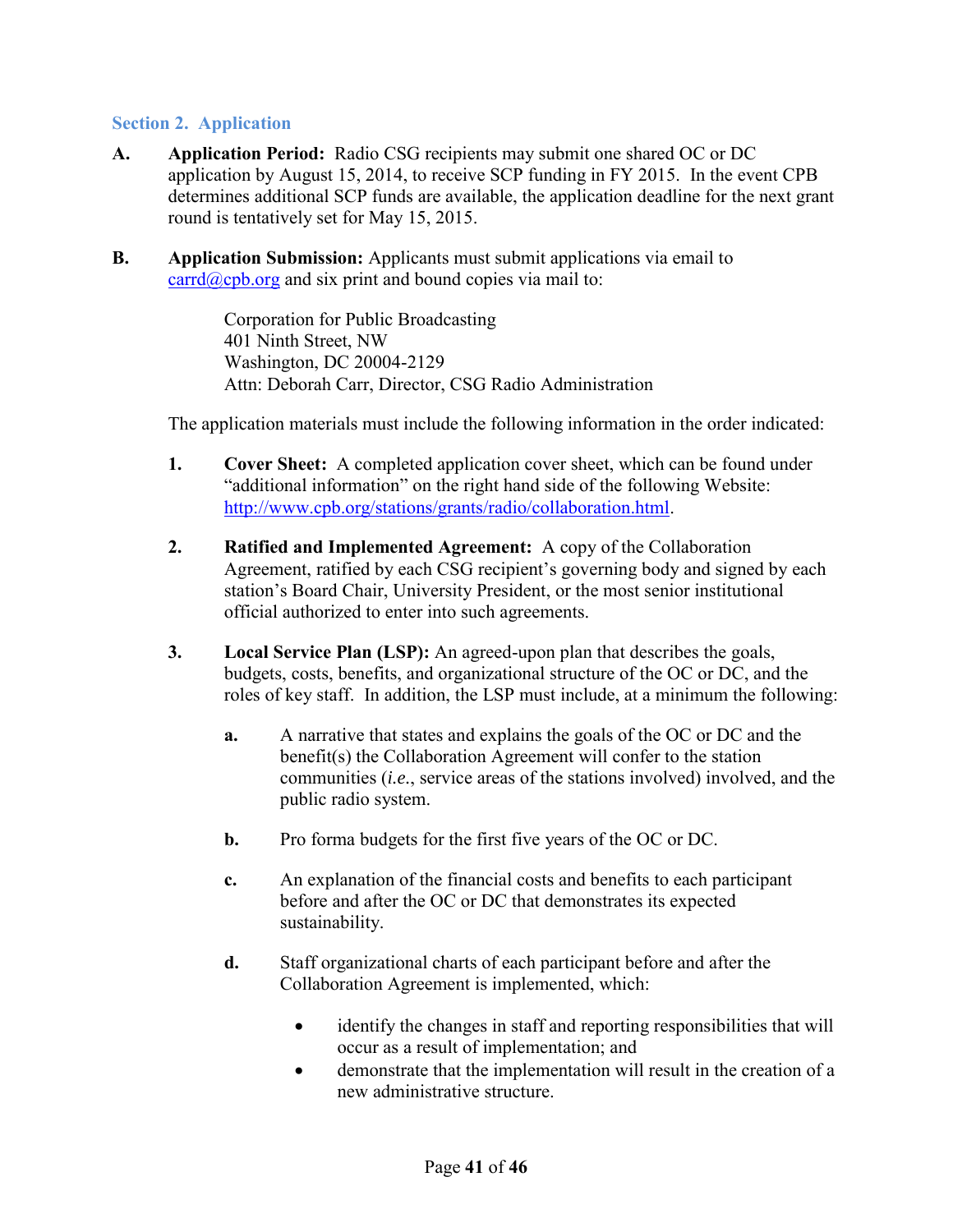- **e.** Job descriptions for the highest level management positions in each consolidated Functional Area, including reporting and supervisory lines for these employees, following implementation of the Collaboration Agreement.
- **4. FCC Approvals:** 
	- **a. Evidence of Approval:** Applicants must promptly provide to CPB evidence that all required FCC approvals have been obtained (or a certification that no such approval is required) and copies of any applications, agreements, or other documents filed with the FCC pertaining to the Collaboration Agreement.
	- **b. Certification:** SCP applications submitted on or before August 15, 2014, must include a copy of applications or other documents filed with the FCC if the FCC has not yet provided its approval of the same, along with a certification that any required application(s) remains pending before the FCC.

Applicants must notify Deborah Carr, Director, CSG Radio Administration, at: [carrd@cpb.org](mailto:dcarr@cpb.org) (or the other individuals CPB may designate) in writing within five business days of the FCC's approval or denial of any such application(s).

In the event that the FCC denies an application necessary to implement the Collaboration Agreement, the applicants will be deemed ineligible for SCP funding and required to return any disbursed funds pursuant to Section 7, Return of Funds.

## <span id="page-41-0"></span>**Section 3. Withdrawal from Radio CSG Program**

**A. Withdrawing from Radio CSG Program:** If one or more stations in the Collaboration Agreement voluntarily withdraws during FY 2015 from the radio CSG program or becomes ineligible to receive CSG funding under the applicable year General Provisions because of overlapping signal restrictions, a percentage of the withdrawing radio station's increased CSG base grant, including SCP funding, will be reallocated to the remaining radio CSG participants in equal portions as further described below. The station's withdrawal does not affect the remaining stations' SCP eligibility.

As set forth above, if the station withdraws from the radio CSG program in FY 2015, 100 percent of the withdrawing station's increased CSG base grant, including SCP funding, is reallocated equally among the remaining Collaboration Agreement participants. The following year, FY 2016, 80 percent of said withdrawing station's increased base CSG grant, including SCP funding, will be reallocated equally to the remaining Collaboration Agreement participants. And in FY 2017, 60 percent of said withdrawing station's increased base CSG grant, including SCP funding, will be reallocated equally among the remaining Collaboration Agreement participants.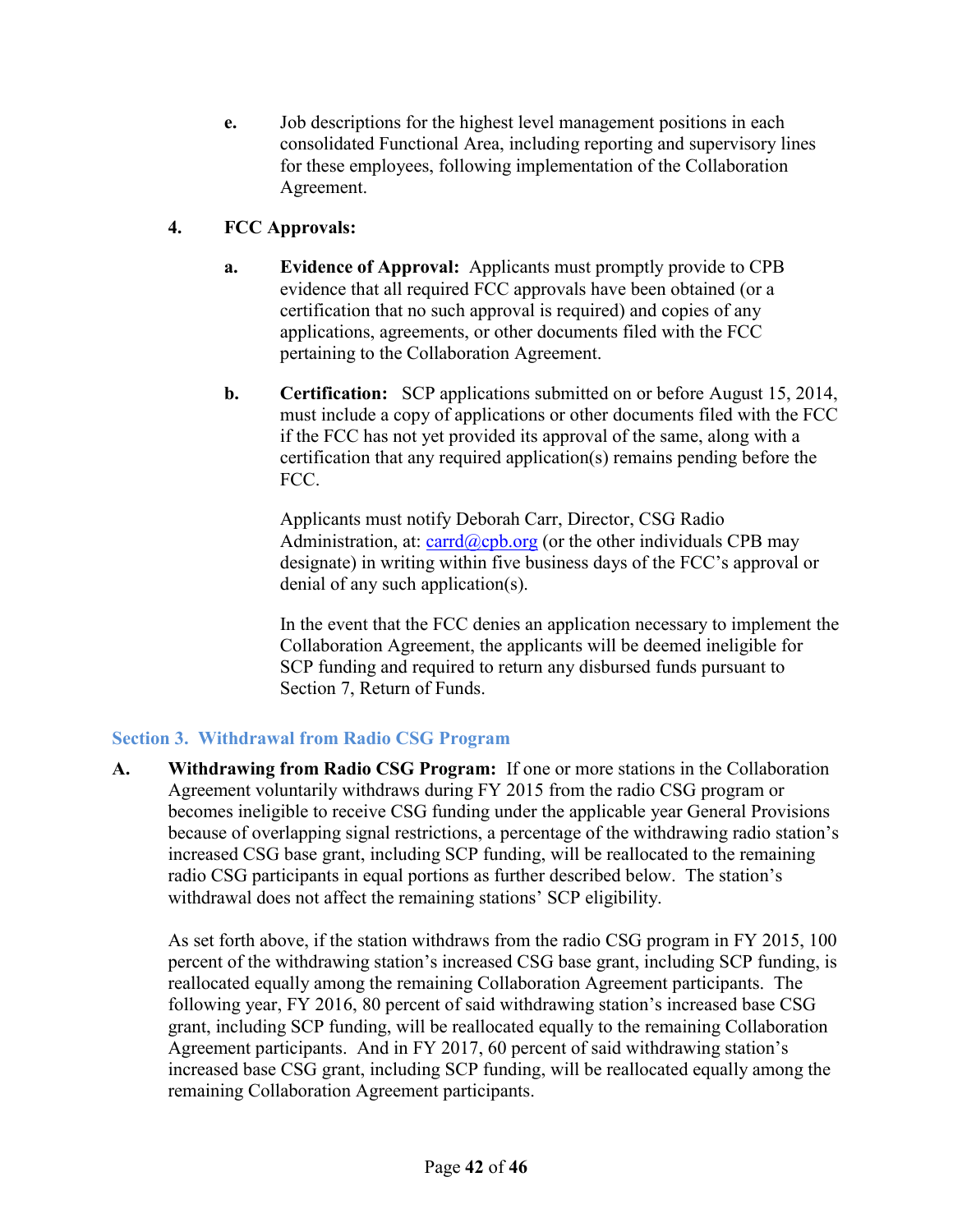If Grantee status is lost after FY 2015, the phase-out schedule will be adjusted based on the year in which the loss of Grantee status occurs. However, loss of Grantee status under these circumstances will not invalidate an OC or DC if the remaining OC or DC Eligible recipients maintain their CSG eligibility.

- **B. Example of Withdrawing from Radio CSG Program:** Below is an example of how a withdrawing station's increased CSG grant, including SPC funding, will be reallocated. This example is for illustration purposes only and is based on the following assumptions.
	- Station X qualifies for a \$150,000 CSG (including SCP funding) in FY 2015 and withdraws from the CSG program in FY 2015. The remaining Collaboration Agreement participants will receive a percentage of the withdrawing participant's CSG base grant, increased for SCP funding, in FY 2015, FY 2016, and FY 2017, as shown in the table below.
	- Upon said station's withdrawal, the remaining Collaboration Agreement participants will receive a percentage of the withdrawing station's CSG base grant (which excludes SCP funding) for two years (i.e. FY 2018 and FY 2019), as shown in the table below.

| <b>Base Grant Phase Out</b>                                                     |        |        |       |          |          |  |  |
|---------------------------------------------------------------------------------|--------|--------|-------|----------|----------|--|--|
| <b>FY 2018</b><br>FY 2016<br><b>FY 2017</b><br><b>FY 2019</b><br><b>FY 2015</b> |        |        |       |          |          |  |  |
| <b>Amount reallocated to</b><br>remaining stations:                             |        |        |       |          |          |  |  |
| Percentage                                                                      | 100%   | 80%    | 60%   |          |          |  |  |
| Amount                                                                          | \$150K | \$120K | \$90K |          |          |  |  |
| Withdrawing station's<br><b>CSG</b> reallocated to<br>remaining stations:       |        |        |       |          |          |  |  |
| Percentage                                                                      |        |        |       | 40%      | 20%      |  |  |
| Amount                                                                          |        |        |       | \$20,000 | \$10,000 |  |  |

#### <span id="page-42-0"></span>**Section 4. Removal from Collaboration Agreement**

**A. Removal From Agreement:** If (i) any participating radio CSG recipient is voluntarily or involuntarily removed from the Collaboration Agreement during the agreement's first six years; and (ii) the total number of remaining participants is less than the minimum number of OC or DC Eligible recipients, then all additional CSG funding provided at any time to the participants of the Consolidation must be immediately returned to CPB.

Additional CSG funding refers to the difference between the original and the increased CSG base grant due to SCP funding as detailed in CPB's grant offer.

CPB reserves the right to determine smaller individual station payback amounts in extraordinary circumstances.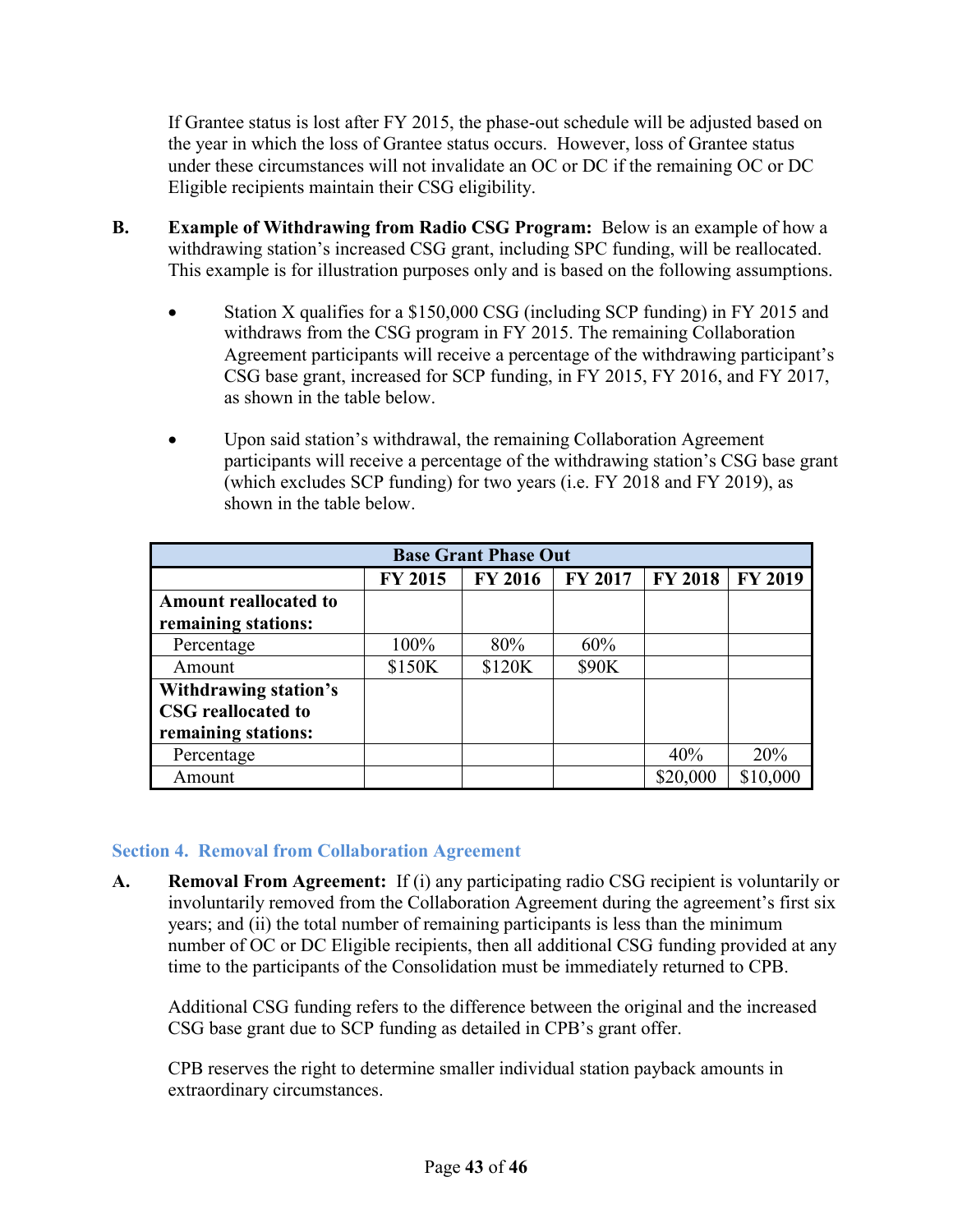**B.** If the OC or DC has the minimum number of OC or DC Eligible recipients after the station withdraws, and meets all other OC and DC eligibility criteria, only the withdrawing CSG recipient will be required to immediately return any disbursed SCP funds to CPB, whether or not those funds were expended.

In this situation, CPB may require an amended Collaboration Agreement.

**C. Other Provisions:** SCP recipients are subject to the Return of Funds enumerated in Part I, Section 19 of the General Provisions.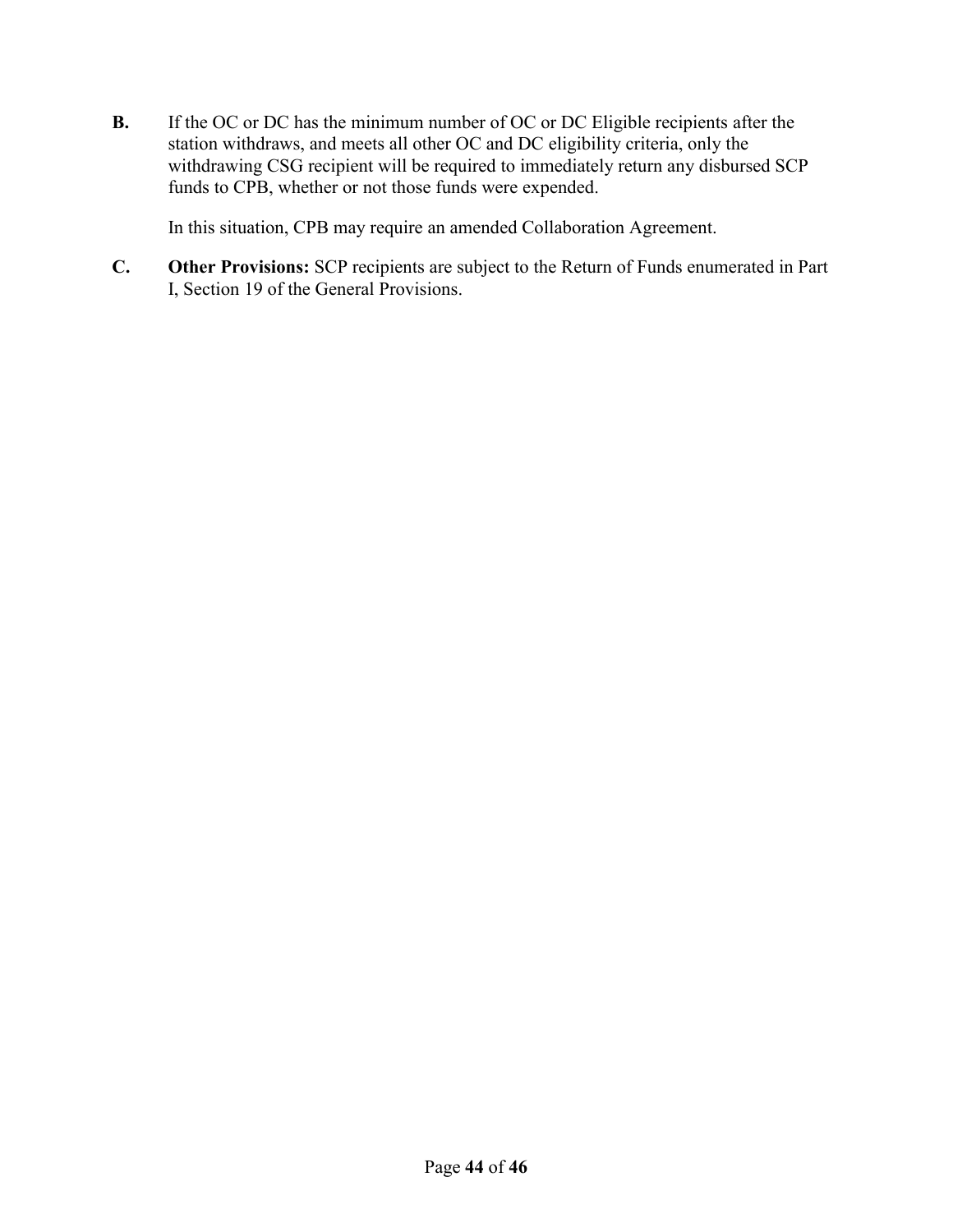## <span id="page-44-0"></span>**Exhibit A - CSG Related Documents**

In addition to the General Provisions, below is a list of documents that also govern Grantee's CSG.

- 1. Fiscal Year 2015 Radio Community Service Grant Legal Agreement
- 2. Fiscal Year2015 Request for Radio Community Service Grant Qualified Licensee Approval: the form a CSG qualified Licensee seeking to transfer its license to a non-CSG qualified organization, must submit to CPB for its approval.
- 3. Consent to Assign
- 4. Fiscal Year 2015 Community Service Grant ("CSG") Certification of Eligibility
- 5. Licensee Transmitter & Translator Certification